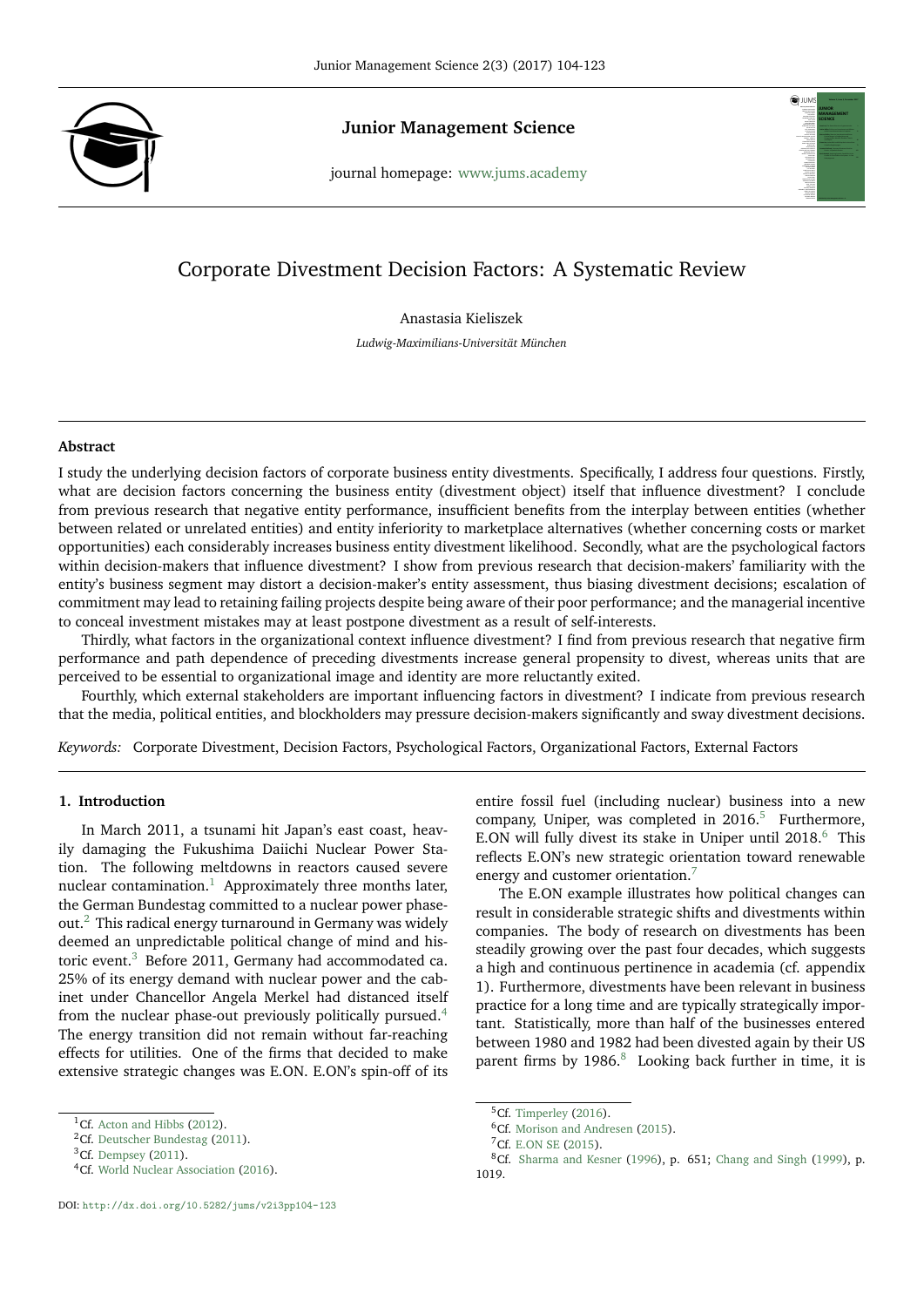shown that about one third of the business lines acquired by sizeable US companies during the 1950s and 1960s was no longer in their business portfolios by  $1975.9$  $1975.9$  $1975.9$  Current estimations for the new millennium predict that about one fifth of acquisitions are later divested.<sup>[10](#page-1-1)</sup>

But what specifically are divestments? Divestment (sometimes also disinvestment or divestiture<sup>[11](#page-1-2)</sup>) generally can be defined as "a firm's decision to dispose of a significant portion of its assets"[12](#page-1-3). Alternative explanations include "the process by which multi-establishment corporations shift or relocate existing capital between their own establishments"<sup>[13](#page-1-4)</sup> and that divestments repeal the economic impact of invest-ments.<sup>[14](#page-1-5)</sup>

Taken together, it can be inferred from these characteri-zations that divestments concern the voluntary<sup>[15](#page-1-6)</sup> release or shift of capital previously tied up in major organizational resources. For the purpose of this thesis, the focus will be on divestments of business units<sup>[16](#page-1-7)</sup> (BUs), divisions<sup>[17](#page-1-8)</sup> or sub-sidiaries<sup>[18](#page-1-9)</sup>. 'Business entities' or 'organizational units' as divestment objects (DOs) can stand for BUs, divisions, or subsidiaries in this thesis. Consequently, decisions on distinct assets alone (such as equity stakes in other companies or machinery) as DOs will be excluded from the scope of this thesis. This is because decisions on asset divestment tend to be substantially more rationally methodized and ordered than those concerning whole business entities, which tend to be significantly more complex, less analytical and more emotional.[19](#page-1-10) Divestment of organizational units can lead to various kinds of losses accruing to the parent firm, such as strategic, reputational, financial, or human resource and identity related sacrifices. $^{20}$  $^{20}$  $^{20}$  Thus, these two types of divestment decisions can be expected to differ significantly in their determinants and should be distinguished carefully. Furthermore, I do not require divested entities to have been formerly

acquired; hence, the DO can be acquired or organically developed. Another aspect of divestment apart from the object to be decided on is the mode of exit from the DO in question. There are different possibilities concerning how divestments can be implemented, such as spin-offs (the equity in the newly created independent entity is fully allocated to the divesting firm's shareholders), equity carve-outs (a fraction of the equity in the newly founded firm is transferred to new investors), management buy-outs (a firm's existing managers acquire a substantial equity stake in the newly formed entity), sell-offs (another company fully purchases the DO), and termination. $21$ 

To explain why companies divest, it is frequently assumed that poor financial DO performance is the dominant element to drive the divestment decision.<sup>[22](#page-1-13)</sup> However, there is profound evidence that a multitude of factors unrelated to DO performance affect corporate divestment decisions signifi-cantly.<sup>[23](#page-1-14)</sup> In fact, research has demonstrated that divestment decisions typically are impacted by and the outcome of different interacting elements. $24$  But what are these general factors that influence corporate divestment decisions?

The aim of this thesis is to provide a systematic and concise examination of this question. The purpose is not to provide an exhaustive list of influencing factors, but to summarize and categorize the main theoretical and empirical findings in order to synthesize the different research substreams and hopefully make a modest contribution for future research.

Research subjects I explicitly exclude from the scope of this thesis include divestment characteristics by industry<sup>[25](#page-1-16)</sup> or country<sup>[26](#page-1-17)</sup>, decisions on the mode of exit<sup>[27](#page-1-18)</sup>, success and effects of divestments<sup>[28](#page-1-19)</sup>, legal frameworks and their conse-quences<sup>[29](#page-1-20)</sup>, and privatization efforts<sup>[30](#page-1-21)</sup>. Exemplary studies concerning the specific research topics not analyzed in this thesis can be found in the footnotes for further information. Additionally, I follow several authors and omit organizations whose primary business model is acquiring and selling businesses, as their divestment decisions tend to follow a different, more systematic process and lack a general motivation to retain business entities. $31$  A list of the 40 research articles

<span id="page-1-0"></span> $9^9$ Cf. [Weiss](#page-19-1) [\(1983\)](#page-19-1), p. 440; [Ravenscraft and Scherer](#page-18-3) [\(1987\)](#page-18-3), p. 2.

<span id="page-1-1"></span><sup>10</sup>Cf. [Shimizu](#page-18-4) [\(2007\)](#page-18-4), p. 1502.

<span id="page-1-2"></span> $^{11}$ Cf. [Nees](#page-18-5) [\(1978\)](#page-18-5), p. 68.

<span id="page-1-3"></span><sup>12</sup>[Duhaime and Grant](#page-16-3) [\(1984\)](#page-16-3), p. 301.

<span id="page-1-4"></span><sup>13</sup>[Sheets et al.](#page-18-6) [\(1985\)](#page-18-6), p. 219.

<span id="page-1-5"></span><sup>14</sup>Cf. [Woehler](#page-19-2) [\(1981\)](#page-19-2), p. 8.

<span id="page-1-7"></span><span id="page-1-6"></span><sup>15</sup>Cf. [Nees](#page-18-5) [\(1978\)](#page-18-5), p. 68.

<sup>&</sup>lt;sup>16</sup>A BU spans the typical business functions, such as marketing, production, finance, personnel, distribution, etc. (Cf. [Mia and Clarke](#page-17-0) [\(1999\)](#page-17-0): 142) It has also been pointed out that a) a BU is a specific and distinguishable entity that has authority to make strategic decisions on the BU-level, b) a BU's product line is distinct and independent of the ones of other firm BUs, and c) a BU's financial performance is evaluated by the firm to which it belongs. (Cf. [Martin and Eisenhardt](#page-17-1) [\(2010\)](#page-17-1): 269)

<span id="page-1-8"></span> $17A$  division is located "within its parent company, selling a distinct set of products or services to an identifiable group or groups of customers in competition with a well-defined set of competitors." [\(Biggadike](#page-15-2) [\(1979\)](#page-15-2): 104) A BU can comprise several divisions under a common BU management. (Cf. [Kazmi](#page-17-2) [\(2002\)](#page-17-2): 324)

<span id="page-1-9"></span><sup>&</sup>lt;sup>18</sup>Whereas the definitions of BUs and divisions include functions and or product lines, subsidiaries are primarily specified based on geography. Thus, a subsidiary can be characterized as for instance "any operational unit controlled by the multinational corporation and situated outside the home country." [\(Birkinshaw](#page-15-3) [\(1997\)](#page-15-3): 207)

<span id="page-1-10"></span><sup>&</sup>lt;sup>19</sup>Cf. [Duhaime and Schwenk](#page-16-4) [\(1985\)](#page-16-4), p. 287; [Zellweger and Astrachan](#page-19-3) [\(2008\)](#page-19-3), p. 357.

<span id="page-1-11"></span><sup>20</sup>Cf. [Bergh](#page-15-4) [\(1997\)](#page-15-4), p. 726.

<span id="page-1-12"></span> $21 \text{Cf.}$  [Nees](#page-18-5) [\(1978\)](#page-18-5), p. 68; [Wright et al.](#page-19-4) [\(1994\)](#page-19-4), p. 216; [Damaraju et al.](#page-16-5) [\(2015\)](#page-16-5), p. 2.

<span id="page-1-14"></span><span id="page-1-13"></span> $22$ Cf. [Duhaime and Grant](#page-16-3) [\(1984\)](#page-16-3), p. 301.

<sup>23</sup>E.g. cf. [Weston](#page-19-5) [\(1989\)](#page-19-5), p. 68; [Kaplan and Weisbach](#page-17-3) [\(1992\)](#page-17-3), p. 108; [Ang et al.](#page-15-5) [\(2014\)](#page-15-5), p. 58; [Durand and Vergne](#page-16-6) [\(2015\)](#page-16-6), p. 1205, [Wan et al.](#page-19-6) [\(2015\)](#page-19-6), p. 205.

<span id="page-1-15"></span><sup>&</sup>lt;sup>24</sup>Cf. [Duhaime and Grant](#page-16-3) [\(1984\)](#page-16-3), p. 311; [Duhaime and Schwenk](#page-16-4) [\(1985\)](#page-16-4), p. 287.

<span id="page-1-16"></span><sup>25</sup>E.g. [Ennew et al.](#page-16-7) [\(1992\)](#page-16-7); [Saha and Sensarma](#page-18-7) [\(2004\)](#page-18-7); [Cairns et al.](#page-15-6) [\(2008\)](#page-15-6).

<span id="page-1-17"></span><sup>26</sup>E.g. [Beaty and Harari](#page-15-7) [\(1987\)](#page-15-7); [Chen and Wu](#page-15-8) [\(1996\)](#page-15-8); [Amankwah-Amoah](#page-15-9) [et al.](#page-15-9) [\(2013\)](#page-15-9).

<span id="page-1-18"></span><sup>27</sup>E.g. [Krishnaswami and Subramaniam](#page-17-4) [\(1999\)](#page-17-4); [Johnson et al.](#page-17-5) [\(2008\)](#page-17-5); [Bergh and Sharp](#page-15-10) [\(2015\)](#page-15-10).

<span id="page-1-19"></span> $^{28}$ E.g. [Afshar et al.](#page-15-11) [\(1992\)](#page-15-11); [Haynes et al.](#page-17-6) [\(2002\)](#page-17-6); [Depecik et al.](#page-16-8) [\(2014\)](#page-16-8).

<span id="page-1-21"></span><span id="page-1-20"></span><sup>29</sup>E.g. [Elzinga](#page-16-9) [\(1969\)](#page-16-9); [Baer and Redcay](#page-15-12) [\(2000\)](#page-15-12); [Dhooge](#page-16-10) [\(2006\)](#page-16-10).

<sup>30</sup>E.g. [Christensen](#page-15-13) [\(1998\)](#page-15-13); [Megginson and Scannapieco](#page-17-7) [\(2006\)](#page-17-7); [Khajar](#page-17-8) [\(2014\)](#page-17-8).

<span id="page-1-22"></span><sup>31</sup>Cf. [Shimizu and Hitt](#page-18-8) [\(2005\)](#page-18-8), p. 58; [Bergh](#page-15-4) [\(1997\)](#page-15-4), p. 721.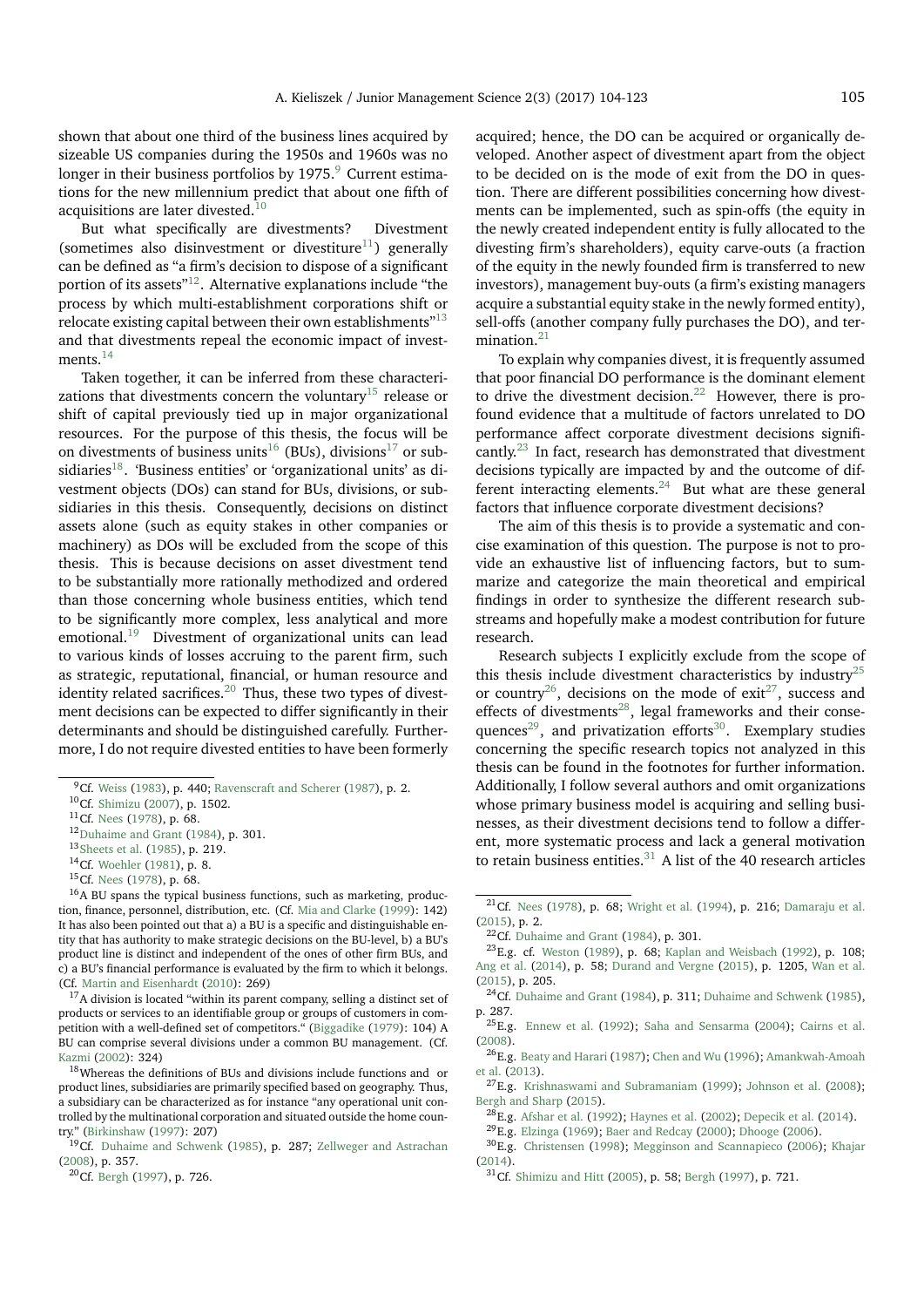most important for this thesis (out of 263 sources in total) and an overview on the journals they were published in can be found in the appendix 2 .

I clustered the factors that affect corporate divestment decisions according to the entity in which the influence resides. The structure of this thesis reflects these clusters and is organized as follows. I start from the narrow point of focus of the DO characteristics that influence divestment probability and more analytically shape divestment choices. I then move to a broader focus, as I consequently consider individual psychological factors inherent in decision makers that come into effect and expectedly function on a less analytical level from a firm perspective. Furthermore, organizational factors that surround and influence divestment decisions and finally the supra-organizational level of external forces are discussed. As a conclusion, the main research findings will be summarized and implications for business practitioners and future research will be briefly deduced.

## **2. Divestment Object Factors**

The scope of this section shifts from the BU in question, to the entirety of the company's BUs and to the options and benchmark the marketplace provides concerning the specific BU. Negative performance of the BU and possible DO itself will be assessed first. Subsequently, insufficient benefits from the interplay between different units of the same firm will be considered. Finally, the conclusions from comparing a BU to marketplace alternatives form the third divestment decision aspect.

#### 2.1. Negative Business Entity Performance

[Ravenscraft and Scherer](#page-18-9) [\(1991\)](#page-18-9) documented that for their sample, high-profit business entities had a divestment probability of 2%, whereas low-profit entities had around 30% divestment likelihood.[32](#page-2-0) A broad body of research has soundly demonstrated an impact of BU performance on divestment decisions. Performance has been computed for instance as return on assets $^{33}$  $^{33}$  $^{33}$ , unit revenue growth, unit competitive strength $34$ , unit market share and unit performance relative to other units within a firm. $35$  Negative business entity performance was consistently found to be significantly associated with higher divestment probability across

these different operationalizations. $36$  Whereas many studies found a general significant relationship<sup>[37](#page-2-5)</sup> and some studies explicitly identified a linear<sup>[38](#page-2-6)</sup> association between the two variables, [Shimizu](#page-18-4) [\(2007\)](#page-18-4) found a nonlinear relation, which will be briefly described in the following.

When acquired business entities fail to meet the firm's performance goals, firms typically do not choose divestment right away. Rather, firms tend to turn to relatively simple mechanisms first, for instance stricter monitoring, in order to increase the unit's performance. $39$  When these attempts fail, however, companies in many cases opt for more incisive measures, such as divestment of the BU in question. Consequently, the probability of divestment of a business, ceteris paribus, is expected to increase if it performs weakly and its outcomes decline persistently.<sup>[40](#page-2-8)</sup> Shimizu's (2007) summarized research results, however, show a nonlinear relationship between poor unit performance and divestment probability:

Negative performance increases divestment likelihood, but the effect tapers off as performance further deteriorates, i.e. worse BU performance does not necessarily correspond to higher chances of divestment. $41$  Consequently, several moderating variables should be analyzed to assess how they interact with the main effect described above. $42$  For the pur-pose of this thesis, I will limit the discussion to unit size.<sup>[43](#page-2-11)</sup>

The relationship between BU performance and divestment expectedly is more pronounced if the unit's size is large relative to the firm as a whole. $44$  In this case, an entity's lack of success can be of substantial significance to the viability of the organization as a whole.<sup>[45](#page-2-13)</sup> However, there also are forces that might limit the accelerating effect of large BU size in face of weak performance. Sizeable entities may be more deeply connected to the organization by psychological and commercial ties, which might decrease divestment probabil-ity.<sup>[46](#page-2-14)</sup> Furthermore, the size of the BU itself may be a factor to impede divestment efforts because of a lack of interested buy-

<span id="page-2-14"></span><sup>46</sup>Cf. [Duhaime and Baird](#page-16-11) [\(1987\)](#page-16-11), p. 484-486.

<span id="page-2-1"></span><span id="page-2-0"></span><sup>32</sup>Cf. [Ravenscraft and Scherer](#page-18-9) [\(1991\)](#page-18-9), p. 434.

 $33$ Return on assets is a profitability indicator. It has been operationalized using different formulas, according to a 2011 study the most common one is: Return on assets = net income total assets. (cf. [Jewell and Mankin](#page-17-9) [\(2011\)](#page-17-9): 80-82)

<span id="page-2-2"></span> $^{34}\mathrm{This}$  evaluation was obtained by interviewing firm executives who assessed their BUs and used an industry benchmark. (cf. [Hamilton and Chow](#page-17-10) [\(1993\)](#page-17-10): 483)

<span id="page-2-3"></span><sup>35</sup>Cf. e.g. [Duhaime and Grant](#page-16-3) [\(1984\)](#page-16-3), p. 306; [Ravenscraft and Scherer](#page-18-9) [\(1991\)](#page-18-9), p. 433; [Hamilton and Chow](#page-17-10) [\(1993\)](#page-17-10), p. 483; [Bergh](#page-15-14) [\(1995\)](#page-15-14), p. 228; [Chang](#page-15-15) [\(1996\)](#page-15-15), p. 606; [Zuckerman](#page-19-7) [\(2000\)](#page-19-7), p. 603; [Shimizu and Hitt](#page-18-8) [\(2005\)](#page-18-8), p. 59; [Hayward and Shimizu](#page-17-11) [\(2006\)](#page-17-11), p. 547; and [Shimizu](#page-18-4) [\(2007\)](#page-18-4), p. 1504.

<span id="page-2-4"></span><sup>36</sup>Cf. [Duhaime and Grant](#page-16-3) [\(1984\)](#page-16-3), p. 311; [Ravenscraft and Scherer](#page-18-9) [\(1991\)](#page-18-9), p. 434; [Hamilton and Chow](#page-17-10) [\(1993\)](#page-17-10), p. 481 et seq.; [Bergh](#page-15-14) [\(1995\)](#page-15-14), p. 237; [Chang](#page-15-15) [\(1996\)](#page-15-15), p. 606; [Cho and Cohen](#page-15-16) [\(1997\)](#page-15-16), p. 371; [Zuckerman](#page-19-7) [\(2000\)](#page-19-7), p. 610; [Shimizu and Hitt](#page-18-8) [\(2005\)](#page-18-8), p. 60; [Hayward and Shimizu](#page-17-11) [\(2006\)](#page-17-11), p. 549; [Shimizu](#page-18-4) [\(2007\)](#page-18-4), p. 1508.

<span id="page-2-5"></span><sup>&</sup>lt;sup>37</sup>E.g. cf. [Duhaime and Grant](#page-16-3) [\(1984\)](#page-16-3), p. 311; [Hamilton and Chow](#page-17-10) [\(1993\)](#page-17-10), p. 481 et seq.; [Ravenscraft and Scherer](#page-18-9) [\(1991\)](#page-18-9), p. 434; [Chang](#page-15-15) [\(1996\)](#page-15-15), p. 606; [Cho and Cohen](#page-15-16) [\(1997\)](#page-15-16), p. 371; [Zuckerman](#page-19-7) [\(2000\)](#page-19-7), p. 610; [Hayward and Shimizu](#page-17-11) [\(2006\)](#page-17-11), p. 549.

<span id="page-2-7"></span><span id="page-2-6"></span><sup>38</sup>E.g. cf. [Shimizu and Hitt](#page-18-8) [\(2005\)](#page-18-8), p. 60.

<sup>39</sup>Cf. [Porter](#page-18-10) [\(1976\)](#page-18-10), p. 27; [Hitt et al.](#page-17-12) [\(2001\)](#page-17-12), p. 99 et seq.; [Shimizu](#page-18-4) [\(2007\)](#page-18-4), p. 1500.

<span id="page-2-8"></span><sup>40</sup>Cf. [Shimizu](#page-18-4) [\(2007\)](#page-18-4), p. 1500.

<span id="page-2-9"></span><sup>41</sup>Cf. [Shimizu](#page-18-4) [\(2007\)](#page-18-4), p. 1507.

<span id="page-2-11"></span><span id="page-2-10"></span><sup>42</sup>Cf. Ibid., p. 1508.

<sup>43</sup>Other moderating variables that have been measured include resource availability, potential slack on divestiment, ambiguity, firm performance, firm age and size, board of directors turnover, divestment experience, and mental accounting. (cf. e.g. Shimizu, 2007: p. 1507 et seq.; Shimizu & Hitt, 2005: 53 et seq.; [Hayward and Shimizu](#page-17-11) [\(2006\)](#page-17-11): 555)

<span id="page-2-12"></span><sup>44</sup>Cf. [Shimizu](#page-18-4) [\(2007\)](#page-18-4), p. 1501.

<span id="page-2-13"></span><sup>45</sup>Cf. [Shimizu and Hitt](#page-18-8) [\(2005\)](#page-18-8), p. 54.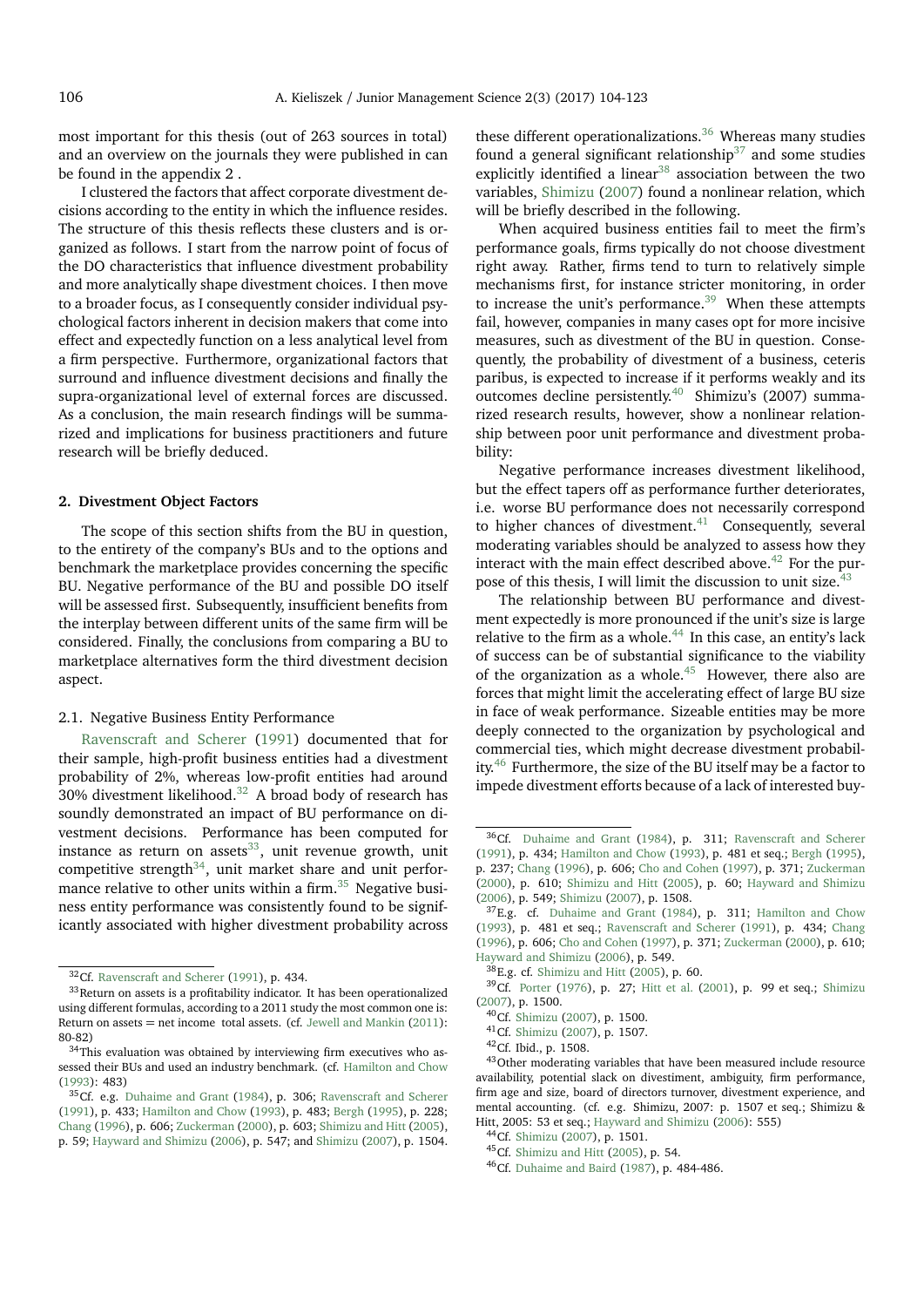ers.<sup>[47](#page-3-0)</sup> Additionally, the size of an entity might intensify a possible escalation of commitment (cf. 3.3, p. 13). $^{48}$  $^{48}$  $^{48}$  Therefore, BU size supposedly has a multi-faceted and complex moderating impact with regard to the relationship between BU performance and the divestment decision.<sup>[49](#page-3-2)</sup> In other words, because entity performance affects divestment decisions in conjunction with other interconnected factors, some of which will be elaborated on in the following sections, worse unit performance does not necessarily lead to continuously higher divestment likelihood. In summary, entity performance and divestment probability are related significantly, but moderating effects should be taken into account when trying to interpret the particular statistical shape of the association.

Some studies have explicitly found negative entity performance to have the highest explanatory power for divestment decisions in their studies.<sup>[50](#page-3-3)</sup> Additionally, [Harrigan](#page-17-13) [\(1981\)](#page-17-13) showed that for her set of data, the incurrence of losses increases divestment probability for a declining business unit by around  $35\%$ <sup>[51](#page-3-4)</sup> However, in a study conducted with an underlying sample of firms in the 1970s and 1980s, other authors found that more than half of divested business enti-ties reported a gain or no loss before divestment.<sup>[52](#page-3-5)</sup> Hence, this could constitute further evidence that other considerations may play a significant role in corporate divestment de-cisions.<sup>[53](#page-3-6)</sup>

2.2. Insufficient Benefits from the Interplay between Business Entities

An additional dimension for the assessment of possible DOs may be the relationship among the firm's different organizational entities. When decision makers (DMs) hold that the firm does not amply benefit from a BU's interrelations with other units, divestment probability for the specific unit could be increased. In the following, I will discuss two distinct ways a company may benefit from integrating different businesses into a whole: firstly, similar and related, and secondly, dissimilar and unrelated firm units. Relatedness could be operationalized as the existence of technological, resource-related or product market relationships between units.<sup>[54](#page-3-7)</sup> The common theme here is that if the either way hoped-for advantages are not sufficiently attained for the DO in question, divestment will be more likely.

Empirically, diversifying acquisitions are found to be almost four times more probable to be divested by their parent firms than related acquisitions, given very similar performance levels.[55](#page-3-8) A study interviewing CEOs determined that a high degree of diversification within their firms constituted a highly important decision factor to divest certain BUs.<sup>[56](#page-3-9)</sup> These facts may point to problems arising in firms in which business units are not sufficiently connected strate-gically, with the possible result of divestment.<sup>[57](#page-3-10)</sup> The main benefits from related organizational units are a result of synergies that are attained by the conjunction of complementary or supplementary resources.[58](#page-3-11) Synergy can be defined as "super-additivity in valuation of business combinations"[59](#page-3-12) or as "the ability of two or more units [. . . ] to generate greater value working together relative to what their value would be separately"<sup>[60](#page-3-13)</sup>. [Porter](#page-18-10) [\(1976\)](#page-18-10) and [Harrigan](#page-17-13) [\(1981\)](#page-17-13) argued that specific exit barriers could deter firms from withdrawing from a business despite poor financial performance. $61$  Accordingly, they predict higher divestment probability in the absence of these barriers, one of which are synergies and shared resources between related businesses.<sup>[62](#page-3-15)</sup> Synergistic benefits can take different quantifiable forms. Unit interdependency between the DO and the other entities has been measured e.g. as transfer of technology to other units, a common knowledge base (proxied through human resource profile similarities), share of common plant and equipment, proportion of sales to customers of the firm's other entities and fraction of inter-firm sales and purchases.  $63$ 

Divested entities are empirically associated significantly with lower proportions of these figures, i.e. with weak inter-relations to other units.<sup>[64](#page-3-17)</sup>

In some cases, however, a certain degree of unrelatedness between the different BUs may be an explicit goal. Hopedfor benefits then do not result from similarities between organizational entities, but rather the lack thereof. In this regard, [Bergh](#page-15-4) [\(1997\)](#page-15-4) predicted that unrelated units would more likely be divested if four main goals pursued with their former acquisitions are not sufficiently met. $65$  Firstly, one motivation for diversifying acquisitions of businesses could be financial synergy.<sup>[66](#page-3-19)</sup> This aims at lowering the firm's cost of capital through less costly internal funding (and the potential for cross-subsidization) or more attractive external financing

<span id="page-3-0"></span><sup>47</sup>Cf. [Bing](#page-15-17) [\(1978\)](#page-15-17), p. 110 et seq.; [Dundas and Richardson](#page-16-12) [\(1982\)](#page-16-12), p. 293; [\(Duhaime and Baird](#page-16-11) [\(1987\)](#page-16-11), p. 486-487.

<span id="page-3-1"></span><sup>48</sup> Cf. [Staw](#page-18-11) [\(1997\)](#page-18-11), p. 204-205; [Shimizu and Hitt](#page-18-8) [\(2005\)](#page-18-8), p. 54; [Shimizu](#page-18-4) [\(2007\)](#page-18-4), p. 1501.

<span id="page-3-2"></span><sup>49</sup>Cf. [Duhaime and Baird](#page-16-11) [\(1987\)](#page-16-11), p. 484 et seq.; [Shimizu and Hitt](#page-18-8) [\(2005\)](#page-18-8), p. 54; [Shimizu](#page-18-4) [\(2007\)](#page-18-4), p. 1509.

<span id="page-3-3"></span> $50E.g.$  cf. [Ravenscraft and Scherer](#page-18-9) [\(1991\)](#page-18-9), p. 429, [Hamilton and Chow](#page-17-10) [\(1993\)](#page-17-10), p. 481, [Weisbach](#page-19-8) [\(1995\)](#page-19-8), p. 177.

<span id="page-3-4"></span><sup>51</sup>Cf. [Harrigan](#page-17-13) [\(1981\)](#page-17-13), p. 314.

<span id="page-3-5"></span><sup>52</sup>Cf. [Kaplan and Weisbach](#page-17-3) [\(1992\)](#page-17-3), p. 108.

<span id="page-3-7"></span><span id="page-3-6"></span><sup>53</sup>Cf. Ibid., p. 136.

<sup>54</sup>Cf. [Singh and Montgomery](#page-18-12) [\(1987\)](#page-18-12), p. 379; [Chang and Singh](#page-15-1) [\(1999\)](#page-15-1), p. 1019.

<span id="page-3-9"></span><span id="page-3-8"></span><sup>55</sup>Cf. [Kaplan and Weisbach](#page-17-3) [\(1992\)](#page-17-3), p. 107.

<sup>56</sup>Cf. [Hamilton and Chow](#page-17-10) [\(1993\)](#page-17-10), p. 483. A high degree of diversification within the firm was ranked second in importance within the category of organizational considerations and around fifth in the overall ranking of decision factors.

<span id="page-3-10"></span><sup>&</sup>lt;sup>57</sup>Cf. [Ravenscraft and Scherer](#page-18-9) [\(1991\)](#page-18-9), p. 430.

<span id="page-3-11"></span><sup>58</sup>Cf. [Singh and Montgomery](#page-18-12) [\(1987\)](#page-18-12), p. 384.

<span id="page-3-12"></span><sup>59</sup>[Davis and Thomas](#page-16-13) [\(1993\)](#page-16-13), p. 1334.

<span id="page-3-13"></span><sup>60</sup>[Goold and Campbell](#page-16-14) [\(1998\)](#page-16-14), p. 133.

<span id="page-3-14"></span><sup>61</sup>Cf. [Porter](#page-18-10) [\(1976\)](#page-18-10), p. 21; [Harrigan](#page-17-13) [\(1981\)](#page-17-13), p. 306.

<span id="page-3-16"></span><span id="page-3-15"></span><sup>62</sup>Cf. [Porter](#page-18-10) [\(1976\)](#page-18-10), p. 23; [Harrigan](#page-17-13) [\(1981\)](#page-17-13), p. 308.

<sup>63</sup>Cf. [Porter](#page-18-10) [\(1976\)](#page-18-10), p. 31; [Harrigan](#page-17-13) [\(1981\)](#page-17-13), p. 312; [Duhaime and Grant](#page-16-3) [\(1984\)](#page-16-3), p. 307; [Chang](#page-15-15) [\(1996\)](#page-15-15), p. 595.

<span id="page-3-17"></span><sup>64</sup>Cf. [Porter](#page-18-10) [\(1976\)](#page-18-10), p. 31; [Harrigan](#page-17-13) [\(1981\)](#page-17-13), p. 314; [Duhaime and Grant](#page-16-3) [\(1984\)](#page-16-3), p. 311; [Chang](#page-15-15) [\(1996\)](#page-15-15), p.605; [Zuckerman](#page-19-7) [\(2000\)](#page-19-7), p. 603.

<span id="page-3-19"></span><span id="page-3-18"></span><sup>65</sup>Cf. [Bergh](#page-15-4) [\(1997\)](#page-15-4), p. 717.

<sup>66</sup>Cf. [Chatterjee](#page-15-18) [\(1986\)](#page-15-18), p. 119; [Trautwein](#page-18-13) [\(1990\)](#page-18-13), p. 284; [Walter and](#page-19-9) [Barney](#page-19-9) [\(1990\)](#page-19-9), p. 80; [Sudarsanam et al.](#page-18-14) [\(1996\)](#page-18-14), p. 675; [Bergh](#page-15-4) [\(1997\)](#page-15-4), p. 716.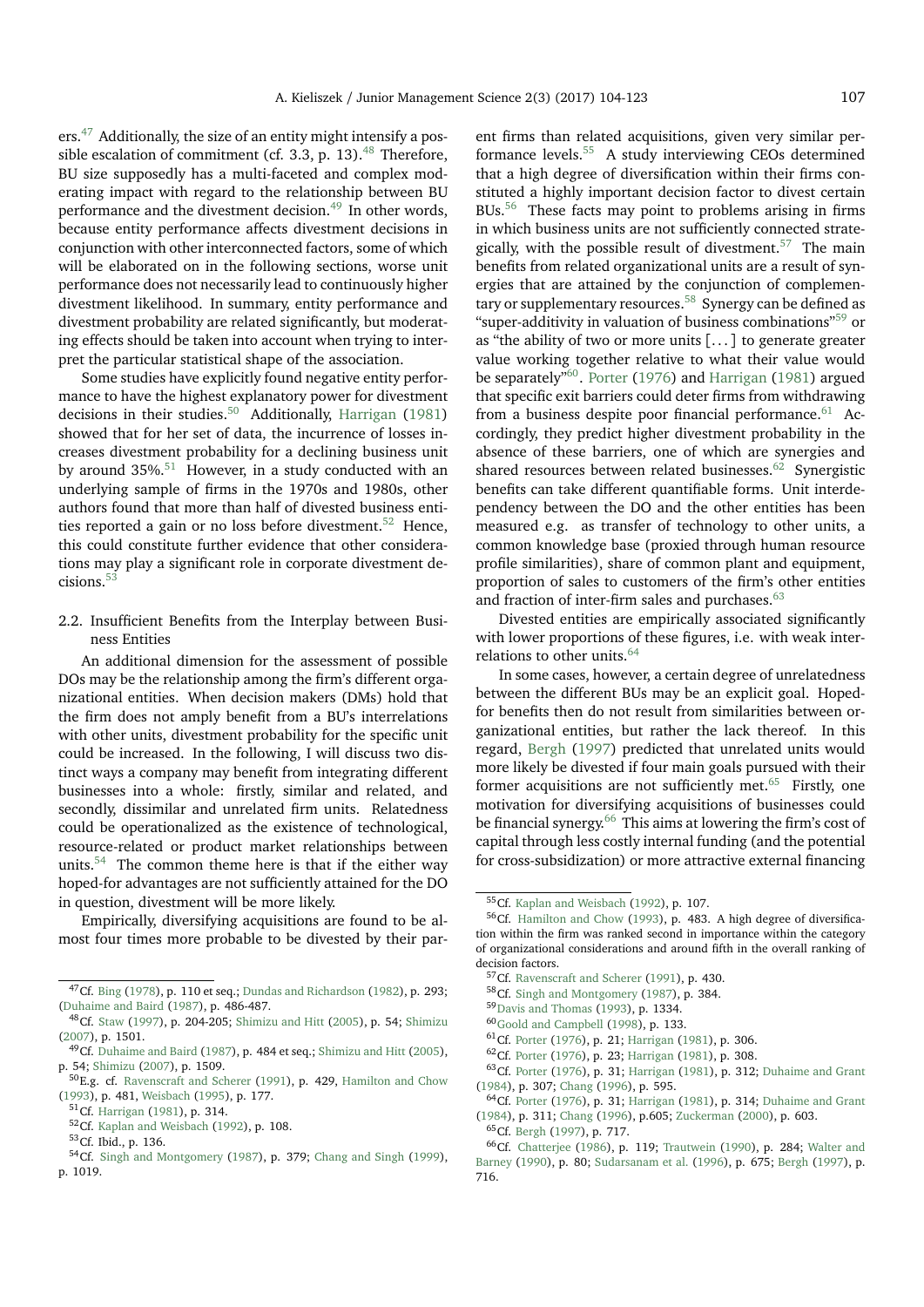conditions, secured by stronger credit worthiness due to e.g. increased cash flow. $67$  Secondly, governance efficiency benefits could be expected, if the acquired unit can be managed more efficiently by the parent firm's internal hierarchical systems than by the external market. $68$  The firm may allocate financial resources more efficiently between business entities to their highest valued use and control their efficiency more potently than the stock market could if each entity were a separate company.<sup>[69](#page-4-2)</sup> Thirdly, unrelated acquisitions could be carried out because DMs aim to serve their managerial self-interests.<sup>[70](#page-4-3)</sup> One reason here could be to increase their compensation base, such as firm revenues. $71$  Finally, coinsurance could be sought to counterbalance negatively correlated earnings cycles and reduce firm risk.<sup>[72](#page-4-5)</sup> [Bergh](#page-15-4) [\(1997\)](#page-15-4) provided empirical evidence that a business entity is more likely to be divested, ceteris paribus, if one or more of the above mentioned unrelated acquisition objectives are not satisfac-torily achieved.<sup>[73](#page-4-6)</sup>

Therefore, a lack of benefits from the interplay of the organizational unit in question with the other units, whether between related or unrelated businesses, can be expected to increase divestment probability.

#### 2.3. Inferiority to Marketplace Alternatives

In the previous section, divestment decisions have been viewed more as an ad-hoc reaction to business entities which are poorly performing or lack benefits from the interplay with other entities. However, a firm might also take the initiative and progressively seek superior opportunities in the marketplace in the course of its broad strategy for international com-petitiveness.<sup>[74](#page-4-7)</sup> This research subject has not yet been widely analyzed in divestment literature.<sup>[75](#page-4-8)</sup> It has been shown that, should lower-cost production (i.e. efficiency opportunities) or new market opportunities (i.e. market expansion opportunities) in foreign markets exist, a firm might decide to at least partly divest its current operations in order to bring organiza-tional resources to their best use.<sup>[76](#page-4-9)</sup> Therefore, a BU might be divested because it entails higher production costs or offers limited market opportunity compared to other options.

Firstly, I will discuss lower-cost production opportunities. In a survey, companies have expressed their intentions to offshore $^{77}$  $^{77}$  $^{77}$  23% and shift production between low-cost loca-

<span id="page-4-5"></span><span id="page-4-4"></span><sup>71</sup>Cf. [Tosi and Gomez-Mejia](#page-18-17) [\(1989\)](#page-18-17), p. 169; [Seth](#page-18-16) [\(1990\)](#page-18-16), p. 100.

<span id="page-4-10"></span><sup>77</sup>Offshoring, on the one hand, can be defined as shifting production from

tions for 24% of their capacity between 2012 and 2014.<sup>[78](#page-4-11)</sup> Because markets abroad can provide access to lower-priced input factors, such as labor or raw materials, and thus potential efficiency gains, a firm might decide to reconfigure and relocate its production operations.<sup>[79](#page-4-12)</sup> Even so, this type of investment would only influence divestment decisions, if these new operations replace others that are subsequently divested. Research has indicated that foreign production often at least partly substitutes and not necessarily complements home country production. $80$  These findings are also consistent with [Vernon](#page-19-10) [\(1966\)](#page-19-10) prediction that production of mature products will be shifted to countries with cheaper input factors.[81](#page-4-14) However, there have been mixed results concerning whether certain organizational units are divested subsequent to efficiency seeking investment in new units abroad across different geographies and product lines. $82$  One explanation could be to distinguish between high and low research & development (R&D) intensive industries as a proxy for techni-cal know-how and complexity.<sup>[83](#page-4-16)</sup> The hypothesis that investments in lower-cost production subsidiaries in foreign markets significantly increase domestic divestment probability is empirically supported only for industries with low R&D intensity (such as textiles or paper products).  $84$ 

Less complex products typically can frequently be fully produced more efficiently abroad, which may at least partly render domestic production units obsolete.<sup>[85](#page-4-18)</sup>

Secondly, new market opportunities will be discussed. Promising new product and geographic market opportunities by themselves do not necessarily lead to divestment of current BUs and subsidiaries. In case one, new demand could be served by increased production and investment in new opera-tions without substituting business entities.<sup>[86](#page-4-19)</sup> Several studies have indicated that market-seeking foreign investment may augment a firm's current activities, although results sometimes vary across geographies and other dimensions, such as product categories. $87$  In addition, internationalization theory predicts that foreign market opportunities enable companies to utilize their existing proprietary assets on a wider scale.<sup>[88](#page-4-21)</sup> Thus, this perspective also predicts that demand opportunities will not increase divestment probability of current BUs. However, in case two, market seeking investments can

<span id="page-4-0"></span><sup>&</sup>lt;sup>67</sup>Cf. [Duhaime and Grant](#page-16-3) [\(1984\)](#page-16-3), p. 302; [Singh and Montgomery](#page-18-12) [\(1987\)](#page-18-12), p. 380; [Trautwein](#page-18-13) [\(1990\)](#page-18-13), p. 284; [Bergh](#page-15-4) [\(1997\)](#page-15-4), p. 717.

<span id="page-4-1"></span><sup>68</sup>Cf. [Teece](#page-18-15) [\(1982\)](#page-18-15), p. 52; [Jones and Hill](#page-17-14) [\(1988\)](#page-17-14), p. 160; [Bergh](#page-15-4) [\(1997\)](#page-15-4), p. 716.

<span id="page-4-2"></span><sup>&</sup>lt;sup>69</sup>Cf. [Hill et al.](#page-17-15) [\(1992\)](#page-17-15), p. 503.

<span id="page-4-3"></span><sup>70</sup>Cf. [Ellert](#page-16-15) [\(1976\)](#page-16-15), p. 729; [Amihud and Lev](#page-15-19) [\(1981\)](#page-15-19), p. 605; [Seth](#page-18-16) [\(1990\)](#page-18-16), p. 100; [Bergh](#page-15-4) [\(1997\)](#page-15-4), p. 719.

<sup>72</sup>Cf. [Levy and Sarnat](#page-17-16) [\(1970\)](#page-17-16), p. 795; [Michel and Shaked](#page-17-17) [\(1984\)](#page-17-17), p. 18; [Amit and Livnat](#page-15-20) [\(1988\)](#page-15-20), p. 156; [Lubatkin and Chatterjee](#page-17-18) [\(1994\)](#page-17-18), p. 109.

<span id="page-4-7"></span><span id="page-4-6"></span><sup>73</sup>Cf. [Bergh](#page-15-4) [\(1997\)](#page-15-4), p. 726. <sup>74</sup>Cf. [Berry](#page-15-21) [\(2010\)](#page-15-21), p. 380.

<span id="page-4-8"></span><sup>75</sup>Cf. Ibid., p. 381.

<span id="page-4-9"></span><sup>76</sup>Cf. [Berry](#page-15-21) [\(2010\)](#page-15-21), p. 380, 381.

domestic to foreign sources, whether or not this coincides with outsourcing the activity. On the other hand, outsourcing means purchasing from an external supplier instead of producing internally, regardless of the production location. (Cf. [Abramovsky and Griffith](#page-15-22) [\(2006\)](#page-15-22): 595)

<span id="page-4-11"></span><sup>78</sup>Cf. [The Economist](#page-18-18) [\(2013\)](#page-18-18).

<span id="page-4-12"></span><sup>79</sup>Cf. [Berry](#page-15-21) [\(2010\)](#page-15-21), p. 381.

<span id="page-4-13"></span><sup>80</sup>Cf. [Blonigen](#page-15-23) [\(2001\)](#page-15-23), p. 99; [Head and Ries](#page-17-19) [\(2001\)](#page-17-19), p. 108.

<span id="page-4-15"></span><span id="page-4-14"></span><sup>81</sup>Cf. [Vernon](#page-19-10) [\(1966\)](#page-19-10), p. 196 et seq.

<sup>82</sup>Cf. [Lipsey et al.](#page-17-20) [\(2000\)](#page-17-20), p. 296; [Blonigen](#page-15-23) [\(2001\)](#page-15-23), p. 100 et seq.; [Head](#page-17-19) [and Ries](#page-17-19) [\(2001\)](#page-17-19), p. 108.

<span id="page-4-16"></span><sup>83</sup>Cf. [Berry](#page-15-21) [\(2010\)](#page-15-21), p. 385.

<span id="page-4-17"></span><sup>84</sup>Cf. Ibid., p. 392.

<span id="page-4-18"></span><sup>85</sup>Cf. Ibid., p. 392, 393.

<span id="page-4-20"></span><span id="page-4-19"></span><sup>86</sup>Cf. Ibid., p. 382.

<sup>87</sup>Cf. [Lipsey and Weiss](#page-17-21) [\(1984\)](#page-17-21), p. 304; [Blomström et al.](#page-15-24) [\(1997\)](#page-15-24), p. 1795; [Clausing](#page-16-16) [\(2000\)](#page-16-16), p. 203.

<span id="page-4-21"></span><sup>88</sup>Cf. [Dunning](#page-16-17) [\(1980\)](#page-16-17), p. 9; [Berry](#page-15-21) [\(2010\)](#page-15-21), p. 382.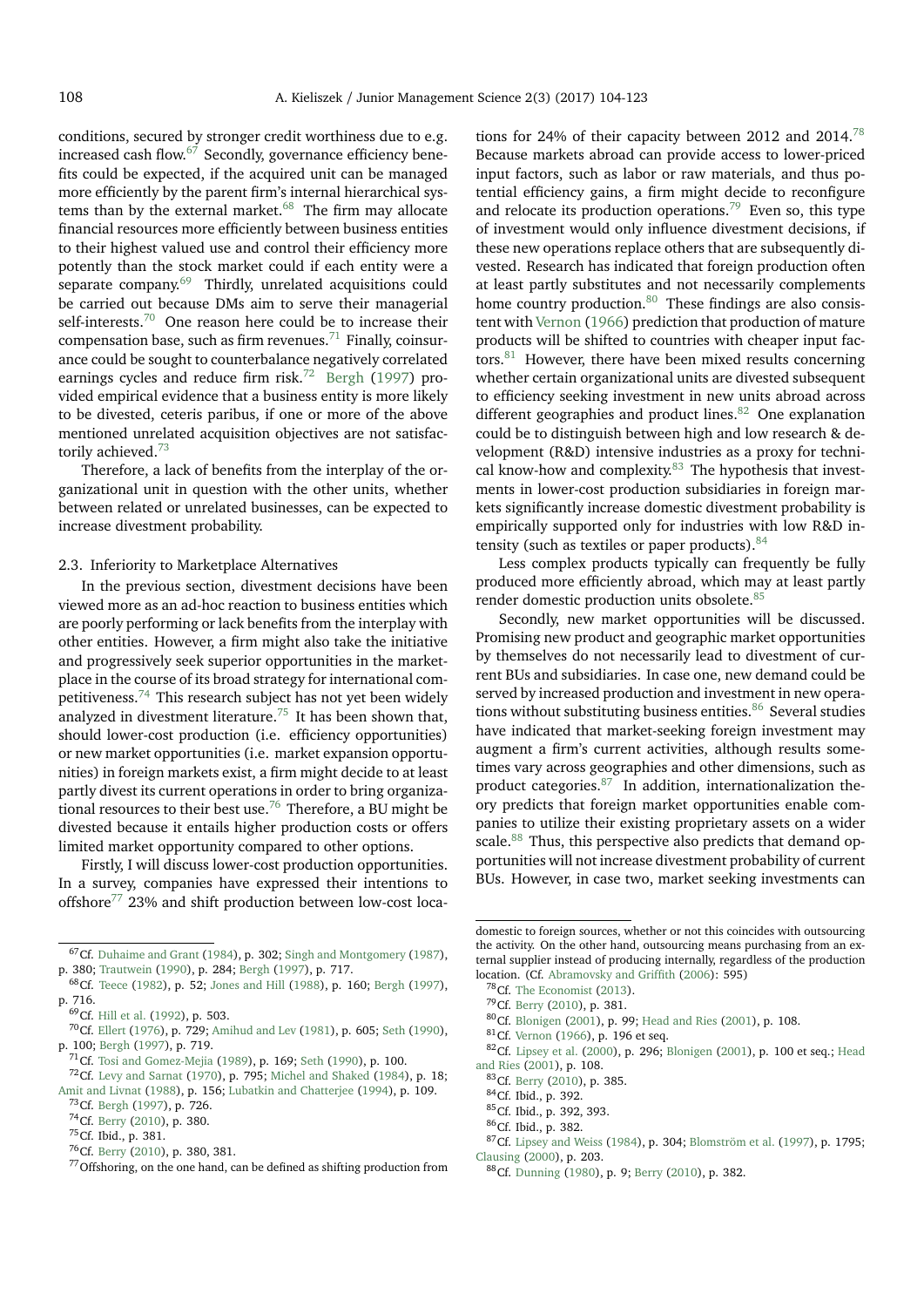substitute current business entities. It has been argued that resource and capability constraints and opportunity costs<sup>[89](#page-5-0)</sup> may induce managers to reallocate resources to their optimal use. $90$  This indicates that new market opportunities increase divestment likelihood of present organizational entities, as there are limitations to possible and profitable geographic and product diversification. $91$  Therefore, contingencies that determine whether or not the pursuit of new market opportunities abroad will replace operations should be analyzed. In this regard, it has been pointed out that companies with an already broad product portfolio and multigeographic presence are more likely to face trade-offs and the need to allocate their constrained resources to their best use when intending to pursue new growth opportunities. <sup>[92](#page-5-3)</sup> The prediction that product-diversified firms with high levels of foreign expansion are likely to divest domestic subsidiaries after they invest in foreign subsidiaries to leverage market op-portunities is empirically supported.<sup>[93](#page-5-4)</sup> Divestment likelihood is not affected, however, in firms with a low level of multigeographic presence. This is consistent with the notion that firms become increasingly impacted by resource constraints when they diversify their product lines and geographies (and thus increase their business complexity) and may face the need to reduce redundancies. $94$  Overall, these results suggest that new market opportunities may complement or substitute existing business activities, depending on the specific firm characteristics.

Therefore, more efficient production or promising market opportunities can be superior alternatives compared to current organizational units. In this regard, the opportunity costs of not pursuing a preferable alternative or costly redundancy of not divesting inferior or unnecessary business entities can be seen as increasing divestment probability under certain circumstances.

To summarize this section, each of the factors negative business entity performance, a lack of benefits from the interplay of organizational units and superior marketplace alternatives can significantly increase the probability of a BU to be divested by its parent firm. The motivation to divest when faced with financial failure of a DO or lack of benefits from the interplay between the DO and other business entities can be seen as more reactive and dealing with difficulties, in contrast to the more proactive opportunity seeking that lies in the consideration of marketplace alternatives. $95$ 

## **3. Individual Psychological Factors**

From a firm perspective, the three DO factors discussed in section two could be seen as more analytical considerations underlying the divestment decision. However, research has pointed out that other influencing factors might impair firms' attempts to act as systematically and foresightedly as they may perceive to do. $96$  As will be shown in this section, there could be individual psychological factors that prevent the firm from divesting organizational units, at least in a timely manner. Divestment decisions typically are a highly confidential and delicate topic within companies.<sup>[97](#page-5-8)</sup> Not only are divestment decisions widely a symbol for failure, but are also of unstructured, ambiguous and complex nature.<sup>[98](#page-5-9)</sup> Therefore, perceptional processes and psychological factors typically shape decision-making.<sup>[99](#page-5-10)</sup> Although several organizational levels can be involved, the top management team (TMT), including the chief executive officer (CEO), plays a central role in deciding whether or not to continue a certain business.[100](#page-5-11) Independent of a DM's specific position within the firm, general psychological factors and personal motivations might shape his or her considerations, thoughts, and reasoning. In the following, the aspects of the DM's familiarity with a DO's business segment, escalation of commitment, and the drive to conceal investment mistakes will be discussed.

3.1. Familiarity with the Divestment Object's Business Segment

There is ample evidence that managers and investors gen-erally unintentionally favor the familiar.<sup>[101](#page-5-12)</sup> Research has indicated that similarity induces greater liking (similarity attraction bias), which in turn potentially distorts individual perception, possibly leading to too favorable assessment be-cause of attribution biases.<sup>[102](#page-5-13)</sup> In a recent study, [Ang et al.](#page-15-5) [\(2014\)](#page-15-5) empirically assessed whether CEO familiarity with business segments (which may consist of several BUs) affects divestment decisions. Thus, they inquire into DMs' social distance to DOs, measured as CEOs' personal ties to business segments.<sup>[103](#page-5-14)</sup>

Firstly, their comparative information hypothesis predicts that CEOs tend to divest business entities from segments fa-miliar to them at a significantly lower probability.<sup>[104](#page-5-15)</sup> A CEO

<span id="page-5-14"></span><sup>103</sup>Cf. [Ang et al.](#page-15-5) [\(2014\)](#page-15-5), p. 58, 60.

<span id="page-5-15"></span><sup>104</sup>Cf. Ibid., p. 59, 61.

<span id="page-5-0"></span> $^{89\,}$  The opportunity cost of making a particular decision has been defined as the value of the best alternative course of action which must be foregone as a result of making the decision." [\(Carrington and Battersby](#page-15-25) [\(1967\)](#page-15-25): 299)

<span id="page-5-1"></span> $90Cf.$  [Levinthal and Wu](#page-17-22) [\(2010\)](#page-15-21), p. 793 and 794; [Berry](#page-15-21) (2010), p. 383. 91 Cf. [Berry](#page-15-21) [\(2010\)](#page-15-21), p. 383.

<span id="page-5-3"></span><span id="page-5-2"></span><sup>92</sup>Cf. Ibid., p. 383.

<span id="page-5-4"></span><sup>93</sup> Cf. [Berry](#page-15-21) [\(2010\)](#page-15-21), p. 392.

<span id="page-5-5"></span><sup>94</sup>Cf. Ibid., p. 392.

<span id="page-5-6"></span><sup>95</sup> Cf. [Duhaime and Baird](#page-16-11) [\(1987\)](#page-16-11), p. 485; [Berry](#page-15-21) [\(2010\)](#page-15-21), p. 380.

<span id="page-5-7"></span><sup>96</sup>Cf. [Duhaime and Grant](#page-16-3) [\(1984\)](#page-16-3), p. 303.

<span id="page-5-9"></span><span id="page-5-8"></span><sup>97</sup>Cf. [Nees](#page-18-19) [\(1981\)](#page-18-19), p. 119; [Duhaime and Grant](#page-16-3) [\(1984\)](#page-16-3), p. 308.

<sup>98</sup>Cf. [Nees](#page-18-5) [\(1978\)](#page-18-5), p. 68; [Duhaime and Grant](#page-16-3) [\(1984\)](#page-16-3), p. 308; [Duhaime](#page-16-4) [and Schwenk](#page-16-4) [\(1985\)](#page-16-4), p. 287.

<span id="page-5-11"></span><span id="page-5-10"></span><sup>99</sup>Cf. [Duhaime and Schwenk](#page-16-4) [\(1985\)](#page-16-4), p. 288.

<span id="page-5-12"></span><sup>100</sup>Cf. [Nees](#page-18-5) [\(1978\)](#page-18-5), p. 68; [Nees](#page-18-19) [\(1981\)](#page-18-19), p. 119; [Duhaime and Schwenk](#page-16-4) [\(1985\)](#page-16-4), p. 290; [Shimizu and Hitt](#page-18-8) [\(2005\)](#page-18-8), p. 54; [Wan et al.](#page-19-6) [\(2015\)](#page-19-6), p. 211. <sup>101</sup>Cf. e.g. [Feldstein and Horioka](#page-16-18) [\(1980\)](#page-16-18), p. 328; [French and Poterba](#page-16-19) [\(1991\)](#page-16-19), p. 222; [Coval and Moskowitz](#page-16-20) [\(1999\)](#page-16-20), p. 2045; [Lewis](#page-17-23) [\(1999\)](#page-17-23), p. 604; [Grinblatt and Keloharju](#page-16-21) [\(2001\)](#page-16-21), p. 1053; [Huberman](#page-17-24) [\(2001\)](#page-17-24), p. 659; [Li](#page-17-25) [\(2004\)](#page-17-25), p. 47; [Parwada](#page-18-20) [\(2008\)](#page-18-20), p. 245.

<span id="page-5-13"></span><sup>102</sup>Cf. [Dustin and Alfonsin](#page-16-22) [\(1971\)](#page-16-22), p. 119; [Karylowski](#page-17-26) [\(1976\)](#page-17-26), p. 71; [Brown](#page-15-26) [\(1984\)](#page-15-26), p. 21; [Strauss et al.](#page-18-21) [\(2001\)](#page-18-21), p. 637; [Bates](#page-15-27) [\(2002\)](#page-15-27), p. 540; [Cialdini and Goldstein](#page-15-28) [\(2002\)](#page-15-28), p. 40; [Amodio and Showers](#page-15-29) [\(2005\)](#page-15-29), p. 818; [Westphal and Deephouse](#page-19-11) [\(2011\)](#page-19-11), p. 1063.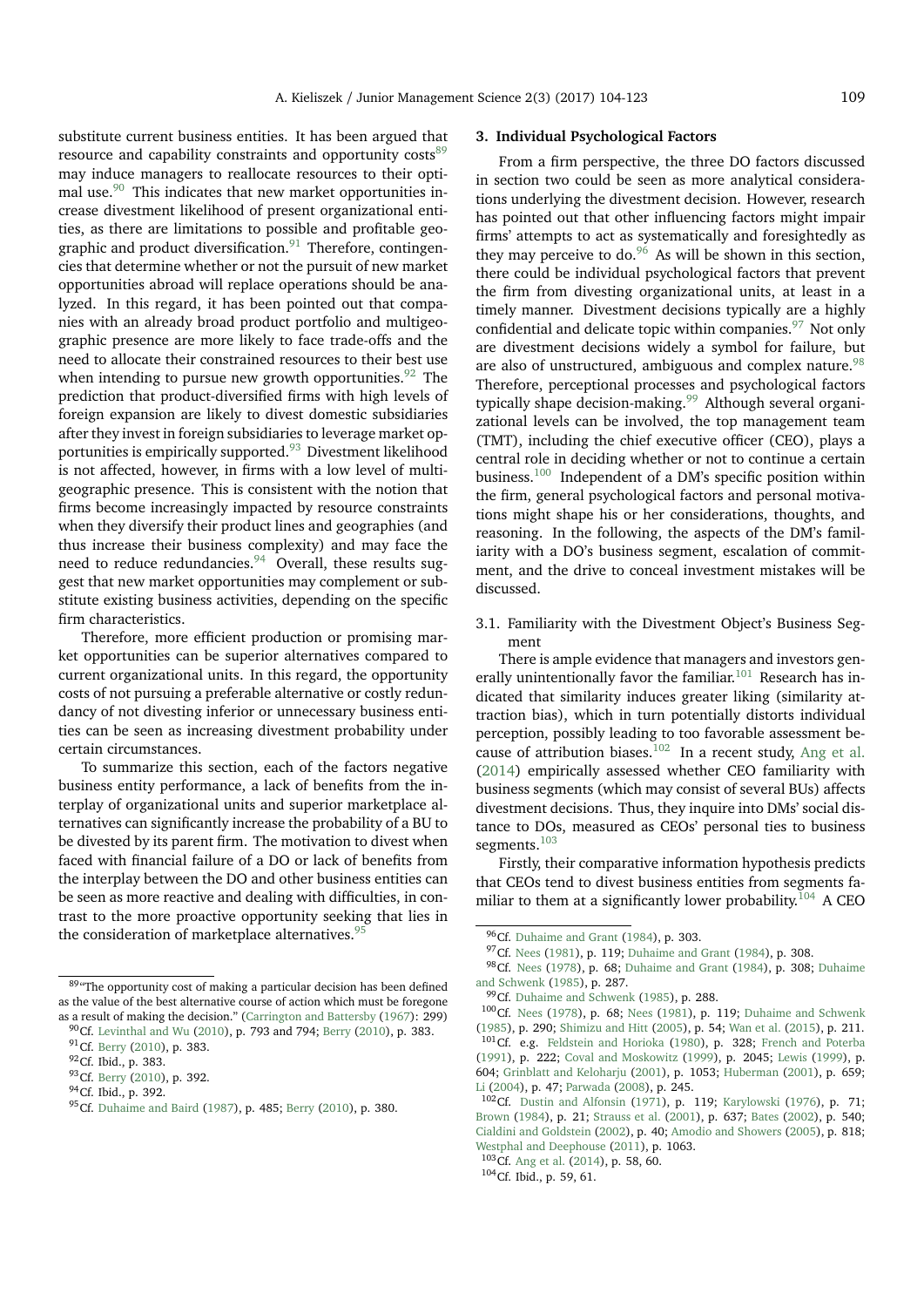is said to be familiar with a specific firm BU if he or she previously worked there or in another firm BU that operates in the same industry.<sup>[105](#page-6-0)</sup> It is argued that a CEO's career path within a segment grants him or her an information advantage for familiar business fields. Executives are presumed to favor managing familiar segments, as their previous work experience provides them with a more thorough understanding of a segment's business, which in turn strengthens their confidence in evaluating the quality of investment opportuni-ties.<sup>[106](#page-6-1)</sup> Consistent with this line of thought, [Heath and Tver](#page-17-27)[sky](#page-17-27) [\(1991\)](#page-17-27) state that "people prefer  $[...]$  a context where they consider themselves knowledgeable or competent than a context where they feel ignorant or uninformed $v^{107}$  $v^{107}$  $v^{107}$ . Additionally, BU managers typically have an incentive to portray their BUs in a too positive light to avoid divestment and gain greater access to resources. Therefore, CEOs broadly discount BU managers' disclosed private information about BUs' future cash flows, which CEOs often have to rely on to assess BUs (information asymmetry<sup>[108](#page-6-3)</sup>).<sup>[109](#page-6-4)</sup> For segments with which the CEO is familiar, however, the conveyed information expectedly will be discounted less. This is because information sharing is facilitated through a higher level of trust and more extensive personal interaction when the CEO and the BU manager share a common background and have informal links. $110$  Thus, CEOs expectedly will prefer divesting from unfamiliar business segments for the full length of their tenure. $111$ 

Nevertheless, should the CEO not be able to carry out his or her preferred divestment choice, familiarity will not have a significant impact on resulting divestments. As [Coase](#page-16-23) [\(1937\)](#page-16-23) put it, a firm is a "system of relationships"<sup>[112](#page-6-7)</sup>. Thus, [Ang](#page-15-5) [et al.](#page-15-5) [\(2014\)](#page-15-5) predict, following their political power hypothesis, that CEOs' inclination to divest non-familiar segments is contingent on CEOs commanding the political power to im-plement their favored choices.<sup>[113](#page-6-8)</sup> BU managers have bargaining power in the divestment decision process due to valuable private information and internal political clout.<sup>[114](#page-6-9)</sup> Newly appointed CEOs are most susceptible to managers' bargaining power because they have not yet built up ample political power themselves.[115](#page-6-10) Thus, CEOs try to accumulate political

<span id="page-6-4"></span>tors (here the TMT). (Cf. [Akerlof](#page-15-30) [\(1970\)](#page-15-30): 489-490; [Eisenhardt](#page-16-24) [\(1989\)](#page-16-24): 61) <sup>109</sup>Cf. [Harris et al.](#page-17-28) [\(1982\)](#page-17-28), p. 604; [Antle and Eppen](#page-15-31) [\(1985\)](#page-15-31), p. 164; [Harris](#page-17-29) [and Raviv](#page-17-29) [\(1996\)](#page-17-29), p. 1140; [Harris and Raviv](#page-17-30) [\(1998\)](#page-17-30), p. 260; [Bernardo et al.](#page-15-32) [\(2001\)](#page-15-32), p. 312; [Ang et al.](#page-15-5) [\(2014\)](#page-15-5), p. 59.

capital by creating goodwill and support among managers of unfamiliar business segments who were not previously affil-iated with the CEO.<sup>[116](#page-6-11)</sup> As a result, CEOs expectedly refrain from divesting entities from unfamiliar business segments to gain political capital with the managers of these segments, until they have built up enough political clout to follow their divestment preferences.<sup>[117](#page-6-12)</sup>

Empirical findings support both hypotheses. Indeed, in line with the first hypothesis, units from segments familiar to the CEO are divested around 40% less often than those from non-familiar segments. This favoring of familiar segments within the firm (familiarity effect) is more pronounced in units in which the CEO had previously been employed compared to units for which the CEO has more indirect experience from working in another firm unit operating in the same industry. $118$  Nevertheless, both degrees of familiarity are significantly associated with lower divestment risk compared to unfamiliar segments. Additionally, the impact of familiarity is found to be strongest in business segments with high R&D intensity. This supposedly is because information asymmetry between CEOs and unit managers is most severe in these complex businesses, information is typically difficult to transmit without personal contact and the assessment of these businesses is particularly complicated.<sup>[119](#page-6-14)</sup> Consistent with the second hypothesis, increased probability of divestment for non-familiar segment units is predominantly observed in the subsample of CEOs with tenure of three years or more, whereas less powerful new CEOs are found to act contrary to their preferences in divesting BUs from familiar segments more often.[120](#page-6-15) This evidence is also concordant with Xuan's (2009) conclusion that new, particularly outside, CEOs, refrain from exiting non- familiar segments at the beginning of their tenure and Huang's (2010) finding that established CEOs tend to divest BUs which do not reflect the CEO's skill set and experience. $121$  Therefore, divestment probability is increased if the CEO is not familiar with the business entity in question and has sufficient political power to act according to his preferences.

## 3.2. Escalation of Commitment

It is a fact that many business entities deteriorate in per-formance persistently before being divested.<sup>[122](#page-6-17)</sup> For instance, data from [Ravenscraft and Scherer](#page-18-3) [\(1987\)](#page-18-3) suggests that divested units have experienced below industry profit rates for about seven years before being divested.[123](#page-6-18) This can be seen as evidence that personal attachments to entities may im-pact decision-making, preventing more timely divestment.<sup>[124](#page-6-19)</sup>

<span id="page-6-0"></span> $105$ Cf. Ibid., p. 59.

<span id="page-6-1"></span><sup>106</sup>Cf. Ibid., p. 59.

<span id="page-6-2"></span><sup>107</sup>[Heath and Tversky](#page-17-27) [\(1991\)](#page-17-27), p. 7.

<span id="page-6-3"></span> $^{108}\rm{Information}$  asymmetry characterizes a situation in which a set of actors (here the BU managers) is systematically better informed about something (here the BU's performance and business prospects) than another set of ac-

<span id="page-6-5"></span><sup>110</sup>Cf. [Zucker](#page-19-12) [\(1986\)](#page-19-12), p. 53; [Mayer et al.](#page-17-31) [\(1995\)](#page-17-31), p. 710; [Gaspar and Massa](#page-16-25) [\(2011\)](#page-16-25), p. 841; [Duchin and Sosyura](#page-16-26) [\(2013\)](#page-16-26), p. 387; [Ang et al.](#page-15-5) [\(2014\)](#page-15-5), p. 59.

<span id="page-6-6"></span><sup>111</sup>Cf. [Ang et al.](#page-15-5) [\(2014\)](#page-15-5), p. 59.

<span id="page-6-7"></span><sup>112</sup>[Coase](#page-16-23) [\(1937\)](#page-16-23), p. 393.

<span id="page-6-8"></span><sup>113</sup>Cf. [Ang et al.](#page-15-5) [\(2014\)](#page-15-5), p. 59.

<span id="page-6-9"></span><sup>114</sup>Cf. [Stein](#page-18-22) [\(2003\)](#page-18-22), p. 111; [Mudambi and Navarra](#page-18-23) [\(2004\)](#page-18-23), p. 385; [Glaser](#page-16-27) [et al.](#page-16-27) [\(2013\)](#page-16-27), p. 1577.

<span id="page-6-10"></span><sup>115</sup>Cf. [Xuan](#page-19-13) [\(2009\)](#page-19-13), p. 4921; [Ang et al.](#page-15-5) [\(2014\)](#page-15-5), p. 59.

<span id="page-6-11"></span><sup>116</sup>Cf. [Xuan](#page-19-13) [\(2009\)](#page-19-13), p. 4921; [Ang et al.](#page-15-5) [\(2014\)](#page-15-5), p. 59.

<span id="page-6-12"></span><sup>117</sup>Cf. [Ang et al.](#page-15-5) [\(2014\)](#page-15-5), p. 59.

<span id="page-6-13"></span><sup>118</sup>Cf. Ibid., p. 59.

<span id="page-6-14"></span><sup>119</sup>Cf. [Ang et al.](#page-15-5) [\(2014\)](#page-15-5), p. 59.

<span id="page-6-15"></span><sup>120</sup>Cf. Ibid., p. 59.

<span id="page-6-16"></span><sup>121</sup>Cf. [Xuan](#page-19-13) [\(2009\)](#page-19-13), p. 4945, [Huang](#page-17-32) [\(2014\)](#page-17-32), p. 348.

<span id="page-6-17"></span><sup>&</sup>lt;sup>122</sup>Cf. [Duhaime and Grant](#page-16-3) [\(1984\)](#page-16-3), p. 303.

<span id="page-6-18"></span><sup>&</sup>lt;sup>123</sup>Cf. [Ravenscraft and Scherer](#page-18-3) [\(1987\)](#page-18-3), p. 167.

<span id="page-6-19"></span><sup>124</sup>Cf. [Duhaime and Grant](#page-16-3) [\(1984\)](#page-16-3), p. 303; [Cho and Cohen](#page-15-16) [\(1997\)](#page-15-16), p. 368.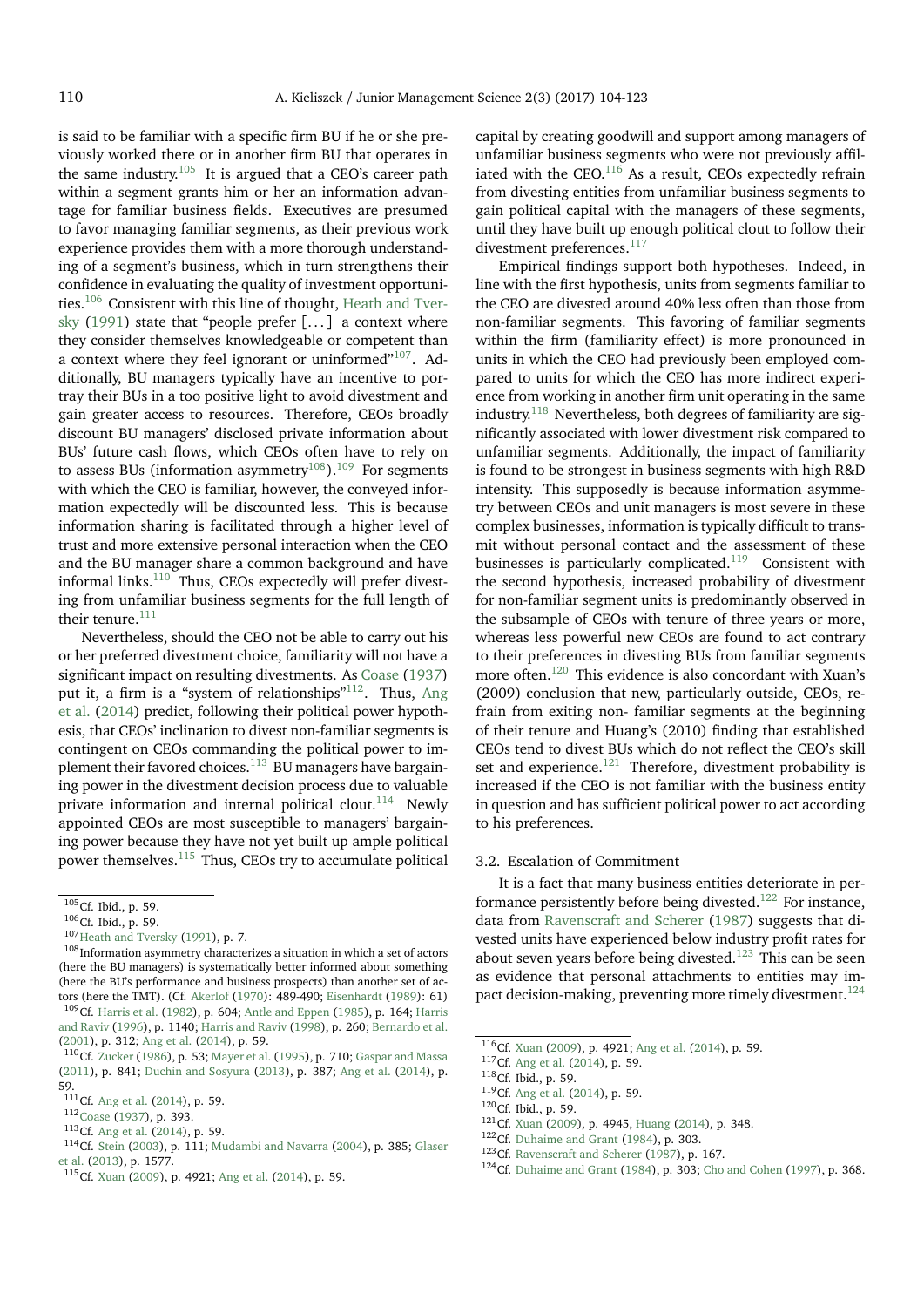[Porter](#page-18-10) [\(1976\)](#page-18-10) and [Harrigan](#page-17-13) [\(1981\)](#page-17-13) argue that managerial exit barriers exist, which deter economically rational BU divestment and lead to suboptimal results for the company, and that DMs might be reluctant to sacrifice firm assets.<sup>[125](#page-7-0)</sup> It has been pointed out that DMs might hesitate to divest organizational units because they personally identify with and feel attached to a business and its employees, especially if the business has been part of the organization for a long time and is considered a firm's 'home industry'. Thus, DMs may experience psychological aversion to divest.  $^{126}\,$  $^{126}\,$  $^{126}\,$ 

Consistent with this notion, Staw coined the term escalation of commitment (EOC) to describe the irrational tendency to hang on to a failing course of action and persistently commit further and increasing resources and effort to it instead of withdrawing, despite evidence of poor and declining performance. $127$  There have been numerous studies that found evidence for an EOC effect in different settings.<sup>[128](#page-7-3)</sup> It has been argued that the complex, unstructured, and ambiguous nature of divestment decisions make DMs susceptible to cognitive biases $^{129}$  $^{129}$  $^{129}$ , such as EOC, as available information exceeds processing capacity.[130](#page-7-5) DMs' feeling of personal responsibility and attachment seemingly prompts them to remain with their projects despite poor performance.<sup>[131](#page-7-6)</sup> Apparently, DMs are not alerted to change their course of action by the discrepancy between expected and evidenced performance, but rather seem to use evidence of failure as a signal to commit further capital to make the action pay off. $132$ 

Individuals may be driven not only to seek future utility but also to rectify past losses. This sunk cost fallacy means that sunk losses (effort, money, time, etc.) incurred in the past do often enter decision calculations and induce DMs to invest further in a losing account, although rational individuals should only allocate resources when future expected ben-efits exceed future expected costs.<sup>[133](#page-7-8)</sup> Several behavioral causations for EOC have been put forward that help understand the phenomenon and how it may be mitigated more soundly. Five brief explanations can be found in the appendix 4 for further information.

Extreme forms of cognitive biases, such as EOC, induce DMs to consider too few alternatives and data, prompt irrational behavior, and reduce the likelihood that reasonable divestments will be timely.[134](#page-7-9) Hence, DMs should try to minimize being involuntarily influenced by EOC in order to be able to make analytical decisions in the best interest of the organization. Research has suggested several factors that may intensify or weaken EOC. In the following, I will concisely discuss six aspects that influence EOC intensity from a firm perspective: whether BUs are internally developed or acquired, TMT turnover, and four facets relating to the DM in question, which are awareness of cognitive biases, perceived competition, active or passive consideration of divestment, and attention to opportunity costs. The notion of EOC is in line with evidence indicating that formerly acquired units are more likely to be divested, ceteris paribus, than organically developed ones.[135](#page-7-10) One explanation could be that EOC tendencies operate to a lesser extent here, as DMs may be less attached to an externally acquired unit in contrast to an internally developed and grown unit. $136$  However, even with acquired units, after lengthy and complex evaluation and negotiation processes with potential acquisition targets, managers may be highly committed to the units that are eventually taken over.[137](#page-7-12) Therefore, EOC may expectedly be weaker but still existent for externally acquired units. Also, TMT turnover is shown to increase general divestment probability.<sup>[138](#page-7-13)</sup> A new CEO or new board member generally, when not promoted from the internal hierarchy, provides an opportunity to assess business entities from a fresh perspective.<sup>[139](#page-7-14)</sup> Furthermore, a new top manager hired from outside the firm typically is less attached to existing business entities, and thus less prone to EOC, because the new DM was not responsible for past busi-ness decisions.<sup>[140](#page-7-15)</sup> Therefore, TMT turnover might be a way for a firm to decrease EOC influence on divestment decisions.

Additionally, there also are factors that may help the specific executive in charge to restrain his or her EOC. Firstly, scholars have generally advised awareness and understanding of possible mental pitfalls and developing a clear language to address them in order to be better able to iden-tify and mitigate one's cognitive biases.<sup>[141](#page-7-16)</sup> This may help DMs be sensitive to possible errors in their judgment, such as EOC, and thus limit their influence. Secondly, psychological experiments have demonstrated that EOC effects were higher when subjects believed that they were in competi-tion with other people.<sup>[142](#page-7-17)</sup> Scholars have argued that this due to the desire to save face and be perceived as strong and competent by others.<sup>[143](#page-7-18)</sup> Consequently, DMs may try to

<span id="page-7-0"></span><sup>125</sup>Cf. [Porter](#page-18-10) [\(1976\)](#page-18-10), p. 23; [Harrigan](#page-17-13) [\(1981\)](#page-17-13), p. 308.

<span id="page-7-2"></span><span id="page-7-1"></span><sup>126</sup>Cf. [Porter](#page-18-10) [\(1976\)](#page-18-10), p. 25 et seq.

<sup>127</sup>Cf. [Staw](#page-18-24) [\(1981\)](#page-18-24), p. 577; [Arkes and Blumer](#page-15-33) [\(1985\)](#page-15-33), p. 124; [Duhaime](#page-16-4) [and Schwenk](#page-16-4) [\(1985\)](#page-16-4), p. 290; [Brockner](#page-15-34) [\(1992\)](#page-15-34), p. 39; Damarju, Barney & Makhija (2015), p. 729.

<span id="page-7-3"></span><sup>128</sup>Cf. e.g. [Staw](#page-18-25) [\(1976\)](#page-18-25), p. 27; [Arkes and Blumer](#page-15-33) [\(1985\)](#page-15-33), p. 124; [Brockner](#page-15-35) [et al.](#page-15-35) [\(1986\)](#page-15-35), p. 109; [Garland](#page-16-28) [\(1990\)](#page-16-28), p. 728; [McCarthy et al.](#page-17-33) [\(1993\)](#page-17-33), p. 10; [Wong and Kwong](#page-19-14) [\(2007\)](#page-19-14), p. 545.

<span id="page-7-4"></span><sup>&</sup>lt;sup>129</sup>Biases are "systematic errors [...], and they recur predictably in particular circumstances." [\(Kahneman](#page-17-34) [\(2011\)](#page-17-34): 3-4)

<span id="page-7-5"></span><sup>130</sup>Cf. [Duhaime and Schwenk](#page-16-4) [\(1985\)](#page-16-4), 287, 288.

<span id="page-7-6"></span><sup>131</sup>Cf. Ibid., p. 290.

<span id="page-7-8"></span><span id="page-7-7"></span><sup>132</sup>Cf. Ibid., p. 290.

<sup>133</sup>Cf. [Staw](#page-18-24) [\(1981\)](#page-18-24), p. 578; [Arkes and Blumer](#page-15-33) [\(1985\)](#page-15-33) p. 124; [Kanodia](#page-17-35) [et al.](#page-17-35) [\(1989\)](#page-17-35), p. 60; [van Putten et al.](#page-19-15) [\(2010\)](#page-19-15), p. 33; [Kahneman](#page-17-34) [\(2011\)](#page-17-34), p. 345; [Hafenbrack et al.](#page-16-29) [\(2014\)](#page-16-29), p.2.

<span id="page-7-9"></span><sup>&</sup>lt;sup>134</sup>Cf. [Duhaime and Schwenk](#page-16-4) [\(1985\)](#page-16-4), p. 293; Damarju, Barney & Makhija

<sup>(2015),</sup> p. 729.

<span id="page-7-10"></span><sup>135</sup>Cf. [Porter](#page-18-10) [\(1976\)](#page-18-10), p. 27; [Hoskisson and Turk](#page-17-36) [\(1990\)](#page-17-36), p. 469; [Raven](#page-18-9)[scraft and Scherer](#page-18-9) [\(1991\)](#page-18-9), p. 436; [Chang and Singh](#page-15-1) [\(1999\)](#page-15-1), p. 1033; [Karim](#page-17-37) [\(2009\)](#page-17-37), p. 1247.

<span id="page-7-11"></span><sup>136</sup>Cf. [Porter](#page-18-10) [\(1976\)](#page-18-10), p. 27.

<span id="page-7-13"></span><span id="page-7-12"></span><sup>137</sup>Cf. [Duhaime and Schwenk](#page-16-4) [\(1985\)](#page-16-4), p. 290.

<sup>138</sup>Cf. [Porter](#page-18-10) [\(1976\)](#page-18-10), p. 26; [Duhaime and Grant](#page-16-3) [\(1984\)](#page-16-3), p. 303; [Raven](#page-18-9)[scraft and Scherer](#page-18-9) [\(1991\)](#page-18-9), p. 429; [Weisbach](#page-19-8) [\(1995\)](#page-19-8), p. 176; [Shimizu and](#page-18-8) [Hitt](#page-18-8) [\(2005\)](#page-18-8), p. 63; [Hayward and Shimizu](#page-17-11) [\(2006\)](#page-17-11), p. 549; [Feldman](#page-16-30) [\(2014\)](#page-16-30), p. 824.

<span id="page-7-14"></span><sup>&</sup>lt;sup>139</sup>Cf. [Bigley and Wiersema](#page-15-36) [\(2002\)](#page-15-36), p. 708 and 721; [Shimizu and Hitt](#page-18-8) [\(2005\)](#page-18-8), p. 55.

<span id="page-7-15"></span><sup>140&</sup>lt;sub>Cf.</sub> [Staw](#page-18-24) [\(1981\)](#page-18-24), p. 579.

<span id="page-7-16"></span><sup>141</sup>Cf. [Kahneman](#page-17-34) [\(2011\)](#page-17-34), p. 4.

<span id="page-7-17"></span><sup>142</sup>Cf. [Rubin et al.](#page-18-26) [\(1980\)](#page-18-26), p. 405; [Duhaime and Schwenk](#page-16-4) [\(1985\)](#page-16-4), p. 291.

<span id="page-7-18"></span><sup>143</sup>Cf. [Rubin et al.](#page-18-26) [\(1980\)](#page-18-26), p. 409.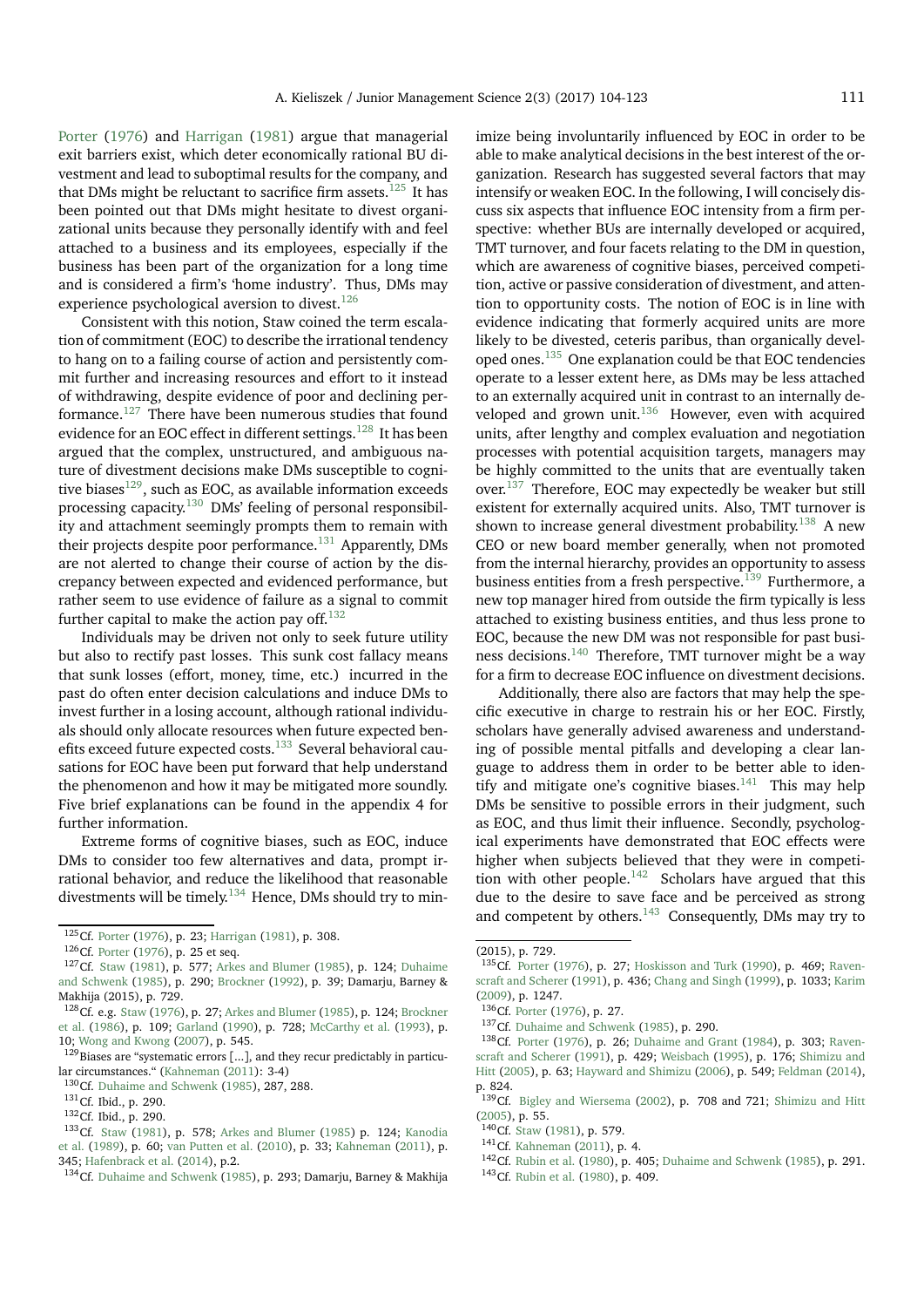suppress thoughts about potential image and perception consequences to prevent an intensive EOC effect. Thirdly, EOC was also stronger in experimental conditions in which DMs were more passive, i.e. commitment was continued automatically as a default mode (as is typically the case for BUs, which the firm generally tries to retain<sup>[144](#page-8-0)</sup>), instead of hav-ing to deliberately choose not to terminate commitment.<sup>[145](#page-8-1)</sup> Hence, DMs could be advised to embrace divestment as a viable and possible option in order to decrease psychological resistance to it. Fourthly, it has been shown that EOC effects were weaker when DMs were presented with opportunity costs, which demonstrated that alternative courses of action were superior to the currently executed one, because that changed the framing of the decision to include the loss incurred with persistence.<sup>[146](#page-8-2)</sup> Thus, DMs may be able to alleviate their EOC tendency by increasing the salience of alternatives and opportunity costs.

To summarize, EOC might impede timely and rational divestment despite significantly negative performance because of managerial attachment and commitment to organizational units. There could be several ways to weaken EOC from a firm perspective, such as implementing control systems that take EOC antecedents into account or educating DMs.

## 3.3. Incentive to Conceal Investment Mistakes

The preceding two psychological factors of familiarity with a business segment and EOC typically shape DMs' perceptions and reasoning unconsciously and do not depend on the DM's specific interests and motivations. However, in line with agency theory, managers might intentionally pursue their individual goals when deciding on divestments.<sup>[147](#page-8-3)</sup> An agency dependency occurs when a principal (here: business owners) hires an agent (here: managers) to act on his or her behalf and delegates decision authority. Both sets of players are expected to follow their self-interests.<sup>[148](#page-8-4)</sup>

Typically, divestment is interpreted as failure: it is "essentially an admission that an inappropriate project choice was made initially, and hence adversely affects perceptions of [managerial] ability<sup> $n149$  $n149$ </sup>. DMs might be reluctant to divest BUs that fail to provide value to the firm because man-agers' and shareholders' incentives may diverge.<sup>[150](#page-8-6)</sup> As a result, there may be too little divestment from the shareholders' perspective.<sup>[151](#page-8-7)</sup> This is because exit from a business typically does not remain without consequences for the responsible executive: divestment may damage DMs' self-esteem as they could view themselves as having been unable to lead the business (back) to success, external judgment of divestment as

<span id="page-8-2"></span><sup>146</sup>Cf. [Northcraft and Neale](#page-18-27) [\(1986\)](#page-18-27), p. 354; [Staw](#page-18-11) [\(1997\)](#page-18-11), p. 193.

failure might hamper DMs' future career prospects and mobility due to reputation damage and potential lay-offs of employees may damage relationships to different valued stake-holders<sup>[152](#page-8-8)</sup>, just to name a few consequences.<sup>[153](#page-8-9)</sup> Therefore, it could be rational from an individual manager's perspective to deter divestment to maximize personal utility.<sup>[154](#page-8-10)</sup>

However, divestment results are only impacted, if executives can actually act according to their drive to hide per-ceived investment mistakes. Corporate governance<sup>[155](#page-8-11)</sup> mechanisms are designed to induce agents to seek outcomes congruent to shareholders' interests rather than managerial selfinterest.[156](#page-8-12) Thus, corporate governance mechanisms, such as the board of directors, concentrated ownership, external auditing, and stakeholder activism could potentially prevent the decision impact of DMs' self-interests.<sup>[157](#page-8-13)</sup> Agency problems concerning divestments and their possible resolution have not yet been extensively researched.[158](#page-8-14) Nevertheless, scholars have made several propositions, of which I will briefly name four.

[Boot](#page-15-37) [\(1992\)](#page-15-37) pointed out that credible firm takeover threats can prompt managers to behave more efficiently from a firm perspective and decide contrarily to their self-<br>interests.<sup>159</sup> Denis et al. (1997)study demonstrates that [Denis et al.](#page-16-31) [\(1997\)](#page-16-31)study demonstrates that divestment is more probable following corporate control mechanisms of attempted corporate takeovers, board dismissals, and shareholder activism, which discipline man-agers.<sup>[160](#page-8-16)</sup> [Cho and Cohen](#page-15-16) [\(1997\)](#page-15-16) suggested that managers will deter divestment as long as they are able to blur negative BU performance with satisfactory performance of other units.<sup>[161](#page-8-17)</sup>

Investors may not be aware that an unprofitable BU is not divested due to information asymmetries, as they might have access only to firm level performance.<sup>[162](#page-8-18)</sup> Thus, the authors argue that DMs will only divest units when hiding poor BU performance is no longer feasible because the firm experiences significant underperformance relative to industry norms.[163](#page-8-19) Finally, [Ravenscraft and Scherer](#page-18-9) [\(1991\)](#page-18-9) have indicated that senior management turnover can serve to admit to previous investment mistakes through divestment without

- <span id="page-8-15"></span><sup>159</sup>Cf. Ibid., p. 1418.
- <span id="page-8-16"></span><sup>160</sup>Cf. [Denis and Kruse](#page-16-35) [\(2000\)](#page-16-35), p. 394.

<span id="page-8-0"></span><sup>144</sup> Cf. [Bergh](#page-15-4) [\(1997\)](#page-15-4), p. 721.

<span id="page-8-1"></span><sup>145</sup>Cf. [Rubin et al.](#page-18-26) [\(1980\)](#page-18-26), p. 409 et seq.

<span id="page-8-3"></span><sup>147</sup>Cf. [Porter](#page-18-10) [\(1976\)](#page-18-10), p. 26; [Boot](#page-15-37) [\(1992\)](#page-15-37), p. 1401; [Cho and Cohen](#page-15-16) [\(1997\)](#page-15-16), p. 368.

<span id="page-8-4"></span><sup>148</sup>Cf. [Mitnick](#page-17-38) [\(1975\)](#page-17-38), p. 27-30.

<span id="page-8-6"></span><span id="page-8-5"></span><sup>149</sup> [Boot](#page-15-37) [\(1992\)](#page-15-37), p. 1402.

<sup>150</sup>Cf. [Porter](#page-18-10) [\(1976\)](#page-18-10), p. 26; [Boot](#page-15-37) [\(1992\)](#page-15-37), p. 1401; [Cho and Cohen](#page-15-16) [\(1997\)](#page-15-16), p. 367.

<span id="page-8-7"></span><sup>151</sup>Cf. [Boot](#page-15-37) [\(1992\)](#page-15-37), p. 1402.

<span id="page-8-8"></span><sup>&</sup>lt;sup>152</sup>A stakeholder can be defined as "any group or individual who can affect or is affected by the achievement of the organization's objectives." [\(Free](#page-16-32)[man](#page-16-32) [\(1984\)](#page-16-32): 46) Stakeholders could be e.g. employees, governments, customers, suppliers, media, and communities (Cf. [Freeman](#page-16-33) [\(2010\)](#page-16-33): 25)

<span id="page-8-9"></span><sup>153</sup>Cf. [Porter](#page-18-10) [\(1976\)](#page-18-10), p. 25-26; [Boot](#page-15-37) [\(1992\)](#page-15-37), p. 1401.

<span id="page-8-10"></span><sup>154</sup>Cf. [Mitnick](#page-17-38) [\(1975\)](#page-17-38), p. 29; [Boot](#page-15-37) [\(1992\)](#page-15-37), p. 1401; [Cho and Cohen](#page-15-16) [\(1997\)](#page-15-16), p. 368.

<span id="page-8-11"></span><sup>&</sup>lt;sup>155</sup>Corporate governance is composed of "the whole set of legal, cultural, and institutional arrangements that determine what publicly traded corporations can do, who controls them, how that control is exercised, and how the risks and returns from the activities they undertake are allocated" [\(Blair](#page-15-38) [\(1996\)](#page-15-38): 3).

<span id="page-8-12"></span><sup>156</sup>Cf. [Shleifer and Vishny](#page-18-28) [\(1997\)](#page-18-28), p. 738; [Daily et al.](#page-16-34) [\(2003\)](#page-16-34), p. 372.

<span id="page-8-13"></span><sup>157</sup>Cf. [Daily et al.](#page-16-34) [\(2003\)](#page-16-34), p. 372; [Aguilera et al.](#page-15-39) [\(2015\)](#page-15-39), p. 37.

<span id="page-8-14"></span><sup>158</sup>Cf. [Boot](#page-15-37) [\(1992\)](#page-15-37), p. 1418.

<span id="page-8-17"></span><sup>161</sup>Cf. [Cho and Cohen](#page-15-16) [\(1997\)](#page-15-16), p. 367.

<span id="page-8-18"></span><sup>162</sup>Cf. [Cho and Cohen](#page-15-16) [\(1997\)](#page-15-16), p. 368.

<span id="page-8-19"></span><sup>163</sup>Cf. Ibid., p. 371.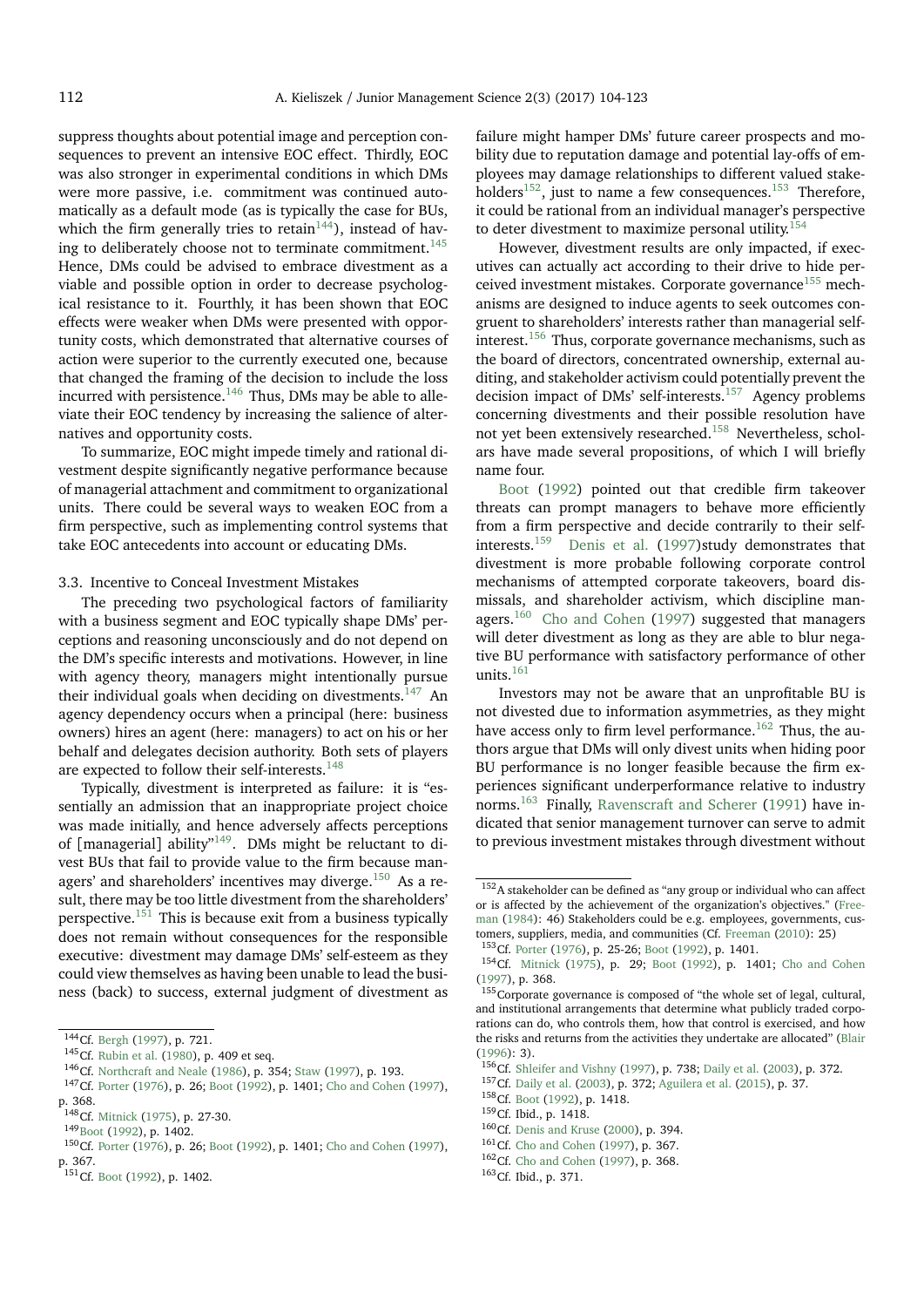the same degree of fear of negative personal consequences preceding managers would have had.[164](#page-9-0) Consequently, the motivation to hide investment mistakes may impede divestment because of managerial incentives and apprehension regarding possible negative personal consequences, if not prevented by corporate governance mechanisms.

All three psychological factors described in section three can each be expected to decrease divestment probability as opposed to the DO factors of section two which increase divestment likelihood. Nevertheless, it should be noted that e.g. managerial attachment expectedly is not an impenetrable barrier to divestment as factors such as poor unit or firm performance may override it and pressure divestment.<sup>[165](#page-9-1)</sup>

#### **4. Organizational Factors**

In this section, I will move further outward in the point of focus from the DO and DM in question considered above, to the level of the firm. Executives make divestment decisions that are embedded in the organizational context of the firms they serve.<sup>[166](#page-9-2)</sup> Whereas the factors in the preceding sections can be more broadly generalized in their effects across firms, the organizational dimension itself may help explain divestment decisions. Thus, certain company characteristics may increase or decrease divestment likelihood of (specific) BUs. The aspects that will be discussed here are: negative performance on the firm level, organizational identity and path dependence and preceding divestments.

#### 4.1. Negative Firm Performance

[Duhaime and Grant](#page-16-3) [\(1984\)](#page-16-3) found that in their sample, approximately three quarters of divestment decisions were made from a position in which the firm experienced inferior performance compared to industry norms.[167](#page-9-3) Several researchers have shown consistently that negative performance of the parent firm significantly increases general BU divest-ment likelihood.<sup>[168](#page-9-4)</sup> In this regard, performance has been measured using different indicators for profitability, liquidity or leverage<sup>[169](#page-9-5)</sup> such as (near) bankruptcy, extended periods of financial loss, (industry adjusted) operating cash flow re-turns, debt to equity ratio<sup>[170](#page-9-6)</sup>, dividends paid as a percentage of earnings, return on equity<sup>[171](#page-9-7)</sup>, return on assets, current ratio<sup>[172](#page-9-8)</sup>, interest coverage<sup>[173](#page-9-9)</sup>, debt to assets ratio, excess return on the stock market and industry-adjusted ratio of earnings before interest, taxes, depreciation and amortization to total assets.[174](#page-9-10)

An interesting question is at what level and on which performance scale divestment starts to become more likely due to negative firm results. Whereas [Montgomery et al.](#page-18-29) [\(1984\)](#page-18-29) find increased divestment probability for firms with severe liquidity problems, such as near bankruptcy, [Cho and](#page-15-16) [Cohen](#page-15-16) [\(1997\)](#page-15-16) find that firms had experienced four years of declining but still positive returns prior to divestment.<sup>[175](#page-9-11)</sup> This may indicate that firms need not be confronted with an existential financial threat to divest organizational units on a broader scale. However, the latter study also found that while these firms might be unlikely to face a significant threat of bankruptcy, divesting firms still exhibited below in-dustry returns in the year of divestment.<sup>[176](#page-9-12)</sup> [Duhaime and](#page-16-3) [Grant](#page-16-3) [\(1984\)](#page-16-3) argued that negative performance relative to the firm's own past or to current industry competitors can lead to higher divestment likelihood (although in their study return on equity relative to industry norms had the only statistically significant effect on divestment). $177$  Nevertheless, it appears that relative firm performance, at least relative to industry competitors, has an important impact on divestment decisions, in addition to the effect of more severe monetary difficulties, such as extended periods of financial losses.<sup>[178](#page-9-14)</sup>

There are several reasons why poor firm performance could lead to increased divestment: shareholders and firm creditors may pressure divestment in the face of firm financial distress<sup>[179](#page-9-15)</sup>, the firm might be interested in using divestment to improve its financial standing<sup>[180](#page-9-16)</sup> (e.g. through a sell-off or hoped-for positive stock market reactions) as it may be diffi-cult to gain access to external capital in the firm's position<sup>[181](#page-9-17)</sup> and the firm may experience shortage of capital $182$ , or corporate DMs might interpret poor firm performance as a trigger to reevaluate corporate strategy $^{183}$  $^{183}$  $^{183}$ .

Therefore, poor financial performance at the firm level commonly causes increased divestment probability. However, as a cautionary note, firms might also decide to postpone divestments to a position of higher financial strength in order to be less vulnerable to possible stock market reactions

- <sup>178</sup>Cf. [Duhaime and Grant](#page-16-3) [\(1984\)](#page-18-29), p. 313; [Montgomery et al.](#page-18-29) (1984), p. 834; [Montgomery and Thomas](#page-17-40) [\(1988\)](#page-17-40), p. 94.
- <span id="page-9-15"></span><sup>179</sup>Cf. [Duhaime and Grant](#page-16-3) [\(1984\)](#page-16-3), p. 305.

<span id="page-9-0"></span><sup>164</sup>Cf. [Ravenscraft and Scherer](#page-18-9) [\(1991\)](#page-18-9), p. 431 and 436.

<span id="page-9-1"></span><sup>165</sup>Cf. [Duhaime and Grant](#page-16-3) [\(1984\)](#page-16-3), p. 314.

<span id="page-9-2"></span><sup>166</sup>Cf. [Wan et al.](#page-19-6) [\(2015\)](#page-19-6), p. 206.

<span id="page-9-3"></span><sup>167</sup>Cf. [Duhaime and Grant](#page-16-3) [\(1984\)](#page-16-3), p. 310.

<span id="page-9-4"></span><sup>168</sup>Cf. [Duhaime and Grant](#page-16-3) [\(1984\)](#page-16-3), p. 310; [Montgomery et al.](#page-18-29) [\(1984\)](#page-18-29), p. 834; [Jain](#page-17-39) [\(1985\)](#page-17-39), p. 222; [Montgomery and Thomas](#page-17-40) [\(1988\)](#page-17-40), p. 95; [Ravenscraft and Scherer](#page-18-9) [\(1991\)](#page-18-9), p. 434; [Hamilton and Chow](#page-17-10) [\(1993\)](#page-17-10), p. 483; [Chang](#page-15-15) [\(1996\)](#page-15-15), p. 606; [Cho and Cohen](#page-15-16) [\(1997\)](#page-15-16), p. 370, [Denis and Kruse](#page-16-35) [\(2000\)](#page-16-35), p. 413; [Zuckerman](#page-19-7) [\(2000\)](#page-19-7), p. 613; [Shimizu](#page-18-4) [\(2007\)](#page-18-4), p. 1503.

<span id="page-9-5"></span><sup>169</sup>Cf. [Montgomery and Thomas](#page-17-40) [\(1988\)](#page-17-40), p. 94.

<span id="page-9-6"></span> $170$  Debt to equity is a measure of financial leverage and is directly connected to organizational risk. It is computed as: debt to equity = long-term debt equity. (cf. [Bettis and Mahajan](#page-15-40) [\(1985\)](#page-15-40): 790-791)

<span id="page-9-7"></span> $171$ Return on equity quantifies profitability of shareholders' investments by using e.g. the following formula:  $ROE = profit$  to shareholders total shareholders' funds. (cf. [Pew Tan et al.](#page-18-30) [\(2007\)](#page-18-30): 81)

<span id="page-9-8"></span> $172$ The current ratio can be calculated as: current ratio = pretax assets current liabilities. (Cf. Montgomery & Thomas, 1988: 94)

<span id="page-9-9"></span><sup>&</sup>lt;sup>173</sup>The formula used for interest coverage is: interest coverage  $=$  (pretax income + interest expense) interest expense. (Cf. Montgomery & Thomas, 1988: 94)

<span id="page-9-10"></span><sup>&</sup>lt;sup>174</sup>Cf. e.g. [Duhaime and Grant](#page-16-3) [\(1984\)](#page-18-29), p. 305; [Montgomery et al.](#page-18-29) (1984), p. 834; [Jain](#page-17-39) [\(1985\)](#page-17-39), p. 214; [Montgomery and Thomas](#page-17-40) [\(1988\)](#page-17-40), p. 94; [Cho](#page-15-16)

[and Cohen](#page-15-16) [\(1997\)](#page-15-16), p. 370, 371; [Denis and Kruse](#page-16-35) [\(2000\)](#page-16-35), p. 398.

<span id="page-9-12"></span><span id="page-9-11"></span><sup>175</sup>Cf. [Montgomery et al.](#page-18-29) [\(1984\)](#page-18-29), p. 834; [Cho and Cohen](#page-15-16) [\(1997\)](#page-15-16), p. 370. <sup>176</sup>Cf. [Cho and Cohen](#page-15-16) [\(1997\)](#page-15-16), p. 370 and 371.

<span id="page-9-14"></span><span id="page-9-13"></span><sup>177</sup>Cf. [Duhaime and Grant](#page-16-3) [\(1984\)](#page-16-3), p. 305 and 310.

<span id="page-9-16"></span><sup>180</sup>Cf. [Montgomery and Thomas](#page-17-40) [\(1988\)](#page-17-40), p. 95.

<span id="page-9-17"></span><sup>181</sup> Cf. [Sicherman and Pettway](#page-18-31) [\(1987\)](#page-18-31), p. 1262.

<span id="page-9-18"></span><sup>182</sup>Cf. [Hamilton and Chow](#page-17-10) [\(1993\)](#page-17-10), p. 483.

<span id="page-9-19"></span><sup>&</sup>lt;sup>183</sup>Cf. [Montgomery and Thomas](#page-17-40) [\(1988\)](#page-17-40), p. 95.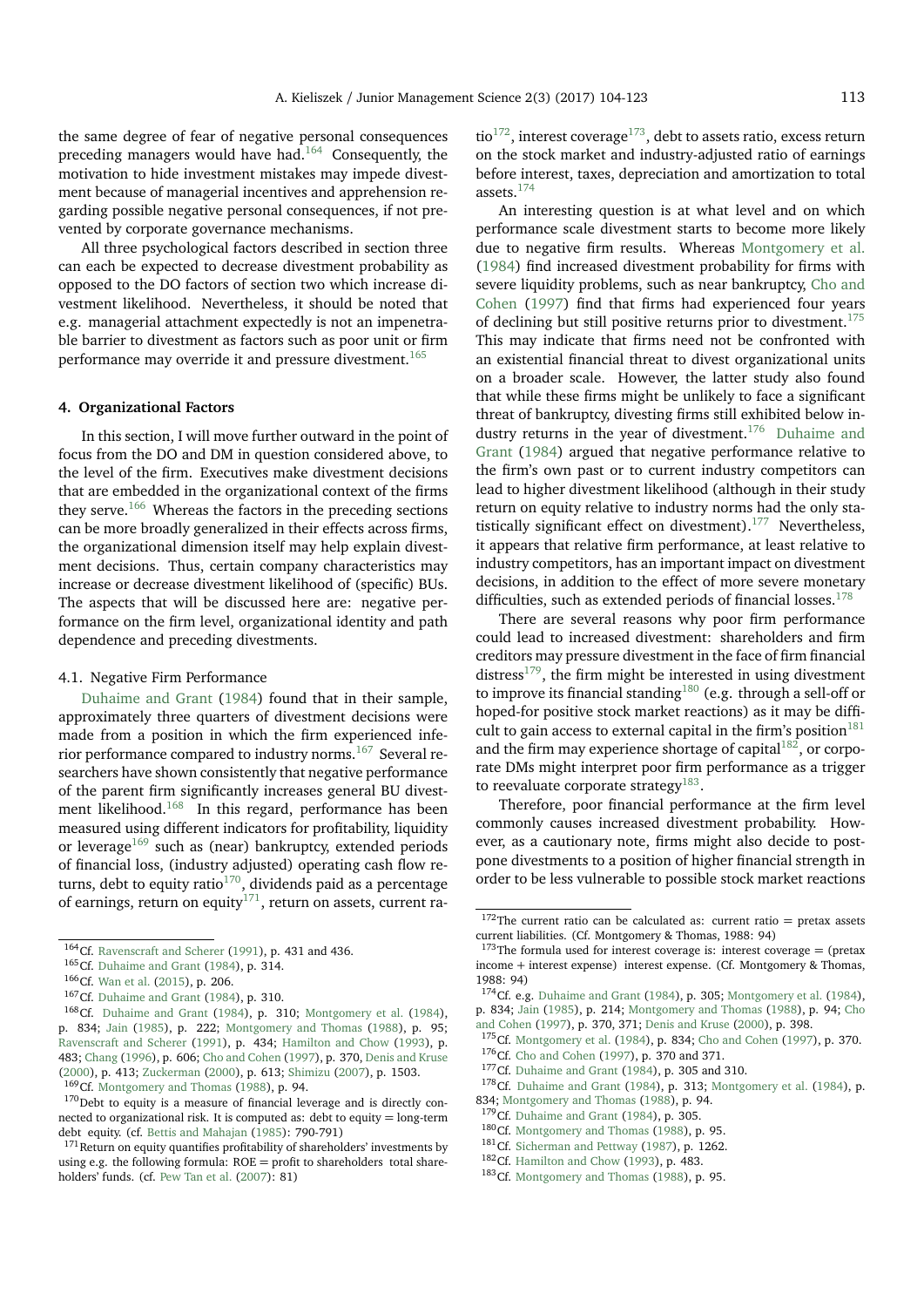and a potential financial loss following the divestment.<sup>[184](#page-10-0)</sup> Thus, exceptions to the generally observed relationship cannot be ruled out, as firms may interpret their financial standings and assess the opportunities and threats of divestment differently.

## 4.2. Organizational Identity and Image

The topic of international divestment, i.e. the reduction of a firm's international operations, has not yet been the focus of ample research.<sup>[185](#page-10-1)</sup> [Wan et al.](#page-19-6) [\(2015\)](#page-19-6) offer the bounded rationality<sup>[186](#page-10-2)</sup> perspective that international divestment decisions could be impacted by an organization's identity and image. $187$  Whereas organizational image<sup>[188](#page-10-4)</sup> denotes the attributes a firm's members perceive external constituents to ascribe to the firm, organizational identity means the firm members' collective internal understanding of key distinguishing merits of their firm.<sup>[189](#page-10-5)</sup> Organizations are motivated to create a favorable external evaluation as they seek external approval and status and hope for wide-ranging positive reputation effects.<sup>[190](#page-10-6)</sup> Firm identity gives organizational members an interpretation frame for occurrences and shapes their actions and emotions, creating a sense of belonging and deeper commitment to the organization.[191](#page-10-7) Thus, organizational image and identity are of key importance to a firm.

For multinational companies, image and identity are probable to rest on international success.<sup>[192](#page-10-8)</sup> A firm hence may generally hesitate to divest internationally and select very specific international DOs because of its likely concern that divestment could damage how the firm believes external stakeholders and the members themselves inter-nally view the firm and its internationality.<sup>[193](#page-10-9)</sup> The degree to which firms are guided by their images and identities in deciding if, when, and which international divestment to pursue may vary according to the firm's international context (internationalization experience, pace of international

<span id="page-10-4"></span><span id="page-10-3"></span><sup>187</sup>Cf. [Wan et al.](#page-19-6) [\(2015\)](#page-19-6), p. 206.

<sup>188</sup>Organizational image and reputation are two distinct concepts, as image is the view organizational members believe others to have of their organization and reputation characterizes the actual external assessment of the organization. (Cf. [Weigelt and Camerer](#page-19-16) [\(1988\)](#page-19-16): 443; [Fombrun and Shanley](#page-16-36) [\(1990\)](#page-16-36): 234; [Dutton and Dukerich](#page-16-37) [\(1991\)](#page-16-37)1: 547)

<span id="page-10-5"></span>189 Cf. [Dutton and Dukerich](#page-16-37) [\(1991\)](#page-16-37), p. 547; [Gioia and Thomas](#page-16-38) [\(1996\)](#page-16-38), p. 372; [Hatch and Schultz](#page-17-41) [\(1997\)](#page-17-41), p. 357 and 358.

growth, directions of internalization, importance of a specific unit to the firm's image or identity etc.).<sup>19</sup>

[Wan et al.](#page-19-6) [\(2015\)](#page-19-6) propose eight general facets relating to organizational image and identity that shape a firm's overall propensity to divest internationally and the selection of a specific international DO.[195](#page-10-11) Two image related aspects that are expected to deter international divestment are: if a firm is newly internationalized (mainly as the firm will tend to protect and avoid conflict with its new image for which it likely had to overcome adversities)<sup>[196](#page-10-12)</sup> and or if the firm originates from an emerging market (primarily because the firm then may have had to overcome unfavorable country-of-origin ef-fects and may be a symbol for success in its home country)<sup>[197](#page-10-13)</sup>. International exit can also be inhibited by two identity related factors: more experience in internationalization (as the firm then expectedly has integrated its internationality into its core identity and members typically seek to maintain cog-nitive and emotional coherence with this identity)<sup>[198](#page-10-14)</sup> and or consistent growth in international expansion (a similar logic applies to firms that experience success in international ex-pansion, but are less experienced yet)<sup>[199](#page-10-15)</sup>. In addition, the authors predict that two characteristics linked to image will make a business entity a less likely DO: if the foreign operation generates more positive publicity (because in this case the unit is considered more valuable in establishing a positive firm image) $^{200}$  $^{200}$  $^{200}$  and or if the operation is located in a highly developed country (since it then likely offers a more favorable consumer perception and overall stakeholder im-pression)<sup>[201](#page-10-17)</sup>. Units are also less probable to be divested if the following two aspects concerning image are the case: if TMT members have been employed at the foreign entity (as a result of personal loyalty, cf. 3.1, p.  $11)^{202}$  $11)^{202}$  $11)^{202}$  and or if the entity was established early in the company's history (because the firm then supposedly identifies itself more with this entity) $^{203}$  $^{203}$  $^{203}$ .

Consequently, organizational image and identity may have a significant influence on general divestment propensity and DO choices.

## 4.3. Path Dependence and Preceding Divestments

Apart from a firm's current contingencies, its past could also influence divestment decisions. Firm decision-making frequently follows past organizational actions.<sup>[204](#page-10-20)</sup> It has been

[et al.](#page-18-38) [\(2000\)](#page-18-38), p. 16.

<span id="page-10-0"></span><sup>&</sup>lt;sup>184</sup>Cf. [Duhaime and Grant](#page-16-3) [\(1984\)](#page-16-3), p. 314.

<span id="page-10-2"></span><span id="page-10-1"></span><sup>185</sup>Cf. [Wan et al.](#page-19-6) [\(2015\)](#page-19-6), p. 205.

 $^{186}\rm{Rationality$  describes a form of reasoned and often gain maximizing behavior that is appropriate for achieving specific goals within the given framework of conditions and constraints. Bounded rationality denotes the restriction on optimal reasoning imposed by limited information-processing capacity of the DM, which leads to suboptimal results in certain situations. (Cf. [Simon](#page-18-32) [\(1972\)](#page-18-32): 161 and 162; [Mumby and Putnam](#page-18-33) [\(1992\)](#page-18-33): 469)

<span id="page-10-6"></span> $190$ Cf. [Roberts and Dowling](#page-18-34) [\(2002\)](#page-18-34), p. 1077; [Highhouse et al.](#page-17-42) [\(2009\)](#page-17-42), p. 1483; [Wan et al.](#page-19-6) [\(2015\)](#page-19-6), p. 212.

<span id="page-10-7"></span><sup>191</sup>Cf. [Dutton and Dukerich](#page-16-37) [\(1991\)](#page-16-37), p. 549; [Wan et al.](#page-19-6) [\(2015\)](#page-19-6), p. 206 and 215.

<span id="page-10-8"></span><sup>192</sup>Cf. [Wan et al.](#page-19-6) [\(2015\)](#page-19-6), p. 211.

<span id="page-10-9"></span><sup>193</sup>Cf. Ibid., p. 206.

<span id="page-10-10"></span><sup>194</sup>Cf. Ibid., p. 211.

<span id="page-10-11"></span><sup>195</sup>Cf. Ibid., p. 213.

<span id="page-10-12"></span><sup>196</sup>Cf. Ibid., p. 212-13.

<span id="page-10-13"></span><sup>197</sup>Cf. [Häubl](#page-17-43) [\(1996\)](#page-17-43), p. 90; [Verlegh and Steenkamp](#page-19-17) [\(1999\)](#page-19-17), p. 528; [Batra](#page-15-41) [et al.](#page-15-41) [\(2000\)](#page-15-41), p. 83; [Olins](#page-18-35) [\(2002\)](#page-18-35), p. 246; [Wan et al.](#page-19-6) [\(2015\)](#page-19-6), p. 214.

<span id="page-10-14"></span><sup>198</sup>Cf. [Festinger](#page-16-39) [\(1957\)](#page-16-39), p.1; [Benito and Welch](#page-15-42) [\(1997\)](#page-15-42), p. 17; [Wan et al.](#page-19-6) [\(2015\)](#page-19-6), p. 216.

<span id="page-10-15"></span><sup>199</sup>Cf. [Santos and Eisenhardt](#page-18-36) [\(2005\)](#page-18-36), p. 500; [Wan et al.](#page-19-6) [\(2015\)](#page-19-6), p. 216.

<span id="page-10-16"></span><sup>200</sup>Cf. [Wan et al.](#page-19-6) [\(2015\)](#page-19-6), p. 214.

<span id="page-10-17"></span><sup>201</sup>Cf. [Roth and Romeo](#page-18-37) [\(1992\)](#page-18-37), p. 477; [Wan et al.](#page-19-6) [\(2015\)](#page-19-6), p. 215.

<span id="page-10-18"></span><sup>202</sup>Cf. [Wan et al.](#page-19-6) [\(2015\)](#page-19-6), p. 217.

<span id="page-10-20"></span><span id="page-10-19"></span><sup>203</sup>Cf. [Chang and Singh](#page-15-1) [\(1999\)](#page-15-1), p. 1032; [Wan et al.](#page-19-6) [\(2015\)](#page-19-6), p. 217. <sup>204</sup>Cf. [Cyert and March](#page-16-40) [\(1963\)](#page-16-40), p. 27 et seq.; [Boeker](#page-15-43) [\(1989\)](#page-15-43), p. 509; [Teece](#page-18-38)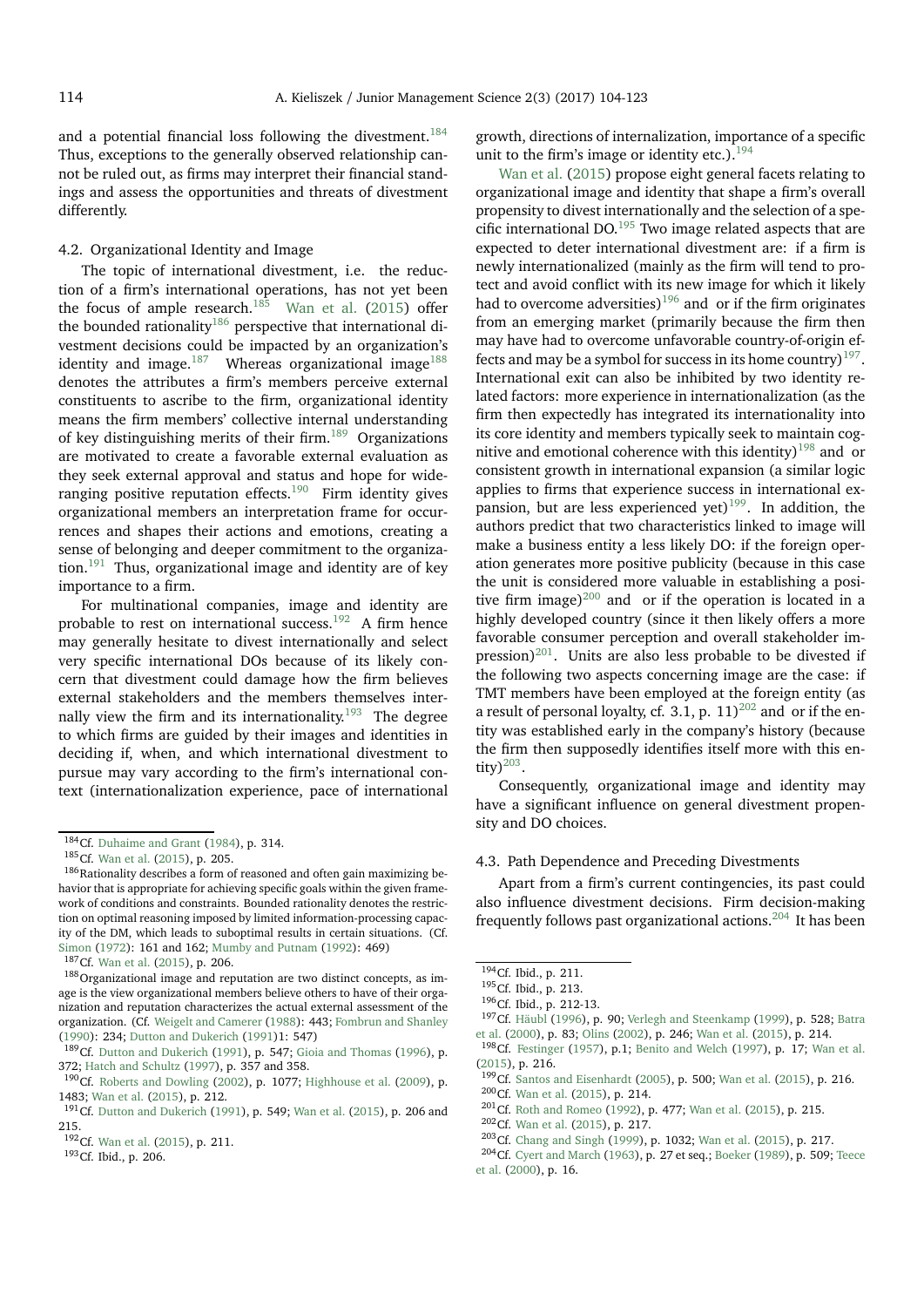pointed out that firm actions over time are necessarily pathdependent, since a firm's present choices are constrained by its history and hitherto accumulated knowledge base, creat-ing a self-reinforcing pattern.<sup>[205](#page-11-0)</sup> In this regard, the concept of a dominant logic denotes that firms, at least within phases of equilibrium, make decisions within one accepted frame of reference and belief structure which is based, not least, on past experience.<sup>[206](#page-11-1)</sup> When an organization implements a particular course of action repeatedly, the action can become more legitimized and institutionalized within the organization.[207](#page-11-2) Especially when faced with financial difficulties or other threats, firms may turn to well-established solutions that have been used before. $208$  Thus, in companies that have divested business entities before, it is more likely that divestment will be viewed as an appropriate solution to problems, such as poor unit performance. $209$  Additionally, from an organizational learning perspective, competence with different organizational forms, such as acquisitions or alliances, can be built up in the course of repeated and applicable experience. $210$  Firms may learn through prior divestments and become more effective at managing business exits, and thus may be able to create more value through divesting than a firm without prior experience ceteris paribus could.<sup>[211](#page-11-6)</sup>

Hence, firms experienced in handling divestments may be more inclined to divest because divestment is more readily accepted and accessible as a solution and because the firm has the potential to create superior value in drawing from its previous experience and knowledge in this field. Indeed, previous divestments have been shown to significantly increase general divestment probability.[212](#page-11-7) However, business entity divestments have yet to be the focus of more attention in path dependence research, as current evidence is rather scant. $^{213}$  $^{213}$  $^{213}$ 

To summarize this section, a firm's current situation and past, here namely a firm's current negative performance, organizational identity and image and preceding divestments, can have a considerable influence on divestment decisions. Whereas financial difficulties on the corporate level and divestment experience supposedly may increase divestment probability across organizational units, organizational identity and image may serve to make firms inclined to not divest specific units which are deemed to be of key importance to identity or image.

## **5. External Factors**

Organizational DMs may not solely be influenced by DO, individual psychological and organizational factors. Rather, the supra-organizational level of external entities could also exhibit significant influence on important strategic issues, such as divestment, as taking stakeholder interests into account is argued to be critical for firm success. $^{214}$  $^{214}$  $^{214}$  In fact, a corporation itself has been defined as "a system of stakeholder groups, a complex set of relationships between and among interest groups with different rights, objectives, expectations, and responsibilities"<sup>[215](#page-11-10)</sup>. In this section, three stakeholders who may sway divestment decisions are briefly examined: the media, political entities and blockholders.

5.1. Media Influence in Stigmatized Industries

The media's impact on firms derives predominantly from their capacity to focus public attention on the topics they choose to cover.[216](#page-11-11) Media coverage considerably shapes public opinion mainly through two mechanisms: exposure to certain subjects and positive or negative framing of infor-mation.<sup>[217](#page-11-12)</sup> As a consequence, unfavorable media reports on firms and their executives can considerably damage e.g. perceived firm legitimacy $^{218}$  $^{218}$  $^{218}$ , stock market performance, CEO compensation and retention, and business relationships. $219$ In this regard, research shows that firms are likely to respond to media attacks by using impression management (IM) tactics.

IM tactics include refuting facts, accepting responsibility, issuing campaigns highlighting positive firm merits and reframing the situation more positively to prevent possible negative consequences.[220](#page-11-15) As [Ashforth and Gibbs](#page-15-48) [\(1990\)](#page-15-48) put it, "managers prefer to offer symbolic assurances rather than substantive action since the former usually preserves flexibility and resources."[221](#page-11-16) However, these symbolic or rhetorical means are argued to be ineffective for firms operating in stigmatized industries in which there is social contestation, audience hostility and scrutiny (e.g. by advocacy groups and nongovernmental organizations) toward firms and a pronounced

<span id="page-11-0"></span><sup>205</sup>Cf. [David](#page-16-41) [\(1985\)](#page-16-41), p. 332; [Arthur](#page-15-44) [\(1994\)](#page-15-44), p. 1; [Teece et al.](#page-18-38) [\(2000\)](#page-18-38), p. 16; [Chang](#page-15-15) [\(1996\)](#page-15-15), p. 591; [Teece et al.](#page-18-39) [\(1997\)](#page-18-39), p. 522; [Margolis and](#page-17-44) [Liebowitz](#page-17-44) [\(1995\)](#page-17-44), p. 206; [EEriksson et al.](#page-16-42) [\(2000\)](#page-16-42), p. 307; [Shimizu](#page-18-4) [\(2007\)](#page-18-4),

p. 1501; [Sydow et al.](#page-18-40) [\(2009\)](#page-18-40), p. 704; [Feldman](#page-16-30) [\(2014\)](#page-16-30), p. 816; [Greve and](#page-16-43) [Seidel](#page-16-43) [\(2015\)](#page-16-43), p. 475.

<span id="page-11-1"></span><sup>206</sup>Cf. [Prahalad and Bettis](#page-18-41) [\(1986\)](#page-18-41), p. 490 and 492; [Bettis and Prahalad](#page-15-45) [\(1995\)](#page-15-45), p. 7 and 13.

<span id="page-11-2"></span><sup>&</sup>lt;sup>207</sup>Cf. [Ocasio](#page-18-42) [\(1995\)](#page-18-42), p. 317 et seq.; [Crossan et al.](#page-16-44) [\(1999\)](#page-16-44), p. 525; [Shimizu](#page-18-4) [\(2007\)](#page-18-4), 1501.

<span id="page-11-3"></span><sup>208</sup>Cf. [Meschi and Métais](#page-17-45) [\(2015\)](#page-17-45), p. 409.

<span id="page-11-4"></span><sup>209</sup>Cf. [Shimizu](#page-18-4) [\(2007\)](#page-18-4), p. 1501.

<span id="page-11-5"></span><sup>210</sup>Cf. [Haleblian and Finkelstein](#page-16-45) [\(1999\)](#page-16-45), p. 51; [Kale and Singh](#page-17-46) [\(1999\)](#page-17-46), p. 1; [Anand and Khanna](#page-15-46) [\(2000\)](#page-15-46), p. 313; [Hayward](#page-17-47) [\(2002\)](#page-17-47), p. 21; [Kale et al.](#page-17-48) [\(2002\)](#page-17-48), p. 762; [Haleblian et al.](#page-16-46) [\(2006\)](#page-16-46), p. 366; [Rothaermel and Deeds](#page-18-43) [\(2006\)](#page-18-43), p. 429.

<span id="page-11-6"></span> $2^{11}$ Cf. [Villalonga and McGahan](#page-19-18) [\(2005\)](#page-19-18), p. 1186.

<span id="page-11-7"></span><sup>212</sup>Cf. [Villalonga and McGahan](#page-19-18) [\(2005\)](#page-19-18), p. 1199; [Shimizu](#page-18-4) [\(2007\)](#page-18-4), p. 1505; [Alscher and Brauer](#page-15-47) [\(2015\)](#page-15-47), p. 300; [Meschi and Métais](#page-17-45) [\(2015\)](#page-17-45), p. 413 and 417.

<span id="page-11-8"></span><sup>213</sup>Cf. [Alscher and Brauer](#page-15-47) [\(2015\)](#page-15-47), p. 288.

<span id="page-11-9"></span><sup>214</sup>Cf. [Clarkson](#page-16-47) [\(1995\)](#page-16-47), p. 107; [Harrison and Freeman](#page-17-49) [\(1999\)](#page-17-49), p. 479; Freeman (2010), p. 24.

<span id="page-11-10"></span><sup>215</sup>[Clarkson](#page-16-47) [\(1995\)](#page-16-47), p. 107.

<span id="page-11-11"></span><sup>216</sup>Cf. [Deephouse](#page-16-48) [\(2000\)](#page-16-48), p. 1095; [Rindova et al.](#page-18-44) [\(2005\)](#page-18-44), p. 1037.

<span id="page-11-13"></span><span id="page-11-12"></span><sup>217</sup>Cf. [Pollock and Rindova](#page-18-45) [\(2003\)](#page-18-45), p. 631.

<sup>218</sup>Legitimacy can be defined as "not only the normative justification of organizations but also the cognitive validation of an entity as desirable, proper, and appropriate in a widely shared system of beliefs and norms". [\(Rao](#page-18-46) [\(1994\)](#page-18-46): 31)

<span id="page-11-14"></span><sup>219</sup>E.g. cf. [Zuckerman](#page-19-19) [\(1999\)](#page-19-19), p. 1428-1429; [Pollock and Rindova](#page-18-45) [\(2003\)](#page-18-45), p. 631; [Wu](#page-19-20) [\(2004\)](#page-19-20), p. 219; [Core et al.](#page-16-49) [\(2008\)](#page-16-49), p. 23; [Bednar](#page-15-49) [\(2012\)](#page-15-49), p. 133, 143; [Chen et al.](#page-15-50) [\(2013\)](#page-15-50), p. 436-439; [Durand and Vergne](#page-16-6) [\(2015\)](#page-16-6), p. 1207; [Ferguson et al.](#page-16-50) [\(2015\)](#page-16-50), p. 3; [Nguyen](#page-18-47) [\(2015\)](#page-18-47), p. 3.

<span id="page-11-15"></span><sup>220</sup>Cf. [Elsbach and Kramer](#page-16-51) [\(1996\)](#page-16-51), p. 442; [Bansal and Clelland](#page-15-51) [\(2004\)](#page-15-51), p. 95; [Durand and Vergne](#page-16-6) [\(2015\)](#page-16-6), p. 1207.

<span id="page-11-16"></span><sup>221</sup>[Ashforth and Gibbs](#page-15-48) [\(1990\)](#page-15-48), p. 182.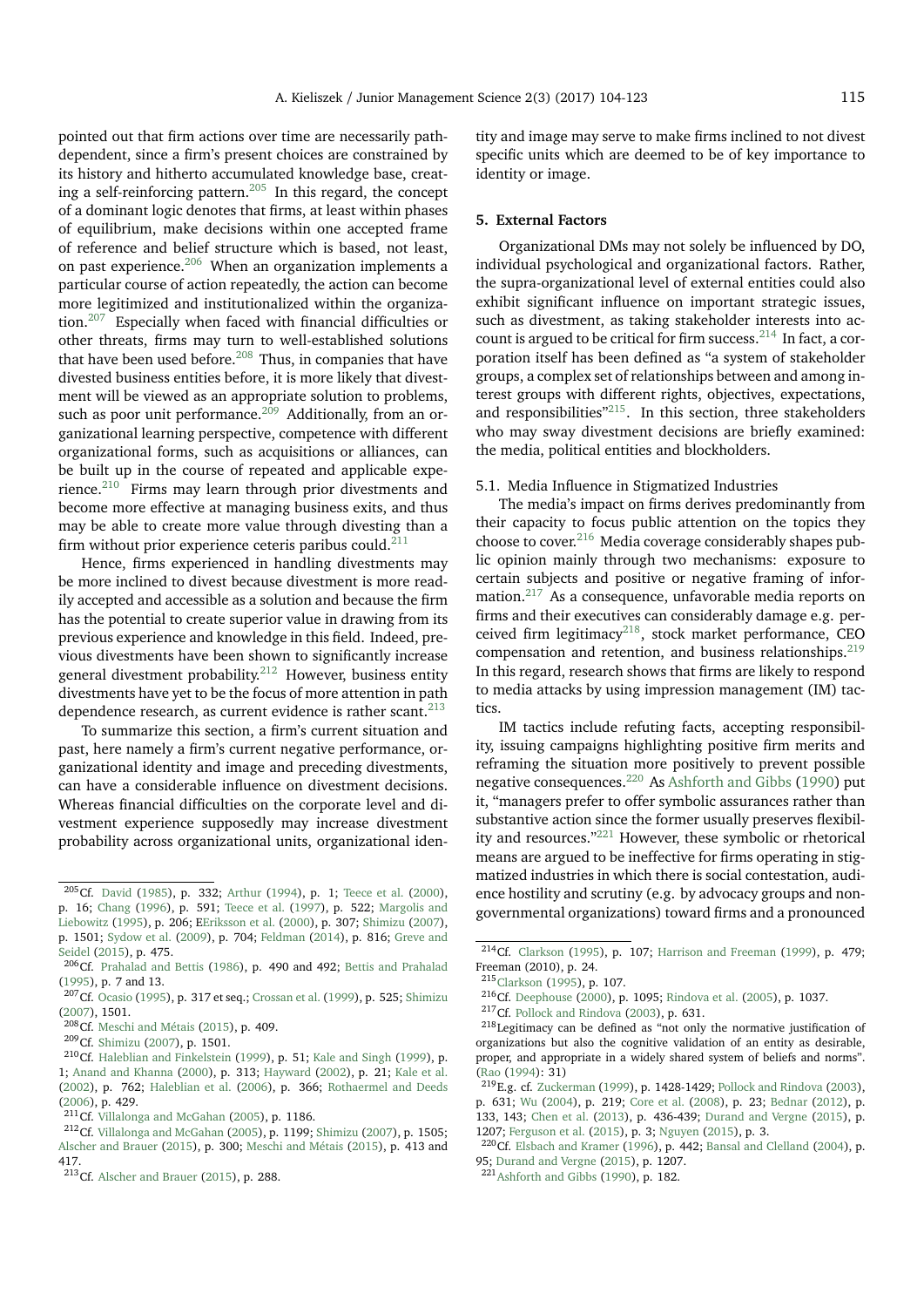distance between industry outsiders and insiders.<sup>[222](#page-12-0)</sup> Stigma concerns the very core of a firm's activities and is of relative permanence. $223$  One example is the arms industry, being typically associated with questionable behaviors and values, such as to be intensifying tragic effects of war. $224$  Organizations that have BUs operating in such stigmatized industries typically utilize concealment tactics and seek to evade media coverage of any tenor in order to not be associated with the denounced industry and minimize negative spillover ef-fects to other businesses and network partners.<sup>[225](#page-12-3)</sup> As a result, when a firm operating in a stigmatized industry is the subject of media attacks, ceteris paribus, it is more likely to divest some assets or whole BUs from that industry to distance itself from it and visibly demonstrate its willingness to take action and go beyond symbolism.[226](#page-12-4) This is because routine IM tactics are unlikely to alleviate highly unfavorable coverage and only attract increased unwanted scrutiny and discreditation.[227](#page-12-5) Divestment likelihood is also increased, but to a lesser extent, if other industry members are attacked (the more similar the target and the specific firm, the more pro-nounced the threat and ergo the effect).<sup>[228](#page-12-6)</sup> Additionally, the effects of unfavorable media coverage of the focal firm and its peers are additive, i.e. each additional media attack in-creases divestment likelihood further.<sup>[229](#page-12-7)</sup>

Therefore, organizations in stigmatized business fields are more likely to divest parts of or whole BUs from these negatively perceived industries when being attacked by the media.

## 5.2. Political Pressure

It can be seen as politics' rightful role to regulate com-panies and enforce e.g. anti-trust laws in public interest.<sup>[230](#page-12-8)</sup> Political entities that can exercise political influence on organizations include local, national and foreign governments, agencies such as the World Bank, courts, citizen initiatives and legislators.[231](#page-12-9) These entities could for instance limit the amount of credit available, implement legal changes (e.g. tax and depreciation, regulations etc.) or offer subsidies. $232$ Thus, firms might be forced or motivated to change their strategy and divest organizational units because of political pressures.[233](#page-12-11) Anecdotal evidence, such as the German nuclear phase-out mentioned in the introduction, suggests that companies might have to adapt to changed environmental

conditions imposed by political entities and accordingly divest businesses rendered unattractive. Firms may also divest proactively in the anticipation that divestment might otherwise be forced in the future. $234$ 

In addition to that, executives may decide to divest operations because of personal costs of continuing a certain busi-ness built up by constant political pressure.<sup>[235](#page-12-13)</sup> One example could be the widespread pressure to exit South African business US firms experienced in the 1980s as a result of severe moral concerns pertaining to the treatment of black South Africans by the minority white South African government.<sup>[236](#page-12-14)</sup> Personal costs of not divesting under these circumstances accruing to executives could be e.g. a deteriorating public image, being perceived as morally insensitive to questionable apartheid practices, and political denunciation.[237](#page-12-15) Divestment decisions as a result of personal utility maximization are consistent with [Jensen and Murphy](#page-17-53) [\(1990\)](#page-17-53) conclusion that TMT personal incentives may be decoupled from firm performance, despite variable remuneration components.<sup>[238](#page-12-16)</sup> [Wright and Ferris](#page-19-21) [\(1997\)](#page-19-21) interpreted significantly negative stock market reactions to US withdrawal from business in South Africa as evidence for the underlying agency problem outlined here.<sup>[239](#page-12-17)</sup> They argued that many divested BUs likely were profitable and represented an efficient utilization of corporate endowments. $240$  Political pressure may hence lead to divestments that are in conflict with value-enhancement goals, i.e. that are costly to shareholders, because executives act in their self-interests.<sup>[241](#page-12-19)</sup>

Therefore, divestment decisions could be influenced by political power because of an organizational need to adhere to legal and other circumstances and as a result of managerial selfinterests. However, noneconomic forces, such as political pressure, remain hard to document and measure, as they op-erate in ways that are difficult to observe.<sup>[242](#page-12-20)</sup>

## 5.3. Blockholder Ownership Impact

It is argued that because publicly traded firms are dependent on a high firm valuation, control exercised by investors powerfully constrains organizational strategy. $243$  Generally, stockowners' primary goal is maximizing the return on their investment.[244](#page-12-22) Blockholders own at least five percent of a company's shares and expectedly are more capable and incentivized to monitor and control managerial activities than are smaller shareholders.<sup>[245](#page-12-23)</sup> This is because they have a lot at stake financially, higher voting power, and can credibly

<span id="page-12-0"></span><sup>&</sup>lt;sup>222</sup>Cf. [Ashforth and Gibbs](#page-15-48) [\(1990\)](#page-15-48), p. 183; [Hudson](#page-17-50) [\(2008\)](#page-17-50), p. 259; [Devers](#page-16-52) [et al.](#page-16-52) [\(2009\)](#page-16-52), p. 157; [Durand and Vergne](#page-16-6) [\(2015\)](#page-16-6), p. 1205, 1207, 1218.

<span id="page-12-1"></span> $223$  Cf. [Durand and Vergne](#page-16-6) [\(2015\)](#page-16-6), p. 1208.

<span id="page-12-2"></span><sup>224</sup>Cf. Ibid., p. 1210.

<span id="page-12-3"></span><sup>225</sup>Cf. [Devers et al.](#page-16-52) [\(2009\)](#page-16-52), p. 165; [Hudson and Okhuysen](#page-17-51) [\(2009\)](#page-17-51), p. 134, 142; [Durand and Vergne](#page-16-6) [\(2015\)](#page-16-6), p. 1205.

<span id="page-12-4"></span><sup>&</sup>lt;sup>226</sup>Cf. [Durand and Vergne](#page-16-6) [\(2015\)](#page-16-6), p. 1218.

<span id="page-12-5"></span><sup>227</sup>Cf. Ibid., p. 1208.

<span id="page-12-6"></span><sup>228</sup>Cf. Ibid., p. 1214.

<span id="page-12-7"></span><sup>229</sup>Cf. Ibid., p. 1214.

<span id="page-12-8"></span><sup>230</sup>Cf. Freeman (2010), p. 13.

<span id="page-12-9"></span><sup>231</sup>Cf. Ibid., p. 15.

<span id="page-12-10"></span><sup>232</sup>Cf. [Hillman and Keim](#page-17-52) [\(1995\)](#page-17-52), p. 196; Freeman (2010), p. 16 et seq.

<span id="page-12-11"></span><sup>233</sup>Cf. [Murtha and Lenway](#page-18-48) [\(1994\)](#page-18-48), p. 113; [Cho and Cohen](#page-15-16) [\(1997\)](#page-15-16), p. 373.

<span id="page-12-12"></span> $\overline{^{234}}$ Cf. [Wright and Ferris](#page-19-21) [\(1997\)](#page-19-21), p. 80.

<span id="page-12-13"></span><sup>235</sup>Cf. Ibid., p. 79.

<span id="page-12-14"></span><sup>236</sup>Cf. [Ennis and Parkhill](#page-16-53) [\(1986\)](#page-16-53), p. 32.

<span id="page-12-15"></span><sup>237</sup>Cf. [Wright and Ferris](#page-19-21) [\(1997\)](#page-19-21), p. 79.

<span id="page-12-16"></span><sup>238</sup>Cf. [Jensen and Murphy](#page-17-53) [\(1990\)](#page-17-53), p. 262.

<span id="page-12-17"></span><sup>239</sup>Cf. [Wright and Ferris](#page-19-21) [\(1997\)](#page-19-21), p. 81.

<span id="page-12-18"></span><sup>240</sup>Cf. Ibid., p. 79.

<span id="page-12-19"></span><sup>241</sup>Cf. Ibid., p. 77.

<span id="page-12-20"></span>

<sup>242</sup>Cf. [Wright and Ferris](#page-19-21) [\(1997\)](#page-19-21), p. 79. <sup>243</sup>Cf. [Zuckerman](#page-19-7) [\(2000\)](#page-19-7), p. 615.

<span id="page-12-22"></span><span id="page-12-21"></span>

<sup>244</sup>Cf. Ibid., p. 613.

<span id="page-12-23"></span><sup>245</sup>Cf. [Demsetz](#page-16-54) [\(1983\)](#page-16-54), p. 387; [Bethel and Liebeskind](#page-15-52) [\(1993\)](#page-15-52), p. 16.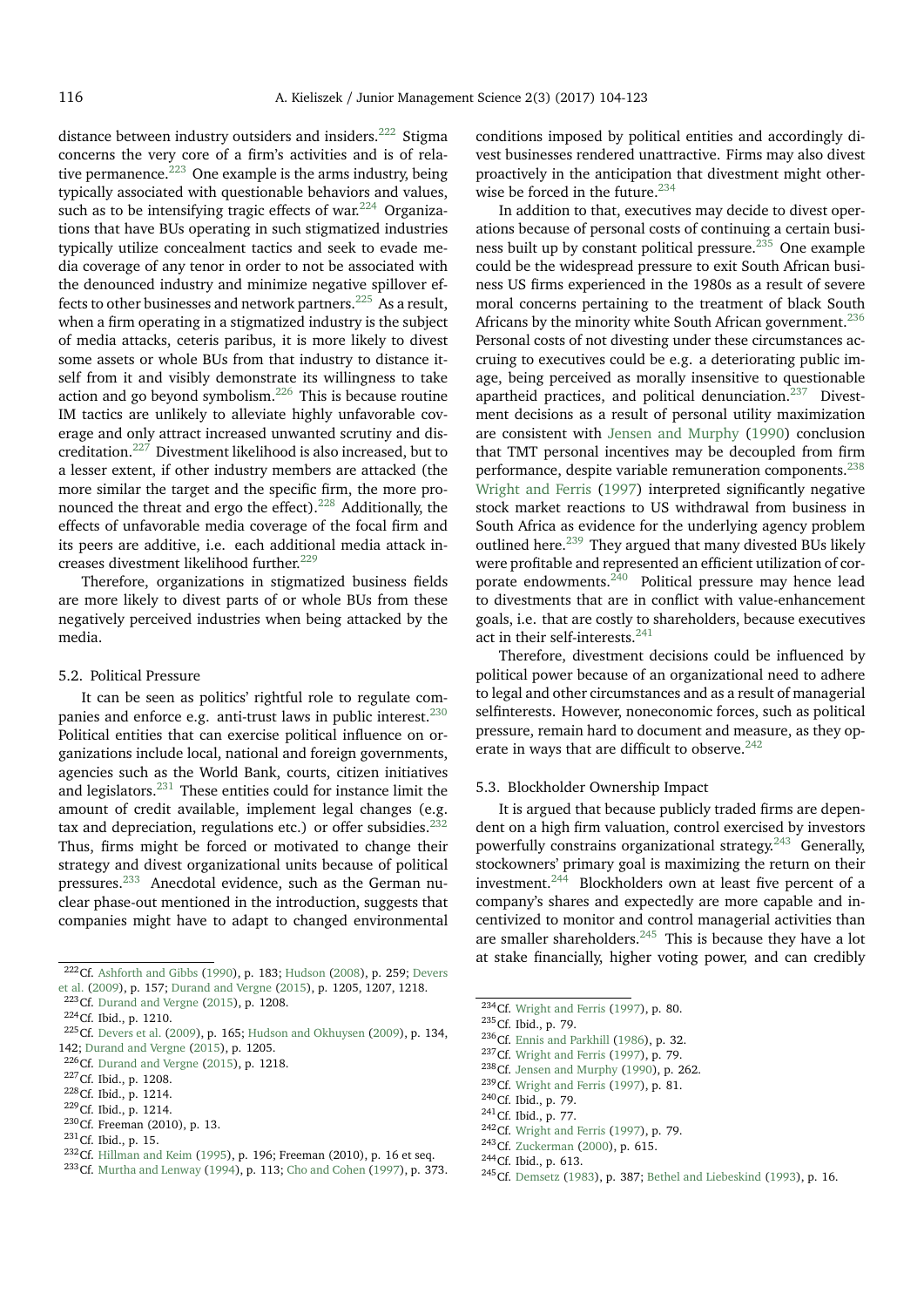threaten to sell their shares and facilitate a takeover, should corporate executives not make the desired policy changes.<sup>[246](#page-13-0)</sup> Hence, when blockholders perceive managerial actions to be inconsistent with their interests, they will often try to influence outcomes in their favor to what they deem appropriate.[247](#page-13-1) Research has confirmed that powerful blockholders may markedly influence BU divestment decisions.<sup>[248](#page-13-2)</sup> There are different underlying reasons why blockholders should demand divestment in their interest, two of which will be briefly discussed in the following.

Firstly, blockholders may seek to correct strategic mis-takes of value-destroying over-diversification of the past.<sup>[249](#page-13-3)</sup> Scholars have e.g. argued that managers overly expanded size and scope of their firms before the 1970s without creating sufficient value, as they were lead to diversify by personal wealth and bankruptcy risk concerns, coupled with exagger-ated self-confidence in their abilities.<sup>[250](#page-13-4)</sup> It has been demonstrated that blockholder ownership significantly increases divestment probability in this situation, i.e. that they effectively bring about divestment to fix past organizational in-vestment errors.<sup>[251](#page-13-5)</sup>

Secondly, blockholders may successfully demand divestments in order to make the firm's stocks more easily un-derstood by analysts and thus increase stock valuations.<sup>[252](#page-13-6)</sup> [Zuckerman](#page-19-7) [\(2000\)](#page-19-7) has shown that stocks of firms which are diversified across several industries are traded at an 'illegitimacy discount'.

This discount is at least partly due to the fact that analysts specialize by industry and stocks are evaluated within the context of industry categories.<sup>[253](#page-13-7)</sup> Per definition, diversified firms operate across multiple industries and defy this categorization, which impedes risk and return comparison to other stocks under a common frame of reference and hence leads to reduced coverage and endorsement by analysts.<sup>[254](#page-13-8)</sup> Since analysts' recommendations and profit forecasts significantly influence demand, shareholders have successfully pressured de- diversification to mitigate these disadvantages and increase stock valuations.[255](#page-13-9) Consequently, important shareholders can influence divestment decisions in their favor when they perceive that the organization fails to pursue value-maximization.

Therefore, the media, political entities and blockholders can considerably shape divestment decisions under specific circumstances. Each of these stakeholders can be expected to have different motivations and hence try to influence divestment decisions in different situations. Whereas shareholders arguably primarily care about firm value, the media and political entities may act more in public interest.

## **6. Conclusion and Outlook**

Divestments typically are of major strategic importance and can potentially lead to substantial firm performance improvements.[256](#page-13-10) Thus, it is crucial for DMs to make sound divestment decisions to increase the likelihood that divest-ments are appropriate and successful.<sup>[257](#page-13-11)</sup> However, a 2002 study found that more than 75% of divestments were not only done under strained circumstances, but also after long time delays, when problems had become so pressing that action became inevitable.[258](#page-13-12) In this final section, I will summarize the scope and results of this thesis and briefly draw several conclusions for business practice and future research.

The goal of this thesis is to provide a systematic overview of several determinants of divestment decisions in order to better understand the entirety of significant influencing factors. A visual overview of the influencing factors discussed in this thesis can be found in the appendix 5. Executives generally seek to retain businesses. Nevertheless, should DMs come to the conclusion that a certain unit fails to provide sufficient value to the company, they may contemplate divestment.

I have thus started with the DO itself as the narrowest point of focus and demonstrated that negative BU performance, insufficient benefits from the interplay between BUs, whether between related or unrelated entities, and BU inferiority to marketplace alternatives, whether concerning costs or market opportunities, each considerably increases unit divestment likelihood. Because subjective individual psychological factors also have an impact, observed decisions may diverge from decisions that would be made, were only objective DO factors considered. Familiarity with the DO's business segment may distort a DM's DO assessment, escalation of commitment may lead to retaining failing projects despite being aware of their poor performance and the managerial incentive to conceal investment mistakes may at least postpone divestment as a result of self-interests. These forces may deter (timely) divestment. On a broader point of focus, the organizational context was shown to have an impact on divestment decisions, pressuring or inhibiting exit from certain BUs and influencing general divestment risk across BUs. Negative firm performance and path dependence and preceding divestments increase general propensity to divest, whereas units that are perceived to be essential to organizational image and identity are more reluctantly exited. The

<span id="page-13-0"></span><sup>246</sup>Cf. [Demsetz](#page-16-54) [\(1983\)](#page-16-54), p. 387; [Shleifer and Vishny](#page-18-49) [\(1990\)](#page-18-49), p. 746 et seq.; [Bethel and Liebeskind](#page-15-52) [\(1993\)](#page-15-52), p. 18.

<span id="page-13-2"></span><span id="page-13-1"></span><sup>247</sup>Cf. [Zuckerman](#page-19-7) [\(2000\)](#page-19-7), p. 592.

<sup>248</sup>Cf. [Bethel and Liebeskind](#page-15-52) [\(1993\)](#page-15-52), p. 27; [Denis et al.](#page-16-31) [\(1997\)](#page-16-31), p. 135; [Zuckerman](#page-19-7) [\(2000\)](#page-19-7), p. 591; [Sanders](#page-18-50) [\(2001\)](#page-18-50), p. 484; Villalonga & McGahan (2005), p. 1197.

<span id="page-13-4"></span><span id="page-13-3"></span><sup>249</sup>Cf. [Bethel and Liebeskind](#page-15-52) [\(1993\)](#page-15-52), p. 15; [Denis et al.](#page-16-31) [\(1997\)](#page-16-31), p. 135.

<sup>250</sup>Cf. [Amihud and Lev](#page-15-19) [\(1981\)](#page-15-19), p. 605; [Roll](#page-18-51) [\(1986\)](#page-18-51), p. 212; [Jensen and](#page-17-53) [Murphy](#page-17-53) [\(1990\)](#page-17-53), p. 262; [Bethel and Liebeskind](#page-15-52) [\(1993\)](#page-15-52), p. 15; Cf. [Lang and](#page-17-54) [Stulz](#page-17-54) [\(1994\)](#page-17-54), p. 1248; [Berger and Ofek](#page-15-53) [\(1995\)](#page-15-53), p. 39; [Zuckerman](#page-19-7) [\(2000\)](#page-19-7), p. 592.;

<span id="page-13-5"></span> $^{251}$ Cf. [Bethel and Liebeskind](#page-15-52) [\(1993\)](#page-15-52), p. 27; [Denis et al.](#page-16-31) [\(1997\)](#page-16-31), p. 158; [Sanders](#page-18-50) [\(2001\)](#page-18-50), p. 484.

<span id="page-13-6"></span><sup>252</sup>Cf. [Zuckerman](#page-19-7) [\(2000\)](#page-19-7), p. 591.

<span id="page-13-7"></span><sup>253</sup>Cf. [Zuckerman](#page-19-19) [\(1999\)](#page-19-19), p. 1398; [Zuckerman](#page-19-7) [\(2000\)](#page-19-7), p. 593.

<span id="page-13-8"></span><sup>254</sup>Cf. [Zuckerman](#page-19-7) [\(2000\)](#page-19-7), p. 596, 611.

<span id="page-13-9"></span><sup>255</sup>Cf. [Stickel](#page-18-52) [\(1992\)](#page-18-52), p. 1811; [Womack](#page-19-22) [\(1996\)](#page-19-22), p. 137; [Zuckerman](#page-19-7) [\(2000\)](#page-19-7), p. 591; [Brown et al.](#page-15-54) [\(2013\)](#page-15-54), p. 1.

<span id="page-13-11"></span><span id="page-13-10"></span><sup>256</sup>Cf. [Montgomery et al.](#page-18-29) [\(1984\)](#page-18-29), p. 831.

<sup>257</sup>Cf. [Porter](#page-18-10) [\(1976\)](#page-18-10), p. 21; [Duhaime and Grant](#page-16-3) [\(1984\)](#page-16-3), p. 301.

<span id="page-13-12"></span><sup>258</sup>Cf. [Dranikoff et al.](#page-16-55) [\(2002\)](#page-16-55), p. 76.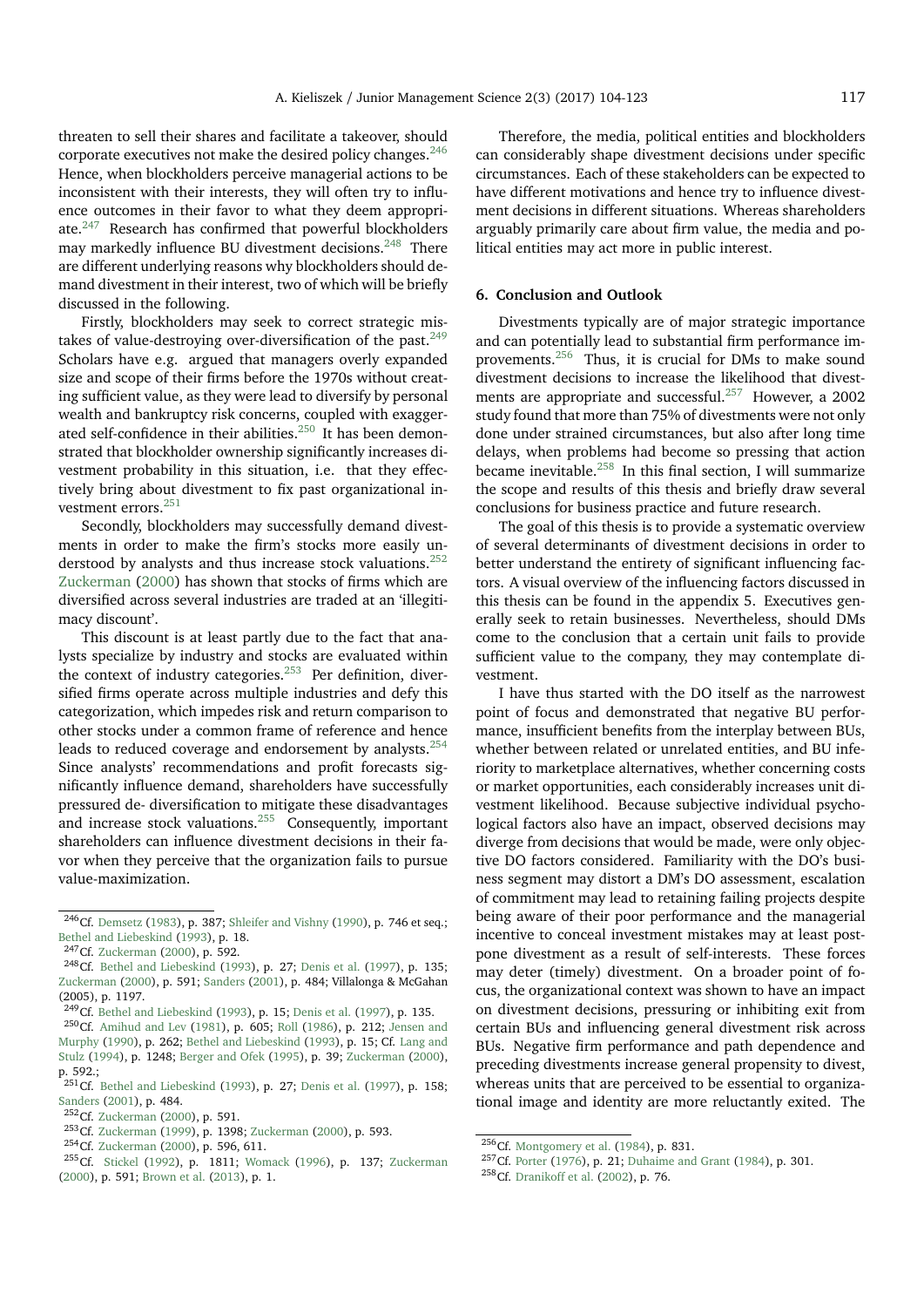dimension of external stakeholders, the media, political entities, and blockholders, may also pressure DMs considerably and sway divestment decisions.

Further research subjects which would have been relevant but were beyond the scope of this thesis are e.g. whether it may be rational to delay divestment decisions as current BU value may not be a very good performance predictor (real options theory)<sup>[259](#page-14-0)</sup>, organizational threat rigidity and inertia, resistance from numerous entities within the organization, divestment as part of overall corporate portfolio strategy, divestment patterns over time and DMs' overconfidence and additional cognitive biases.

There are several implications for business practice that can be inferred from divestment research. Recognition of divestment influences can help put BUs to a viable position within the film and render divestment unnecessary or initiate timely divestment when needed. $^{260}$  $^{260}$  $^{260}$  For the scope of this thesis, I will limit the discussion to five suggestions. Firstly, DMs themselves should generally be aware of what forces may unconsciously drive their divestment decisions (e.g. EOC or familiarity) apart from the factors that are analytically assessed (e.g. BU performance) in order to better be able to mitigate cognitive biases.[261](#page-14-2) Executives could e.g. actively seek perspectives from outside their social circles and organizations to lessen perception-distorting effects of attachment and familiarity to certain entities. $262$ 

Secondly, performance evaluation and control systems and other organizational factors (e.g. culture) should encourage DMs to take a proactive and future-oriented view and facilitate overcoming the current failure connotation of divestments and prevent delayed decisions in order to support unbiased decision-making.<sup>[263](#page-14-4)</sup> Generally, scholars have urged to accept divestment as an appropriate and often necessary strategic decision.[264](#page-14-5) Thirdly, managerial self-interests and biases concerning divestment should nevertheless be monitored by corporate governance systems in order to prevent egoistic decisions. Fourthly, organizations as a whole should acknowledge their tendency to implement well-established solutions, especially when confronted with a problem or threat, and actively consider new solutions in order to reach optimal results.<sup>[265](#page-14-6)</sup> New approaches could e.g. be tested on small experimental scales to gain a broader repertoire of possible tactics and e.g. TMT turnover and outside members, as well as collaborating with universities, forming alliances with other firms, etc. could be means to develop these new solutions. Fifthly, the results underscore the need to cooperate with stakeholders and anticipate and include their interests in firm management and leadership.<sup>[266](#page-14-7)</sup>

<span id="page-14-4"></span><sup>263</sup>Cf. [Staw](#page-18-24) [\(1981\)](#page-18-24), p. 585; [Duhaime and Grant](#page-16-3) [\(1984\)](#page-16-3), p. 314.

A general direction for future research could be towards a more integrated and contingency-based multi-motive model of corporate divestment decision-making. This would help understand the interplay of different factors, their specific decision weights and under which circumstances each factor is influencing divestment to what degree. Thereby, divestment decisions would be more easily predictable and DMs could be better supported.

Additionally, divestment literature could be augmented by further research to address the current shortcomings of measurement challenges, limited access to detailed information on divestment decision-making processes and relatively one-sided geographic sample coverage. Further field and laboratory experiments and interviews should be conducted to overcome measurement difficulties of the decision impact of e.g. individual psychological and organizational forces and the challenge of gaining access to such sensitive strate-gic decision-making processes as divestment.<sup>[267](#page-14-8)</sup> Conducting interviews and distributing questionnaires within companies could complement research in this regard, although, however, this could potentially bring a range of other problems, such as limited sample size, nonresponse bias, possibly skewed results and interview effects, which should be paid attention to.[268](#page-14-9)

Apart from that, factors that have been demonstrated to significantly affect divestment until now could be tested for robustness across different geographies and on a longitudinal time frame, as there currently is a strong US focus in divestment research. This is because firm data availability typically constrains sample construction to large publicly held US firms.[269](#page-14-10) Furthermore, country culture itself could provide another dimension that affects divestment decisions. A country culture could e.g. facilitate or impede admitting failure or could foster or obstruct a tendency to keep trying to turn around a struggling BU. Numerous other particular divestment research questions, such as the influence of DMs' character and past experiences or industry-related dimensions, that could be interesting to address in the future are listed in the appendix 6.

In conclusion, there still remains much opportunity to learn about the phenomenon of divestments and the underlying interplay of economic and noneconomic factors, to extend our understanding of divestment from research conducted so far.

<span id="page-14-0"></span><sup>&</sup>lt;sup>259</sup>Cf. Damarju, Barney & Makhija (2015), p. 729.

<span id="page-14-1"></span><sup>260</sup>Cf. [Duhaime and Grant](#page-16-3) [\(1984\)](#page-16-3), p. 314.

<span id="page-14-2"></span><sup>261</sup>Cf. [Staw](#page-18-24) [\(1981\)](#page-18-24), p. 585; [Shimizu](#page-18-4) [\(2007\)](#page-18-4), p. 1511.

<span id="page-14-3"></span><sup>262</sup>Cf. [Staw](#page-18-24) [\(1981\)](#page-18-24), p. 585; [Shimizu](#page-18-4) [\(2007\)](#page-18-4), p. 1511.

<span id="page-14-5"></span><sup>264</sup>Cf. [Porter](#page-18-10) [\(1976\)](#page-18-10), p. 21; [Montgomery et al.](#page-18-29) [\(1984\)](#page-18-29), p. 838.

<span id="page-14-6"></span><sup>265</sup>Cf. [Shimizu](#page-18-4) [\(2007\)](#page-18-4), p. 1511.

<span id="page-14-7"></span><sup>266</sup>Cf. [Bethel and Liebeskind](#page-15-52) [\(1993\)](#page-15-52), p. 30.

<span id="page-14-8"></span> $267$ Cf. [Duhaime and Grant](#page-16-3) [\(1984\)](#page-16-3), p. 294.

<span id="page-14-10"></span><span id="page-14-9"></span><sup>268</sup>Cf. [Hamilton and Chow](#page-17-10) [\(1993\)](#page-17-10), p. 480.

<sup>269</sup>Cf. [Shimizu](#page-18-4) [\(2007\)](#page-18-4), p. 1511; Damarju, Barney & Makhija (2015), p. 742.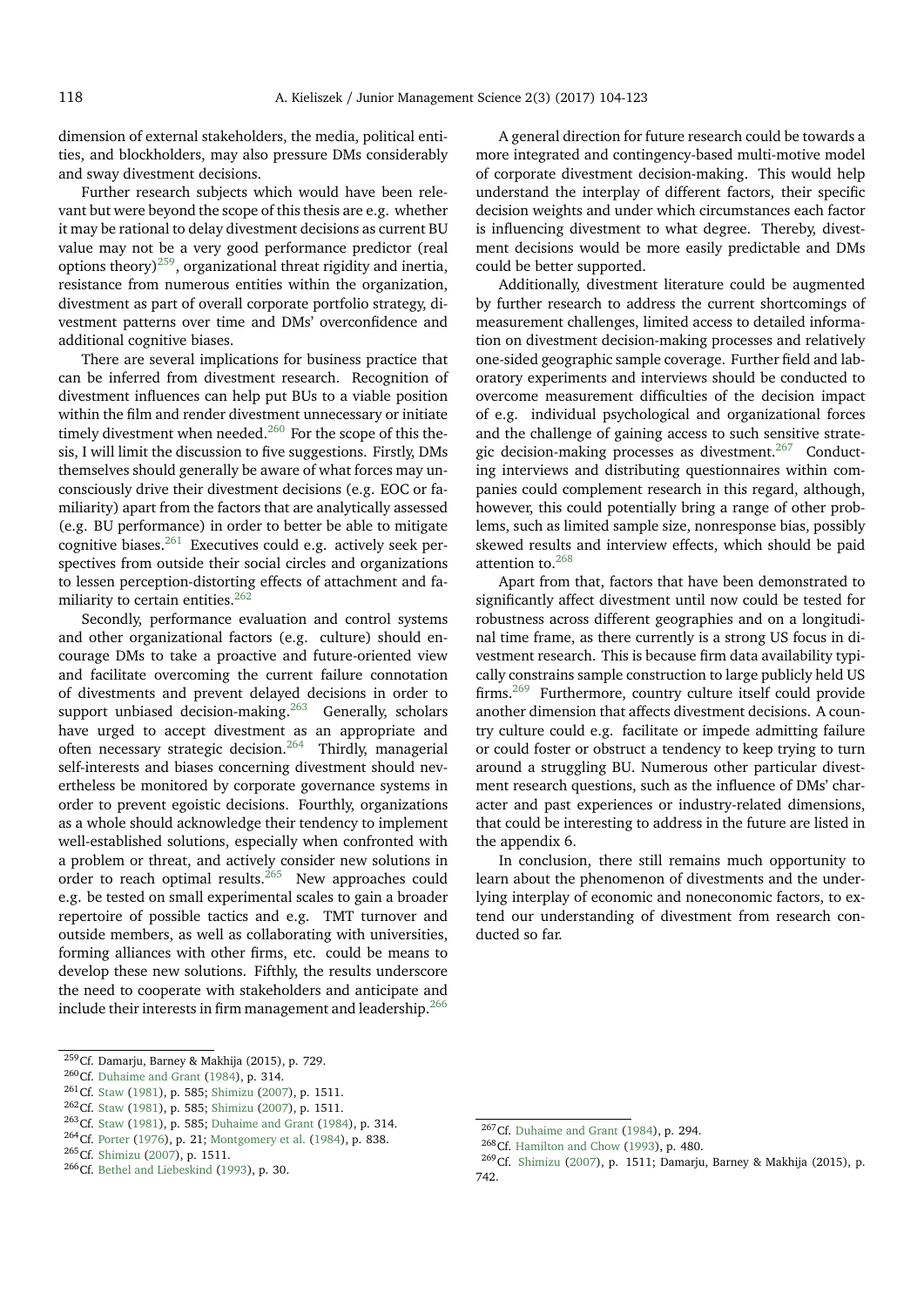#### **References**

- <span id="page-15-22"></span>Abramovsky, L. and Griffith, R. Outsourcing and offshoring of business services: How important is ict? *Journal of the European Economic Association*, 4(2):594–601, 2006.
- <span id="page-15-0"></span>Acton, J. M. and Hibbs, M. Fukushima could have been prevented. The New York Times, 09032012 2012. URL [http://www.nytimes.com/2012/](http://www.nytimes.com/2012/03/10/opinion/fukushima-couldhave-been-prevented.html) [03/10/opinion/fukushima-couldhave-been-prevented.html](http://www.nytimes.com/2012/03/10/opinion/fukushima-couldhave-been-prevented.html). accessed on 11122016.
- <span id="page-15-11"></span>Afshar, K. A., Taffler, R. J., and Sudarsanam, P. S. The effect of corporate divestments on shareholder wealth: The uk experience. *Journal of Banking & Finance*, 16(1):115–135, 1992.
- <span id="page-15-39"></span>Aguilera, R. V., Desender, K., Bednar, M. K., and Lee, J. H. Connecting the dots: Bringing external corporate governance into the corporate governance puzzle. *Academy of Management Annals*, 9(1):483–573, 2015.
- <span id="page-15-30"></span>Akerlof, G. A. The market for "lemons": Quality uncertainty and the market mechanism. *The Quarterly Journal of Economics*, 84(3):488–500, 1970.
- <span id="page-15-47"></span>Alscher, A. and Brauer, M. Path dependence in the evolution of the business portfolio configuration of large multi-business firms. *International Studies of Management & Organization*, 45(4):287–318, 2015.
- <span id="page-15-9"></span>Amankwah-Amoah, J., Zhang, N., and Sarpong, D. Leaving behind a turbulent past: Insights of divestments from china. *Strategic Change*, 22(5-6): 295–306, 2013.
- <span id="page-15-19"></span>Amihud, Y. and Lev, B. Risk reduction as a managerial motive for conglomerate mergers. *The Bell Journal of Economics*, 12(2):605–617, 1981.
- <span id="page-15-20"></span>Amit, R. and Livnat, J. Diversification and the risk-return trade-off. *Academy of Management Journal*, 31(1):154–166, 1988.
- <span id="page-15-29"></span>Amodio, D. M. and Showers, C. J. 'similarity breeds liking'revisited: The moderating role of commitment. *Journal of Social and Personal Relationships*, 22(6):817–836, 2005.
- <span id="page-15-46"></span>Anand, B. N. and Khanna, T. Do firms learn to create value? the case of alliances. *Strategic Management Journal*, 21(3):295–315, 2000.
- <span id="page-15-5"></span>Ang, J., de Jong, A., and van der Poel, M. Does familiarity with business segments affect ceos' divestment decisions? *Journal of Corporate Finance*, 29(1):58–74, 2014.
- <span id="page-15-31"></span>Antle, R. and Eppen, G. D. Capital rationing and organizational slack in capital budgeting. *Management Science*, 31(2):163–174, 1985.
- <span id="page-15-33"></span>Arkes, H. R. and Blumer, C. The psychology of sunk cost. *Organizational Behavior and Human Decision Processes*, 35(1):124–140, 1985.
- <span id="page-15-44"></span>Arthur, B. W. *Increasing returns and path dependence in the economy*. University of michigan Press, Michigan, 1 edition, 1994.
- <span id="page-15-48"></span>Ashforth, B. E. and Gibbs, B. W. The double-edge of organizational legitimation. *Organization Science*, 1(2):177–194, 1990.
- <span id="page-15-12"></span>Baer, W. J. and Redcay, R. C. Solving competition problems in merger control: the requirements for an effective divestiture remedy. *George Washington Law Review*, 69(5):915–931, 2000.
- <span id="page-15-51"></span>Bansal, P. and Clelland, I. Talking trash: Legitimacy, impression management, and unsystematic risk in the context of the natural environment. *Academy of Management Journal*, 47(1):93–103, 2004.
- <span id="page-15-27"></span>Bates, R. Liking and similarity as predictors of multi-source ratings. *Personnel Review*, 31(5):540–552, 2002.
- <span id="page-15-41"></span>Batra, R., Ramaswamy, V., Alden, D. L., Steenkamp, J.-B. E., and Ramachander, S. Effects of brand local and nonlocal origin on consumer attitudes in developing countries. *Journal of Consumer Psychology*, 9(2):83–95, 2000.
- <span id="page-15-7"></span>Beaty, D. and Harari, O. Divestment and disinvestment from south africa: A reappraisal. *California Management Review*, 29(4):31–50, 1987.
- <span id="page-15-49"></span>Bednar, M. K. Watchdog or lapdog? a behavioral view of the media as a corporate governance mechanism. *Academy of Management Journal*, 55 (1):131–150, 2012.
- <span id="page-15-42"></span>Benito, G. R. and Welch, L. S. De-internationalization. *Management International Review*, 37(1):7–25, 1997.
- <span id="page-15-53"></span>Berger, P. G. and Ofek, E. Diversification's effect on firm value. *Journal of Financial Economics*, 37(1):39–65, 1995.
- <span id="page-15-14"></span>Bergh, D. D. Size and relatedness of units sold: an agency theory and resource-based perspective. *Strategic Management Journal*, 16(3):221– 239, 1995.
- <span id="page-15-4"></span>Bergh, D. D. Predicting divestiture of unrelated acquisitions: An integrative model of ex ante conditions. *Strategic Management Journal*, 18(9):715– 731, 1997.
- <span id="page-15-10"></span>Bergh, D. D. and Sharp, B. M. How far do owners reach into the divestiture process? blockholders and the choice between spin-off and sell-off. *Journal of Management*, 41(4):1155–1183, 2015.
- <span id="page-15-32"></span>Bernardo, A. E., Cai, H., and Luo, J. Capital budgeting and compensation with asymmetric information and moral hazard. *Journal of Financial Economics*, 61(3):311–344, 2001.
- <span id="page-15-52"></span><span id="page-15-21"></span>Berry, H. Why do firms divest? *Organization Science*, 21(2):380–396, 2010. Bethel, J. E. and Liebeskind, J. The effects of ownership structure on corpo-
- <span id="page-15-40"></span>rate restructuring. *Strategic Management Journal*, 14(1):15–31, 1993. Bettis, R. A. and Mahajan, V. Risk/return performance of diversified firms.
- *Management Science*, 31(7):785–799, 1985.
- <span id="page-15-45"></span>Bettis, R. A. and Prahalad, C. K. The dominant logic: Retrospective and extension. *Strategic Management Journal*, 16(1):5–14, 1995.
- <span id="page-15-2"></span>Biggadike, R. The risky business of diversification. *Harvard Business Review*, 57(3):103–111, 1979.
- <span id="page-15-36"></span>Bigley, G. A. and Wiersema, M. F. New CEOs and corporate strategic refocusing: How experience as heir apparent influences the use of power. *Administrative Science Quarterly*, 47(4):707–727, 2002.
- <span id="page-15-17"></span>Bing, G. *Corporate Divestment*. Houston, 1 edition, 1978.
- <span id="page-15-3"></span>Birkinshaw, J. Entrepreneurship in multinational corporations: The characteristics of subsidiary initiatives. *Strategic Management Journal*, 18(3): 207–229, 1997.
- <span id="page-15-38"></span>Blair, M. M. Ownership and control: Rethinking corporate governance for the twenty-first century. *Long Range Planning*, 1996. 1st edition, Washington DC.
- <span id="page-15-24"></span>Blomström, M., Fors, G., and Lipsey, R. E. Foreign direct investment and employment: home country experience in the United States and Sweden. *The Economic Journal*, 107(445):1787–1797, 1997.
- <span id="page-15-23"></span>Blonigen, B. A. In search of substitution between foreign production and exports. *Journal of International Economics*, 53(1):81–104, 2001.
- <span id="page-15-43"></span>Boeker, W. Strategic change: The effects of founding and history. *Academy of Management Journal*, 32(3):489–515, 1989.
- <span id="page-15-37"></span>Boot, A. W. Why hang on to losers? divestitures and takeovers. *The Journal of Finance*, 47(4):1401–1423, 1992.
- <span id="page-15-34"></span>Brockner, J. The escalation of commitment to a failing course of action: Toward theoretical progress. *Academy of Management Review*, 17(1):39– 61, 1992.
- <span id="page-15-35"></span>Brockner, J., Houser, R., Birnbaum, G., Lloyd, K., Deitcher, J., Nathanson, S., and Rubin, J. Z. Escalation of commitment to an ineffective course of action: The effect of feedback having negative implications for selfidentity. *Administrative Science Quarterly*, 31(1):109–126, 1986.
- <span id="page-15-54"></span>Brown, N. C., Wei, K. D., and Wermers, R. Analyst recommendations, mutual fund herding, and overreaction in stock prices. *Management Science*, 60 (1):1–20, 2013.
- <span id="page-15-26"></span>Brown, R. J. The effects of intergroup similarity and cooperative vs. competitive orientation on intergroup discrimination. *British Journal of Social Psychology*, 23(1):21–33, 1984.
- <span id="page-15-6"></span>Cairns, P., Marie Doherty, A., Alexander, N., and Quinn, B. Understanding the international retail divestment process. *Journal of Strategic Marketing*, 16 (2):111–128, 2008.
- <span id="page-15-25"></span>Carrington, A. S. and Battersby, G. B. *Accounting: concepts, systems, applications*. Whitcomb & Tombs, 1 edition, 1967.
- <span id="page-15-15"></span>Chang, S. J. An evolutionary perspective on diversification and corporate restructuring: Entry, exit, and economic performance during 1981-89. *Strategic Management Journal*, 17(8):587–611, 1996.
- <span id="page-15-1"></span>Chang, S. J. and Singh, H. The impact of modes of entry and resource fit on modes of exit by multibusiness firms. *Strategic Management Journal*, 20 (11):1019–1035, 1999.
- <span id="page-15-18"></span>Chatterjee, S. Types of synergy and economic value: The impact of acquisitions on merging and rival firms. *Strategic Management Journal*, 7(2): 119–139, 1986.
- <span id="page-15-50"></span>Chen, C.-W., Yi, B., and Lin, J. B. Media coverage, board structure and CEO compensation: Evidence from Taiwan. *Journal of Multinational Financial Management*, 23(5):434–445, 2013.
- <span id="page-15-8"></span>Chen, T.-J. and Wu, G. Determinants of divestment of FDI in Taiwan. *Review of World Economics*, 132(1):172–184, 1996.
- <span id="page-15-16"></span>Cho, M.-H. and Cohen, M. A. The economic causes and consequences of corporate divestiture. *Managerial and Decision Economics*, 18(5):367– 374, 1997.
- <span id="page-15-13"></span>Christensen, P. F. Performance and divestment of state-owned enterprises in Ghana. *Public Administration & Development (1986-1998)*, 18(3):281– 293, 1998.
- <span id="page-15-28"></span>Cialdini, R. B. and Goldstein, N. J. The science and practice of persuasion. *Cornell Hospitality Quarterly*, 43(2):40–50, 2002.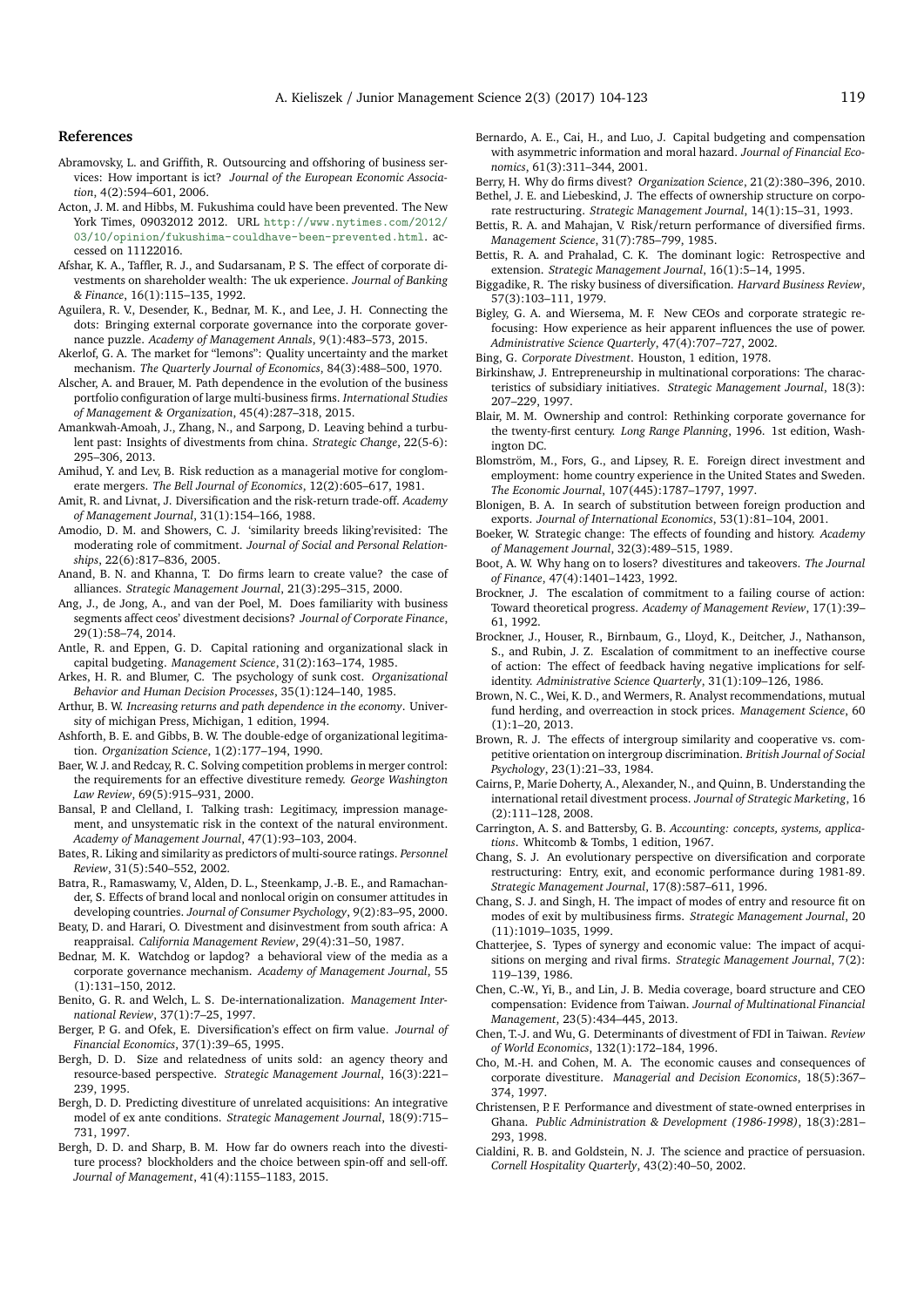- <span id="page-16-47"></span>Clarkson, M. E. A stakeholder framework for analyzing and evaluating corporate social performance. *Academy of Management Review*, 20(1):92– 117, 1995.
- <span id="page-16-16"></span>Clausing, K. A. Does multinational activity displace trade? *Economic Inquiry*, 38(2):190–205, 2000.
- <span id="page-16-23"></span>Coase, R. H. The nature of the firm. *Economica*, 4(16):386–405, 1937.
- <span id="page-16-49"></span>Core, J. E., Guay, W., and Larcker, D. F. The power of the pen and executive compensation. *Journal of Financial Economics*, 88(1):1–25, 2008.
- <span id="page-16-20"></span>Coval, J. D. and Moskowitz, T. J. Home bias at home: Local equity preference in domestic portfolios. *The Journal of Finance*, 54(6):2045–2073, 1999.
- <span id="page-16-44"></span>Crossan, M. M., Lane, H. W., and White, R. E. An organizational learning framework: From intuition to institution. *Academy of Management Review*, 24(3):522–537, 1999.
- <span id="page-16-40"></span>Cyert, R. M. and March, J. G. A behavioral theory of the firm. *Englewood Cliffs*, 1, 1963.
- <span id="page-16-34"></span>Daily, C. M., Dalton, D. R., and Cannella, A. A. Corporate governance: Decades of dialogue and data. *Academy of Management Review*, 28(3): 371–382, 2003.
- <span id="page-16-5"></span>Damaraju, N. L., Barney, J. B., and Makhija, A. K. Real options in divestment alternatives. *Strategic Management Journal*, 36(5):728–744, 2015.
- <span id="page-16-41"></span>David, P. A. Clio and the economics of QWERTY. *The American Economic Review*, 75(2):332–337, 1985.
- <span id="page-16-13"></span>Davis, R. and Thomas, L. G. Direct estimation of synergy: A new approach to the diversity-performance debate. *Management Science*, 39(11):1334– 1346, 1993.
- <span id="page-16-48"></span>Deephouse, D. L. Media reputation as a strategic resource: An integration of mass communication and resource-based theories. *Journal of Management*, 26(6):1091–1112, 2000.
- <span id="page-16-1"></span>Dempsey, J. How merkel decided to end nuclear power. The New York Times, 2011. URL [http://www.nytimes.com/2011/08/13/world/eu](http://www.nytimes.com/2011/08/13/world/europe/13iht-germany.html) [rope/13iht-germany.html](http://www.nytimes.com/2011/08/13/world/europe/13iht-germany.html). accessed on 11.12.2016.
- <span id="page-16-54"></span>Demsetz, H. The structure of ownership and the theory of the firm. *The Journal of Law and Economics*, 26(2):375–390, 1983.
- <span id="page-16-35"></span>Denis, D. J. and Kruse, T. A. Managerial discipline and corporate restructuring following performance declines. *Journal of Financial Economics*, 55 (3):391–424, 2000.
- <span id="page-16-31"></span>Denis, D. J., Denis, D. K., and Sarin, A. Agency problems, equity ownership, and corporate diversification. *The Journal of Finance*, 52(1):135–160, 1997.
- <span id="page-16-8"></span>Depecik, B., van Everdingen, Y. M., and Bruggen, G. H. Firm value effects of global, regional, and local brand divestments in core and non-core businesses. *Global Strategy Journal*, 4(2):143–160, 2014.
- <span id="page-16-0"></span>Deutscher Bundestag. Bundestag beschließt atomausstieg und energiewende, 2011. URL [https://www.bundestag.de/dokumente/tex](https://www.bundestag.de/dokumente/textarchiv/2011/34938007_kw26_de_energiewende/205804) [tarchiv/2011/34938007\\_kw26\\_de\\_energiewende/205804](https://www.bundestag.de/dokumente/textarchiv/2011/34938007_kw26_de_energiewende/205804). accessed on 11.12.2016.
- <span id="page-16-52"></span>Devers, C. E., Dewett, T., Mishina, Y., and Belsito, C. A. A general theory of organizational stigma. *Organization Science*, 20(1):154–171, 2009.
- <span id="page-16-10"></span>Dhooge, L. J. Condemning khartoum: The illinois divestment act and foreign relations. *American Business Law Journal*, 43(2):245–316, 2006.
- <span id="page-16-55"></span>Dranikoff, L., Koller, T., and Schneider, A. Divestiture: strategy's missing link. *Harvard Business Review*, 80(5):75–83, 2002.
- <span id="page-16-26"></span>Duchin, R. and Sosyura, D. Divisional managers and internal capital markets. *The Journal of Finance*, 68(2):387–429, 2013.
- <span id="page-16-11"></span>Duhaime, I. M. and Baird, I. S. Divestment decision-making: The role of business unit size. *Journal of Management*, 13(3):483–498, 1987.
- <span id="page-16-3"></span>Duhaime, I. M. and Grant, J. H. Factors influencing divestment decisionmaking: Evidence from a field study. *Strategic Management Journal*, 5 (4):301–318, 1984.
- <span id="page-16-4"></span>Duhaime, I. M. and Schwenk, C. R. Conjectures on cognitive simplification in acquisition and divestment decision making. *Academy of Management Review*, 10(2):287–295, 1985.
- <span id="page-16-12"></span>Dundas, K. N. and Richardson, P. R. Implementing the unrelated product strategy. *Strategic Management Journal*, 3(4):287–301, 1982.
- <span id="page-16-17"></span>Dunning, J. H. Toward an eclectic theory of international production: Some empirical tests. *Journal of International Business Studies*, 11(1):9–31, 1980.
- <span id="page-16-6"></span>Durand, R. and Vergne, J.-P. Asset divestment as a response to media attacks in stigmatized industries. *Strategic Management Journal*, 36(8):1205– 1223, 2015.
- <span id="page-16-22"></span>Dustin, D. S. and Alfonsin, B. Similarity and liking. *Psychonomic Science*, 22

(2):119–119, 1971.

- <span id="page-16-37"></span>Dutton, J. E. and Dukerich, J. M. Keeping an eye on the mirror: Image and identity in organizational adaptation. *Academy of Management Journal*, 34(3):517–554, 1991.
- <span id="page-16-24"></span>Eisenhardt, K. M. Agency theory: An assessment and review. *The Academy of Management Review*, 14(1):57–74, 1989.
- <span id="page-16-15"></span>Ellert, J. C. Mergers, antitrust law enforcement and stockholder returns. *The Journal of Finance*, 31(2):715–732, 1976.
- <span id="page-16-51"></span>Elsbach, K. D. and Kramer, R. M. Members' responses to organizational identity threats: Encountering and countering the business week rankings. *Administrative Science Quarterly*, 41(3):442–476, 1996.
- <span id="page-16-9"></span>Elzinga, K. G. The antimerger law: Pyrrhic victories? *The Journal of Law and Economics*, 12(1):43–78, 1969.
- <span id="page-16-7"></span>Ennew, C., Wong, P., and Wright, M. Organisational structures and the boundaries of the firm: acquisition and divestment in financial services. *Service Industries Journal*, 12(4):478–496, 1992.
- <span id="page-16-53"></span>Ennis, R. M. and Parkhill, R. L. South african divestment: Social responsibility or fiduciary folly? *Financial Analysts Journal*, 42(4):30–38, 1986.
- <span id="page-16-2"></span>E.ON SE. E.on making good progress implementing its strategy: retaining its nuclear power business in germany means spinoff can remain on schedule, 2015. URL [http://www.eon.com/en/media/news/press-r](http://www.eon.com/en/media/news/press-releases/2015/9/9/eon-making-good-progressimplementing-its-strategy-retaining-its-nuclear-power-business-in-germany-means-spinoff-canremain-on-schedule.html) [eleases/2015/9/9/eon-making-good-progressimplementing-i](http://www.eon.com/en/media/news/press-releases/2015/9/9/eon-making-good-progressimplementing-its-strategy-retaining-its-nuclear-power-business-in-germany-means-spinoff-canremain-on-schedule.html) [ts-strategy-retaining-its-nuclear-power-business-in-ger](http://www.eon.com/en/media/news/press-releases/2015/9/9/eon-making-good-progressimplementing-its-strategy-retaining-its-nuclear-power-business-in-germany-means-spinoff-canremain-on-schedule.html) [many-means-spinoff-canremain-on-schedule.html](http://www.eon.com/en/media/news/press-releases/2015/9/9/eon-making-good-progressimplementing-its-strategy-retaining-its-nuclear-power-business-in-germany-means-spinoff-canremain-on-schedule.html). accessed on 11.12.2016.
- <span id="page-16-42"></span>Eriksson, K., Majkgård, A., and Sharma, D. D. Path dependence and knowledge development in the internationalization process. *Management International Review*, 40(4):307–328, 2000.
- <span id="page-16-30"></span>Feldman, E. R. Legacy divestitures: motives and implications. *Organization Science*, 25(3):815–832, 2014.
- <span id="page-16-18"></span>Feldstein, M. S. and Horioka, C. Y. Domestic savings and international capital flows. *Economic Journal*, 90(358):314–329, 1980.
- <span id="page-16-50"></span>Ferguson, N. J., Philip, D., Lam, H. Y., and Guo, J. M. Media content and stock returns: The predictive power of press. *Multinational Finance Journal*, 19(1):1–31, 2015.
- <span id="page-16-39"></span>Festinger, L. *A theory of cognitive dissonance*. Stanford, 1 edition, 1957.
- <span id="page-16-36"></span>Fombrun, C. and Shanley, M. What's in a name? reputation building and cor-
- <span id="page-16-32"></span>porate strategy. *Academy of Management Journal*, 33(2):233–258, 1990. Freeman, R. E. *Strategic management: A stakeholder approach*. Boston, 1
- <span id="page-16-33"></span>edition, 1984. Freeman, R. E. *Strategic management: A stakeholder approach*. Cambridge, 2 edition, 2010.
- <span id="page-16-19"></span>French, K. R. and Poterba, J. M. Investor diversification and international equity markets. *American Economic Review*, 81(2):222–226, 1991.
- <span id="page-16-28"></span>Garland, H. Throwing good money after bad: The effect of sunk costs on the decision to escalate commitment to an ongoing project. *Journal of Applied Psychology*, 75(6):728–731, 1990.
- <span id="page-16-25"></span>Gaspar, J.-M. and Massa, M. The role of commonality between ceo and divisional managers in internal capital markets. *Journal of Financial and Quantitative Analysis*, 46(3):841–869, 2011.
- <span id="page-16-38"></span>Gioia, D. A. and Thomas, J. B. Identity, image, and issue interpretation: Sensemaking during strategic change in academia. *Administrative Science Quarterly*, 41(3):370–403, 1996.
- <span id="page-16-27"></span>Glaser, M., Lopez-de Silanes, F., and Sautner, Z. Opening the black box: Internal capital markets and managerial power. *The Journal of Finance*, 68(4):1577–1631, 2013.
- <span id="page-16-14"></span>Goold, M. and Campbell, A. Desperately seeking synergy. *Harvard Business Review*, 76(5):131–143, 1998.
- <span id="page-16-43"></span>Greve, H. R. and Seidel, M.-D. L. The thin red line between success and failure: Path dependence in the diffusion of innovative production technologies. *Strategic Management Journal*, 36(4):475–496, 2015.
- <span id="page-16-21"></span>Grinblatt, M. and Keloharju, M. How distance, language, and culture influence stockholdings and trades. *The Journal of Finance*, 56(3):1053–1073, 2001.
- <span id="page-16-29"></span>Hafenbrack, A. C., Kinias, Z., and Barsade, S. G. Debiasing the mind through meditation: Mindfulness and the sunk-cost bias. *Psychological Science*, 25 (2):369–376, 2014.
- <span id="page-16-45"></span>Haleblian, J. and Finkelstein, S. The influence of organizational acquisition experience on acquisition performance: A behavioral learning perspective. *Administrative Science Quarterly*, 44(1):29–56, 1999.
- <span id="page-16-46"></span>Haleblian, J. J., Kim, J.-y. J., and Rajagopalan, N. The influence of acquisition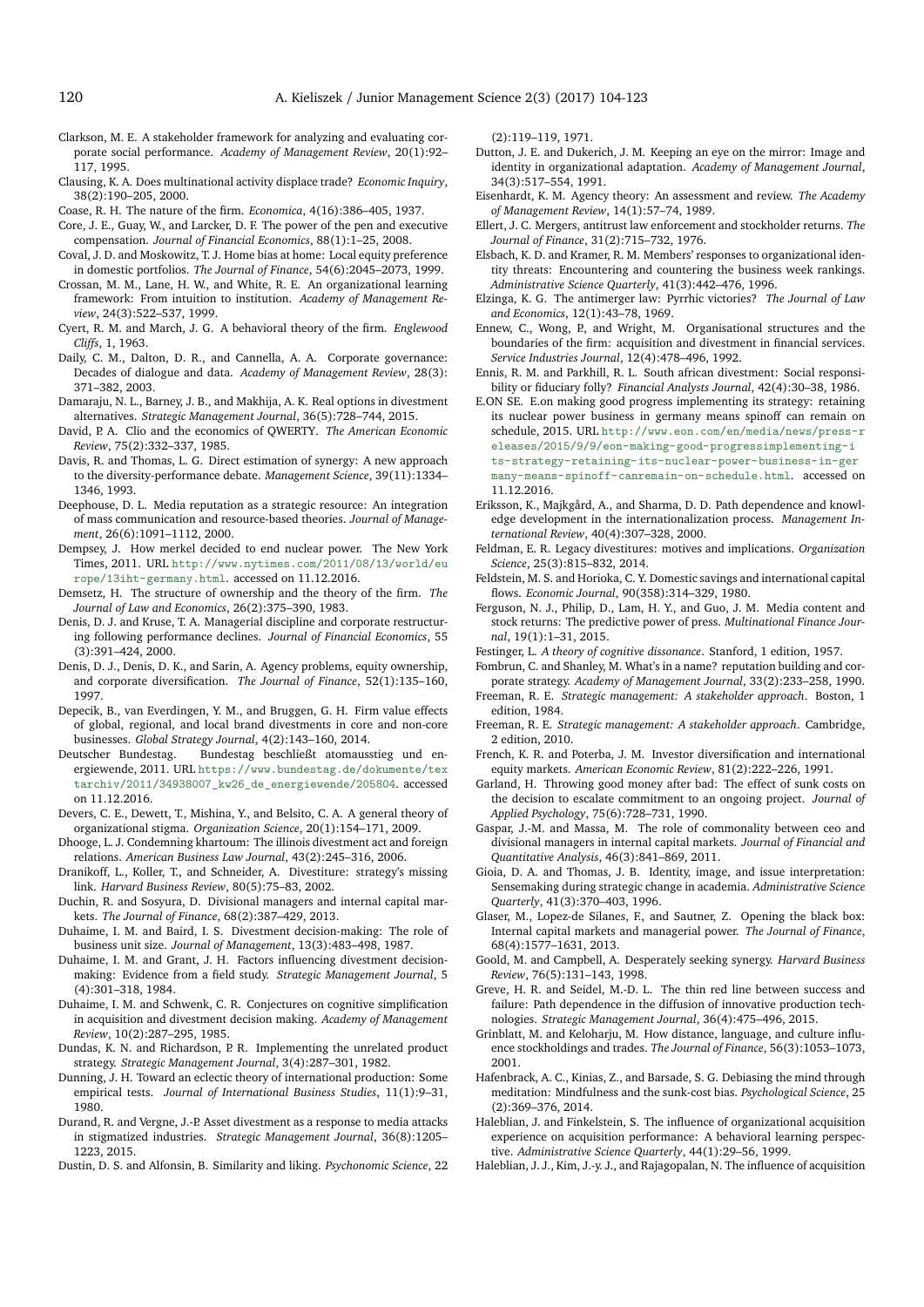experience and performance on acquisition behavior: Evidence from the US commercial banking industry. *Academy of Management Journal*, 49 (2):357–370, 2006.

- <span id="page-17-10"></span>Hamilton, R. T. and Chow, Y. K. Why managers divest—evidence from new zealand's largest companies. *Strategic Management Journal*, 14(6):479– 484, 1993.
- <span id="page-17-13"></span>Harrigan, K. R. Deterrents to divestiture. *Academy of Management Journal*, 24(2):306–323, 1981.
- <span id="page-17-29"></span>Harris, M. and Raviv, A. The capital budgeting process: Incentives and information. *The Journal of Finance*, 51(4):1139–1174, 1996.
- <span id="page-17-30"></span>Harris, M. and Raviv, A. Capital budgeting and delegation. *Journal of Financial Economics*, 50(3):259–289, 1998.
- <span id="page-17-28"></span>Harris, M., Kriebel, C. H., and Raviv, A. Asymmetric information, incentives and intrafirm resource allocation. *Management Science*, 28(6):604–620, 1982.
- <span id="page-17-49"></span>Harrison, J. S. and Freeman, R. E. Stakeholders, social responsibility, and performance: Empirical evidence and theoretical perspectives. *Academy of Management Journal*, 42(5):479–485, 1999.
- <span id="page-17-41"></span>Hatch, M. J. and Schultz, M. Relations between organizational culture, identity and image. *European Journal of Marketing*, 31(5):356–365, 1997.
- <span id="page-17-43"></span>Häubl, G. A cross-national investigation of the effects of country of origin and brand name on the evaluation of a new car. *International Marketing Review*, 13(5):76–97, 1996.
- <span id="page-17-6"></span>Haynes, M., Thompson, S., and Wright, M. The impact of divestment on firm performance: Empirical evidence from a panel of UK companies. *The Journal of Industrial Economics*, 50(2):173–196, 2002.
- <span id="page-17-47"></span>Hayward, M. L. When do firms learn from their acquisition experience? evidence from 1990 to 1995. *Strategic Management Journal*, 23(1):21– 39, 2002.
- <span id="page-17-11"></span>Hayward, M. L. and Shimizu, K. De-commitment to losing strategic action: evidence from the divestiture of poorly performing acquisitions. *Strategic Management Journal*, 27(6):541–557, 2006.
- <span id="page-17-19"></span>Head, K. and Ries, J. Overseas investment and firm exports. *Review of International Economics*, 9(1):108–122, 2001.
- <span id="page-17-27"></span>Heath, C. and Tversky, A. Preference and belief: Ambiguity and competence in choice under uncertainty. *Journal of Risk and Uncertainty*, 4(1):5–28, 1991.
- <span id="page-17-42"></span>Highhouse, S., Brooks, M. E., and Gregarus, G. An organizational impression management perspective on the formation of corporate reputations. *Journal of Management*, 35(6):1481–1493, 2009.
- <span id="page-17-15"></span>Hill, C. W., Hitt, M. A., and Hoskisson, R. E. Cooperative versus competitive structures in related and unrelated diversified firms. *Organization Science*, 3(4):501–521, 1992.
- <span id="page-17-52"></span>Hillman, A. and Keim, G. International variation in the business-government interface: Institutional and organizational considerations. *Academy of Management Review*, 20(1):193–214, 1995.
- <span id="page-17-12"></span>Hitt, M. A., Harrison, J. S., and Ireland, R. D. *Mergers & Acquisitions: A guide to creating value for stakeholders*. New York, 1 edition, 2001.
- <span id="page-17-36"></span>Hoskisson, R. E. and Turk, T. A. Corporate restructuring: Governance and control limits of the internal capital market. *Academy of Management Review*, 15(3):459–477, 1990.
- <span id="page-17-32"></span>Huang, S. Managerial expertise, corporate decisions and firm value: Evidence from corporate refocusing. *Journal of Financial Intermediation*, 23 (3):348–375, 2014.
- <span id="page-17-24"></span>Huberman, G. Familiarity breeds investment. *The Review of Financial Studies*, 14(3):659–680, 2001.
- <span id="page-17-50"></span>Hudson, B. A. Against all odds: A consideration of core-stigmatized organizations. *Academy of Management Review*, 33(1):252–266, 2008.
- <span id="page-17-51"></span>Hudson, B. A. and Okhuysen, G. A. Not with a ten-foot pole: Core stigma, stigma transfer, and improbable persistence of men's bathhouses. *Organization Science*, 20(1):134–153, 2009.
- <span id="page-17-39"></span>Jain, P. C. The effect of voluntary sell-off announcements on shareholder wealth. *The Journal of Finance*, 40(1):209–224, 1985.
- <span id="page-17-53"></span>Jensen, M. C. and Murphy, K. J. Performance pay and top-management incentives. *Journal of Political Economy*, 98(2):225–264, 1990.
- <span id="page-17-9"></span>Jewell, J. J. and Mankin, J. A. What is your ROA? An investigation of the many formulas for calculating return on assets. *Academy of Educational Leadership Journal*, 15(1):79–91, 2011.
- <span id="page-17-5"></span>Johnson, R. A., Bergh, D. D., and Dewitt, R.-L. Restructuring through spinoff or sell-off: transforming information asymmetries into financial gain. *Strategic Management Journal*, 29(2):133–148, 2008.
- <span id="page-17-14"></span>Jones, G. R. and Hill, C. W. Transaction cost analysis of strategy-structure choice. *Strategic Management Journal*, 9(2):159–172, 1988.
- <span id="page-17-34"></span>Kahneman, D. *Thinking, fast and slow*. London, 1 edition, 2011.
- <span id="page-17-46"></span>Kale, P. and Singh, H. Alliance capability & success: A knowledge-based approach. *Academy of Management Proceedings*, 46(1):1–6, 1999.
- <span id="page-17-48"></span>Kale, P., Dyer, J. H., and Singh, H. Alliance capability, stock market response, and long-term alliance success: the role of the alliance function. *Strategic Management Journal*, 23(8):747–767, 2002.
- <span id="page-17-35"></span>Kanodia, C., Bushman, R., and Dickhaut, J. Escalation errors and the sunk cost effect: An explanation based on reputation and information asymmetries. *Journal of Accounting Research*, 27(1):59–77, 1989.
- <span id="page-17-3"></span>Kaplan, S. N. and Weisbach, M. S. The success of acquisitions: Evidence from divestitures. *The Journal of Finance*, 47(1):107–138, 1992.
- <span id="page-17-37"></span>Karim, S. Business unit reorganization and innovation in new product markets. *Management Science*, 55(7):1237–1254, 2009.
- <span id="page-17-26"></span>Karylowski, J. Self-esteem, similarity, liking and helping. *Personality and Social Psychology Bulletin*, 2(1):71–74, 1976.
- <span id="page-17-2"></span>Kazmi, A. *Business Policy and Strategic Management*. New Delhi, 2 edition, 2002.
- <span id="page-17-8"></span>Khajar, I. Model Of State-owned Enterprise (SOEs) Privatisation Through New Common Stock And Its Implication Towards Financial Performance Period 2005-2012. *International Journal of Organizational Innovation*, 7 (2):27–37, 2014.
- <span id="page-17-4"></span>Krishnaswami, S. and Subramaniam, V. Information asymmetry, valuation, and the corporate spin-off decision. *Journal of Financial Economics*, 53 (1):73–112, 1999.
- <span id="page-17-54"></span>Lang, L. H. and Stulz, R. M. Tobin's q, corporate diversification, and firm performance. *Journal of Political Economy*, 102(6):1248–1280, 1994.
- <span id="page-17-22"></span>Levinthal, D. A. and Wu, B. Opportunity costs and non-scale free capabilities: profit maximization, corporate scope, and profit margins. *Strategic Management Journal*, 31(7):780–801, 2010.
- <span id="page-17-16"></span>Levy, H. and Sarnat, M. Diversification, portfolio analysis and the uneasy case for conglomerate mergers. *The Journal of Finance*, 25(4):795–802, 1970.
- <span id="page-17-23"></span>Lewis, K. K. Trying to explain home bias in equities and consumption. *Journal of Economic Literature*, 37(2):571–608, 1999.
- <span id="page-17-25"></span>Li, K. Confidence in the familiar: An international perspective. *Journal of Financial and Quantitative Analysis*, 39(1):47–68, 2004.
- <span id="page-17-21"></span>Lipsey, R. E. and Weiss, M. Y. Foreign production and exports of individual firms. *The Review of Economics and Statistics*, 66(2):304–308, 1984.
- <span id="page-17-20"></span>Lipsey, R. E., Ramstetter, E., and Blomström, M. Outward FDI and parent exports and employment: Japan, the United States, and Sweden. *Global Economy Quarterly*, 1(4):285–302, 2000.
- <span id="page-17-18"></span>Lubatkin, M. and Chatterjee, S. Extending modern portfolio theory into the domain of corporate diversification: does it apply? *Academy of Management Journal*, 37(1):109–136, 1994.
- <span id="page-17-44"></span>Margolis, S. E. and Liebowitz, S. J. Path dependence, lock-in, and history. *Journal of Law, Economics, & Organization*, 11(1):205–226, 1995.
- <span id="page-17-1"></span>Martin, J. A. and Eisenhardt, K. M. Rewiring: Cross-business-unit collaborations in multibusiness organizations. *Academy of Management Journal*, 53(2):265–301, 2010.
- <span id="page-17-31"></span>Mayer, R. C., Davis, J. H., and Schoorman, F. D. An integrative model of organizational trust. *Academy of Management Review*, 20(3):709–734, 1995.
- <span id="page-17-33"></span>McCarthy, A. M., Schoorman, F. D., and Cooper, A. C. Reinvestment decisions by entrepreneurs: Rational decision-making or escalation of commitment? *Journal of Business Venturing*, 8(1):9–24, 1993.
- <span id="page-17-7"></span>Megginson, W. L. and Scannapieco, D. The financial and economic lessons of Italy's privatization program. *Journal of Applied Corporate Finance*, 18 (3):56–65, 2006.
- <span id="page-17-45"></span>Meschi, P.-X. and Métais, E. Too big to learn: The effects of major acquisition failures on subsequent acquisition divestment. *British Journal of Management*, 26(3):408–423, 2015.
- <span id="page-17-0"></span>Mia, L. and Clarke, B. Market competition, management accounting systems and business unit performance. *Management Accounting Research*, 10(2): 137–158, 1999.
- <span id="page-17-17"></span>Michel, A. and Shaked, I. Does business diversification affect performance? *Financial Management*, 13(4):18–25, 1984.
- <span id="page-17-38"></span>Mitnick, B. M. The theory of agency: The policing "paradox" and regulatory behavior. *Public Choice*, 24(24):27–42, 1975.
- <span id="page-17-40"></span>Montgomery, C. A. and Thomas, A. R. Divestment: Motives and gains. *Strate-*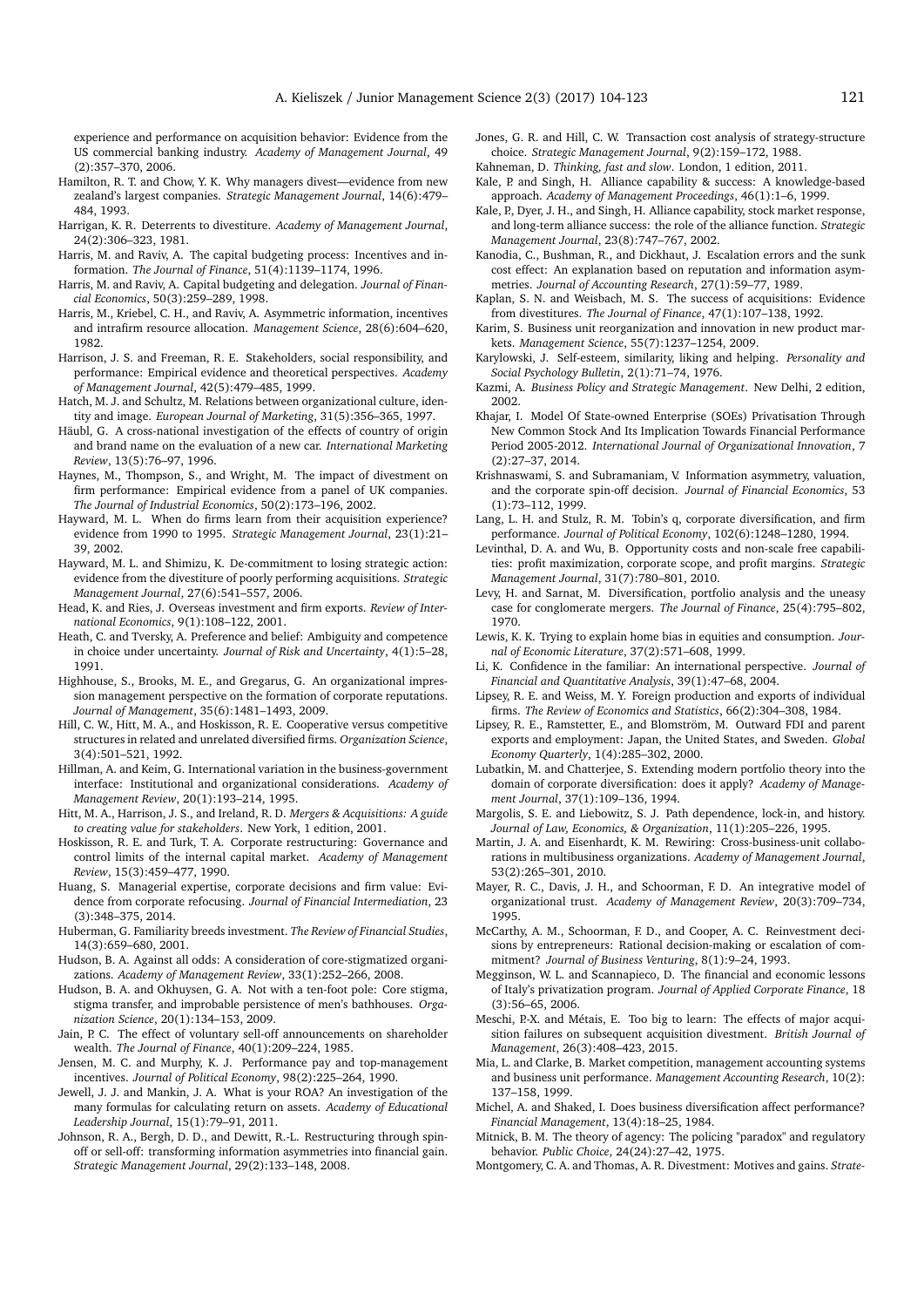*gic Management Journal*, 9(1):93–97, 1988.

- <span id="page-18-29"></span>Montgomery, C. A., Thomas, A. R., and Kamath, R. Divestiture, market valuation, and strategy. *Academy of Management Journal*, 27(4):830– 840, 1984.
- <span id="page-18-1"></span>Morison, R. and Andresen, T. EON Said to Plan to Divest Stake in Spinoff Company by 2018. Bloomberg, 03192015 2015. URL [http:\/\/ww](http:\/\/www.bloomberg.com\/news\/articles\/2015-03- 19\/eon-said-to-plan-divestment-of-stake-in-spinoff-company-by-2018) [w.bloomberg.com\/news\/articles\/2015-03-19\/eon-said-t](http:\/\/www.bloomberg.com\/news\/articles\/2015-03- 19\/eon-said-to-plan-divestment-of-stake-in-spinoff-company-by-2018) [o-plan-divestment-of-stake-in-spinoff-company-by-2018](http:\/\/www.bloomberg.com\/news\/articles\/2015-03- 19\/eon-said-to-plan-divestment-of-stake-in-spinoff-company-by-2018). accessed on 11122016.
- <span id="page-18-23"></span>Mudambi, R. and Navarra, P. Is knowledge power? Knowledge flows, subsidiary power and rent-seeking within MNCs. *Journal of International Business Studies*, 35(5):385–406, 2004.
- <span id="page-18-33"></span>Mumby, D. K. and Putnam, L. L. The politics of emotion: A feminist reading of bounded rationality. *Academy of Management Review*, 17(3):465–486, 1992.
- <span id="page-18-48"></span>Murtha, T. P. and Lenway, S. A. Country capabilities and the strategic state: How national political institutions affect multinational corporations' strategies. *Strategic Management Journal*, 15(2):113–129, 1994.
- <span id="page-18-19"></span>Nees, D. Increase your divestment effectiveness. *Strategic Management Journal*, 2(2):119–130, 1981.
- <span id="page-18-5"></span>Nees, D. B. The divestment decision process in large and medium-sized diversified companies: A descriptive model based on clinical studies. *International Studies of Management & Organization*, 8(4):67–95, 1978.
- <span id="page-18-47"></span>Nguyen, B. D. Is more news good news? media coverage of CEOs, firm value, and rent extraction. *Quarterly Journal of Finance*, 5(4):1–38, 2015.
- <span id="page-18-27"></span>Northcraft, G. B. and Neale, M. A. Opportunity costs and the framing of resource allocation decisions. *Organizational Behavior and Human Decision Processes*, 37(3):348–356, 1986.
- <span id="page-18-42"></span>Ocasio, W. C. The enactment of economic adversity: A reconciliation of theories of failure-induced change and threat-rigidity. *Research in Organizational Behavior*, 17(1):287–331, 1995.
- <span id="page-18-35"></span>Olins, W. Branding the nation—the historical context. *Journal of Brand Management*, 9(4):241–248, 2002.
- <span id="page-18-20"></span>Parwada, J. T. The genesis of home bias? the location and portfolio choices of investment company start-ups. *Journal of Financial and Quantitative Analysis*, 43(1):245–266, 2008.
- <span id="page-18-30"></span>Pew Tan, H., Plowman, D., and Hancock, P. Intellectual capital and financial returns of companies. *Journal of Intellectual Capital*, 8(1):76–95, 2007.
- <span id="page-18-45"></span>Pollock, T. G. and Rindova, V. P. Media legitimation effects in the market for initial public offerings. *Academy of Management Journal*, 46(5):631–642, 2003.
- <span id="page-18-10"></span>Porter, M. E. Please note location of nearest exit: Exit barriers and planning. *California Management Review*, 19(2):21–33, 1976.
- <span id="page-18-41"></span>Prahalad, C. K. and Bettis, R. A. The dominant logic: A new linkage between diversity and performance. *Strategic Management Journal*, 7(6):485–501, 1986.
- <span id="page-18-46"></span>Rao, H. The social construction of reputation: Certification contests, legitimation, and the survival of organizations in the American automobile industry: 1895–1912. *Strategic Management Journal*, 15:29–44, 1994. Winter 1994 supplement.
- <span id="page-18-3"></span>Ravenscraft, D. J. and Scherer, F. M. *Mergers, Sell-Offs, and Economic Efficiency*. Washington D.C, 1 edition, 1987.
- <span id="page-18-9"></span>Ravenscraft, D. J. and Scherer, F. M. Divisional sell-off: A hazard function analysis. *Managerial and Decision Economics*, 12(6):429–438, 1991.
- <span id="page-18-44"></span>Rindova, V. P., Williamson, I. O., Petkova, A. P., and Sever, J. M. Being good or being known: An empirical examination of the dimensions, antecedents, and consequences of organizational reputation. *Academy of Management Journal*, 48(6):1033–1049, 2005.
- <span id="page-18-34"></span>Roberts, P. W. and Dowling, G. R. Corporate reputation and sustained superior financial performance. *Strategic Management Journal*, 23(12):1077– 1093, 2002.
- <span id="page-18-51"></span>Roll, R. The hubris hypothesis of corporate takeovers. *Journal of Business*, 59(2):197–216, 1986.
- <span id="page-18-37"></span>Roth, M. S. and Romeo, J. B. Matching product catgeory and country image perceptions: A framework for managing country-of-origin effects. *Journal of International Business Studies*, 23(3):477–497, 1992.
- <span id="page-18-43"></span>Rothaermel, F. T. and Deeds, D. L. Alliance type, alliance experience and alliance management capability in high-technology ventures. *Journal of Business Venturing*, 21(4):429–460, 2006.
- <span id="page-18-26"></span>Rubin, J. Z., Brockner, J., Small-Weil, S., and Nathanson, S. Factors affecting entry into psychological traps. *Journal of Conflict Resolution*, 24(3):405–

426, 1980.

- <span id="page-18-7"></span>Saha, B. and Sensarma, R. Divestment and bank competition. *Journal of Economics*, 81(3):223–247, 2004.
- <span id="page-18-50"></span>Sanders, G. W. Behavioral responses of CEOs to stock ownership and stock option pay. *Academy of Management Journal*, 44(3):477–492, 2001.
- <span id="page-18-36"></span>Santos, F. M. and Eisenhardt, K. M. Organizational boundaries and theories of organization. *Organization Science*, 16(5):491–508, 2005.
- <span id="page-18-16"></span>Seth, A. Value creation in acquisitions: A re-examination of performance issues. *Strategic Management Journal*, 11(2):99–115, 1990.
- <span id="page-18-2"></span>Sharma, A. and Kesner, I. F. Diversifying entry: Some ex ante explanations for postentry survival and growth. *Academy of Management Journal*, 39 (3):635–677, 1996.
- <span id="page-18-6"></span>Sheets, R. G., Smith, R. L., and Voytek, K. P. Corporate disinvestment and metropolitan manufacturing job loss. *Social Science Quarterly*, 66(1): 218–226, 1985.
- <span id="page-18-4"></span>Shimizu, K. Prospect theory, behavioral theory, and the threat-rigidity thesis: Combinative effects on organizational decisions to divest formerly acquired units. *Academy of Management Journal*, 50(6):1495–1514, 2007.
- <span id="page-18-8"></span>Shimizu, K. and Hitt, M. A. What constrains or facilitates divestitures of formerly acquired firms? the effects of organizational inertia. *Journal of Management*, 31(1):50–72, 2005.
- <span id="page-18-49"></span>Shleifer, A. and Vishny, R. W. The takeover wave of the 1980s. *Science*, 249 (4970):745–749, 1990.
- <span id="page-18-28"></span>Shleifer, A. and Vishny, R. W. A survey of corporate governance. *The journal of Finance*, 52(2):737–783, 1997.
- <span id="page-18-31"></span>Sicherman, N. W. and Pettway, R. H. Acquisition of divested assets and shareholders' wealth. *The Journal of Finance*, 42(5):1261–1273, 1987.
- <span id="page-18-32"></span>Simon, H. A. Theories of bounded rationality. *Decision and Organization*, 1 (1):161–176, 1972.
- <span id="page-18-12"></span>Singh, H. and Montgomery, C. A. Corporate acquisition strategies and economic performance. *Strategic Management Journal*, 8(4):377–386, 1987.
- <span id="page-18-25"></span>Staw, B. M. Knee-deep in the big muddy: A study of escalating commitment to a chosen course of action. *Organizational Behavior and Human Performance*, 16(1):27–44, 1976.
- <span id="page-18-24"></span>Staw, B. M. The escalation of commitment to a course of action. *Academy of Management Review*, 6(4):577–587, 1981.
- <span id="page-18-11"></span>Staw, B. M. The escalation of commitment. *Shapira, Zur (Ed.): Organizational Decision Making*, pages 191–215, 1997.
- <span id="page-18-22"></span>Stein, J. C. Agency, information and corporate investment. *Handbook of the Economics of Finance*, 1(1):111–165, 2003.
- <span id="page-18-52"></span>Stickel, S. E. Reputation and performance among security analysts. *The Journal of Finance*, 47(5):1811–1836, 1992.
- <span id="page-18-21"></span>Strauss, J. P., Barrick, M. R., and Connerley, M. L. An investigation of personality similarity effects (relational and perceived) on peer and supervisor ratings and the role of familiarity and liking. *Journal of Occupational and Organizational Psychology*, 74(5):637–657, 2001.
- <span id="page-18-14"></span>Sudarsanam, S., Holl, P., and Salami, A. Shareholder wealth gains in mergers: effect of synergy and ownership structure. *Journal of Business Finance & Accounting*, 23(5):673–698, 1996.
- <span id="page-18-40"></span>Sydow, J., Schreyögg, G., and Koch, J. Organizational path dependence: Opening the black box. *Academy of Management Review*, 34(4):689–709, 2009.
- <span id="page-18-15"></span>Teece, D. J. Towards an economic theory of the multiproduct firm. *Journal of Economic Behavior & Organization*, 3(1):39–63, 1982.
- <span id="page-18-39"></span>Teece, D. J., Pisano, G., and Shuen, A. Dynamic capabilities and strategic management. *Strategic Management Journal*, 18(7):509–533, 1997.
- <span id="page-18-38"></span>Teece, D. J., Rumelt, R., Dosi, G., and Winter, S. Understanding corporate coherence: Theory and evidence. *Journal of Economic Behavior & Organization*, 23(1):1–30, 2000.
- <span id="page-18-18"></span>The Economist. Here, there, and everywhere, 2013. URL [http://www.economist.com/news/special-report/21569572-a](http://www.economist.com/news/special-report/21569572-after-decades-sending-work-acrossworld-companies-are-rethinking-their-offshoring) [fter-decades-sending-work-acrossworld-companies-are-ret](http://www.economist.com/news/special-report/21569572-after-decades-sending-work-acrossworld-companies-are-rethinking-their-offshoring) [hinking-their-offshoring](http://www.economist.com/news/special-report/21569572-after-decades-sending-work-acrossworld-companies-are-rethinking-their-offshoring). accessed on 26.11.2016.
- <span id="page-18-0"></span>Timperley, J. E.on completes split of fossil fuel and renewable operations. The Guardian, 2016. URL [https://www.theguardian.com/environm](https://www.theguardian.com/environment/2016/jan/04/eoncompletes-split-of-fossil-fuel-and-renewable-operations) [ent/2016/jan/04/eoncompletes-split-of-fossil-fuel-and-r](https://www.theguardian.com/environment/2016/jan/04/eoncompletes-split-of-fossil-fuel-and-renewable-operations) [enewable-operations](https://www.theguardian.com/environment/2016/jan/04/eoncompletes-split-of-fossil-fuel-and-renewable-operations). accessed on 12.11.2016.
- <span id="page-18-17"></span>Tosi, H. L. and Gomez-Mejia, L. R. The decoupling of CEO pay and performance: An agency theory perspective. *Administrative Science Quarterly*, 34(2):169–189, 1989.
- <span id="page-18-13"></span>Trautwein, F. Merger motives and merger prescriptions. *Strategic Manage-*